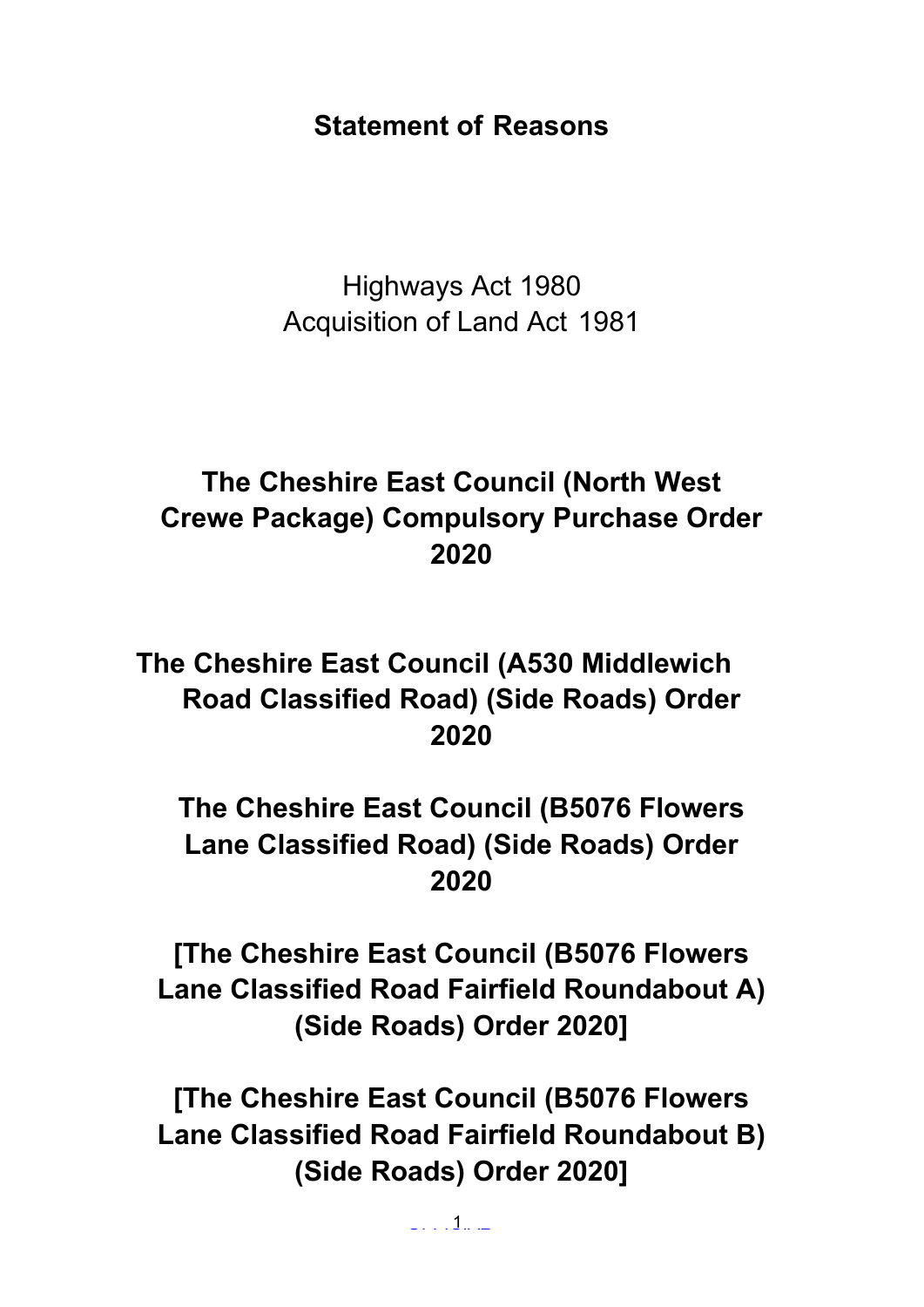# **CONTENTS**

|     | 2. STATUTORY POWERS UNDER WHICH THE ORDER IS MADE7            |  |
|-----|---------------------------------------------------------------|--|
|     |                                                               |  |
|     | 4. LOCATION AND DESCRIPTION OF THE SITE AND THE SCHEME 16     |  |
|     |                                                               |  |
|     |                                                               |  |
|     |                                                               |  |
|     |                                                               |  |
|     | 9. FINANCE OF THE SCHEME AND TIMESCALES FOR IMPLEMENTATION 49 |  |
| 10  |                                                               |  |
|     |                                                               |  |
| 12. |                                                               |  |
| 13. |                                                               |  |
|     |                                                               |  |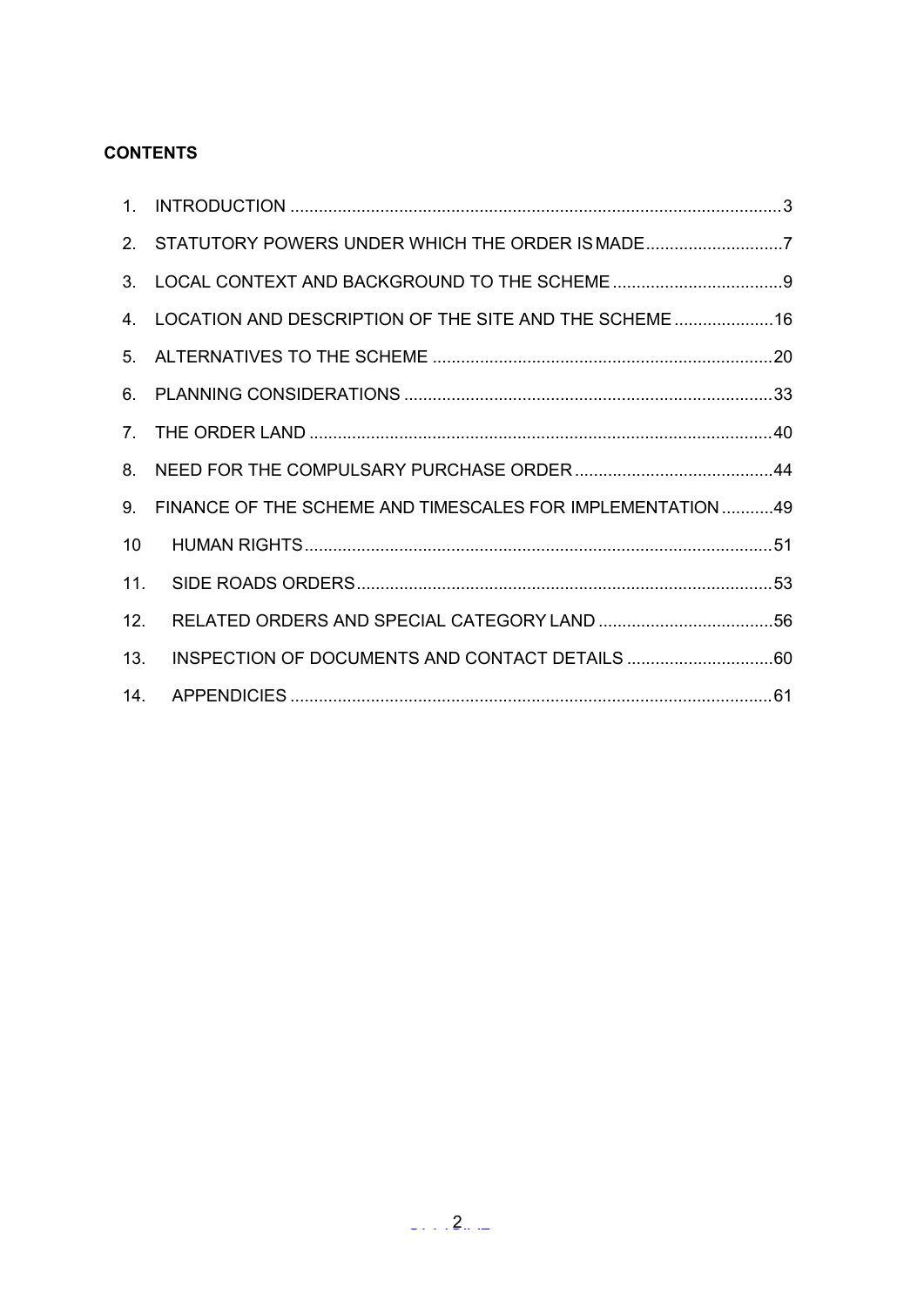**THE CHESHIRE EAST COUNCIL (NORTH WEST CREWE PACKAGE) COMPULSORY PURCHASE ORDER 2020**

**THE CHESHIRE EAST COUNCIL (A530 MIDDLEWICH ROAD CLASSIFIED ROAD) (SIDE ROADS) ORDER 2020**

**THE CHESHIRE EAST COUNCIL (B5076 FLOWERS LANE CLASSIFIED ROAD) (SIDE ROADS) ORDER 2020**

**[THE CHESHIRE EAST COUNCIL (B5076 FLOWERS LANE CLASSIFIED ROAD FAIRFIELD ROUNDABOUT A) (SIDE ROADS) ORDER 2020]**

**[THE CHESHIRE EAST COUNCIL (B5076 FLOWERS LANE CLASSIFIED ROAD FAIRFIELD ROUNDABOUT B) (SIDE ROADS) ORDER 2020]**

**JOINT STATEMENT OF REASONS FOR MAKING THE COMPULSORY PURCHASE ORDER AND THE SIDE ROADS ORDER**

# <span id="page-2-0"></span>**1. INTRODUCTION**

- 1.1 This is the joint Statement of Reasons (the "Statement") of Cheshire East Council (the "Acquiring Authority" and "the Council") to support the making of:
	- 1.1.1 The Cheshire East Council (A530 Middlewich Road Classified Road) (Side Roads) Order 2020;
	- 1.1.2 The Cheshire East Council (B5076 Flowers Lane Classified Road) (Side Roads) Order 2020; and
	- 1.1.3 [The Cheshire East Council (B5076 Flowers Lane Classified Road Fairfield Roundabout A) (Side Roads) Order 2020] [The Cheshire East Council (B5076 Flowers Lane Classified Road Fairfield Roundabout B) (Side Roads) Order 2020]

known collectively as ("the Side Roads Orders") (Appendix 1) under Sections 14 and 125 of the Highways Act 1980 and, pursuant to the Side Roads Orders, the making of:

- 1.1.4 The Cheshire East Council (North West Crewe Package) Compulsory Purchase Order 2020 (the "Order") (Appendix 2).
- 1.2 Collectively together and where the context so permits, references to the Order and the Side Roads Orders shall be referred to as the "Orders".
- 1.3 In preparing this Statement, the Acquiring Authority has endeavoured to provide sufficient information so that its reasons for making the Orders can be properly understood.
- 1.4 This Statement has been prepared in accordance with: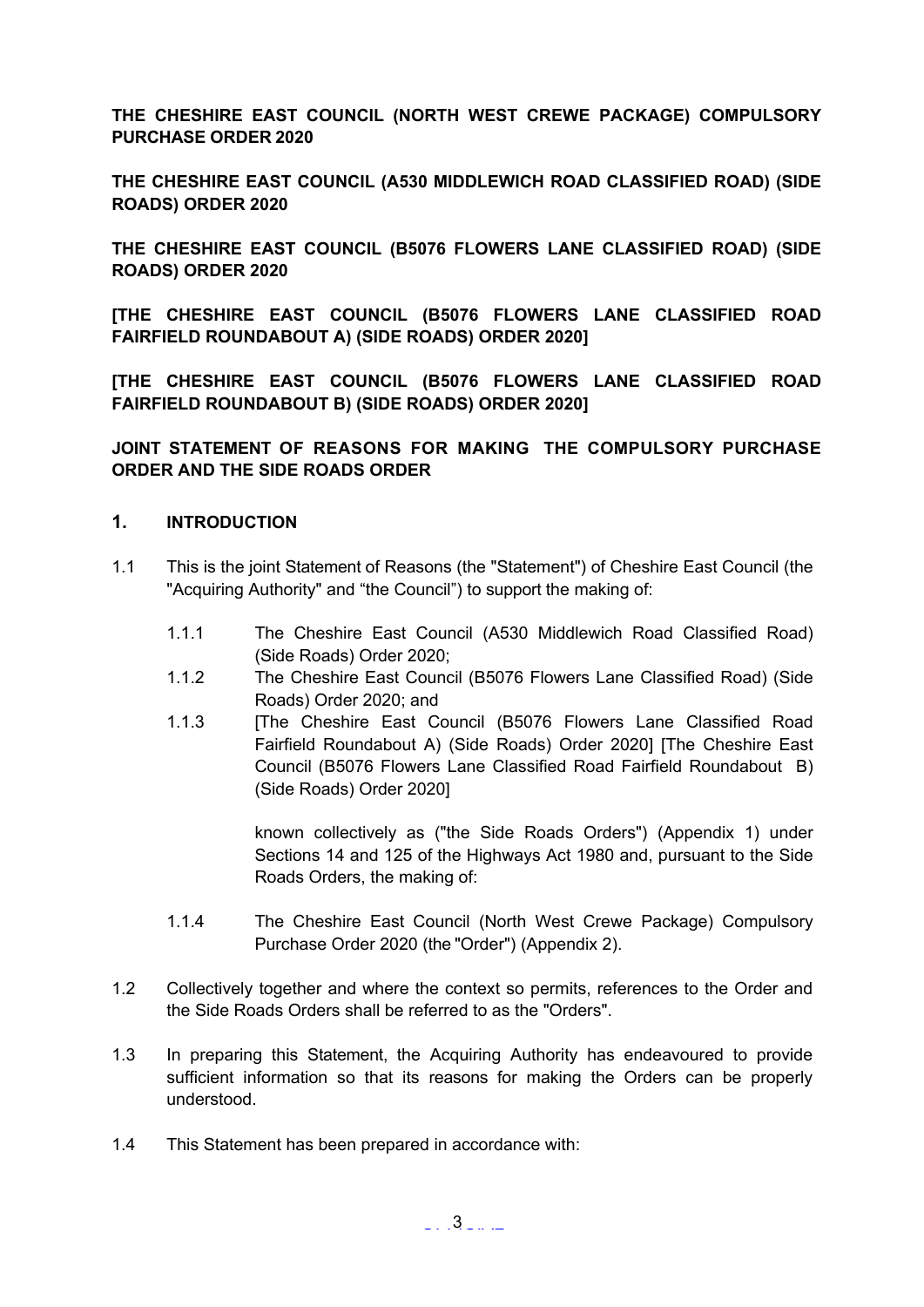- 1.4.1 Department for Communities and Local Government "Guidance on Compulsory Purchase Process and the Crichel Down Rules" (July 2019) ("the Guidance");
- 1.4.2 Department of Transport Circular 1/97 "Highways Act 1980: Orders Under Section 14 of the Highways Act 1980 and Opposed Orders Under Section 124 of that Act" (June 1997); and
- 1.4.3 Department of Transport Circular 2/97 "Notes on the Preparation, Drafting and Submission of Compulsory Purchase Orders for Highway Schemes and Car Parks for which the Secretary of State for Transport is the Confirming Authority" (June 1997).
- 1.5 The Orders are about to be submitted to the Secretary of State for Transport ("the Secretary of State") for confirmation and, if confirmed, will enable the Acquiring Authority to rely on the use of compulsory purchase powers and highways alterations to be undertaken to facilitate the construction of new highways known as the North West Crewe Package ("the Scheme"), comprising of:
	- 1.5.1 a new north-south Spine Road known as the Primary Hospital Link Route;
	- 1.5.2 the Fairfield Link;
	- 1.5.3 the Flowers Lane Link;
	- 1.5.4 the East West Link road from the A530 to the Spine Road; and
	- 1.5.5 a series of junction improvements.
- 1.6 The Acquiring Authority considers that the Scheme forms a key part of the Local Plan infrastructure programme for wider Crewe, which will deliver an improved highway network for the town. The benefits of the Scheme also extend to unlocking a number of other housing and employment sites as allocated in the Cheshire East Local Plan ("the Local Plan") by improving wider traffic movements and transport links, particularly in North Crewe.
- 1.7 The Scheme is important to achieving a supply of development sites in the wider Crewe area and to uphold the Local Plan strategy. The housing sites that would be opened up would also make a significant contribution to maintaining the Council's 5 year housing supply and therefore enable the effective management of any planning applications for land not allocated in the Local Plan.
- 1.8 The Scheme will improve links between Leighton Hospital, Crewe and the surrounding area, easing congestion and establishing a "blue light" route to Leighton Hospital. These improvements to the Hospital access junction will provide capacity for the predicted growth in traffic during the Local Plan period up to 2030.
- 1.9 The Scheme shall deliver an improved highway network for the Town. The benefits also extend to unlocking a number of housing and employment Local Plan sites by improving wider traffic movements and transport links in the locality. These improvements will also reduce congestion and improve access to Leighton Hospital, and the future access to the Bentley Motors Site. The successful delivery of these sites will also support the emerging strategy development work in the Crewe Masterplan (Appendix 11) and The Constellation Partnership's HS2 Growth Strategy (Appendix 12).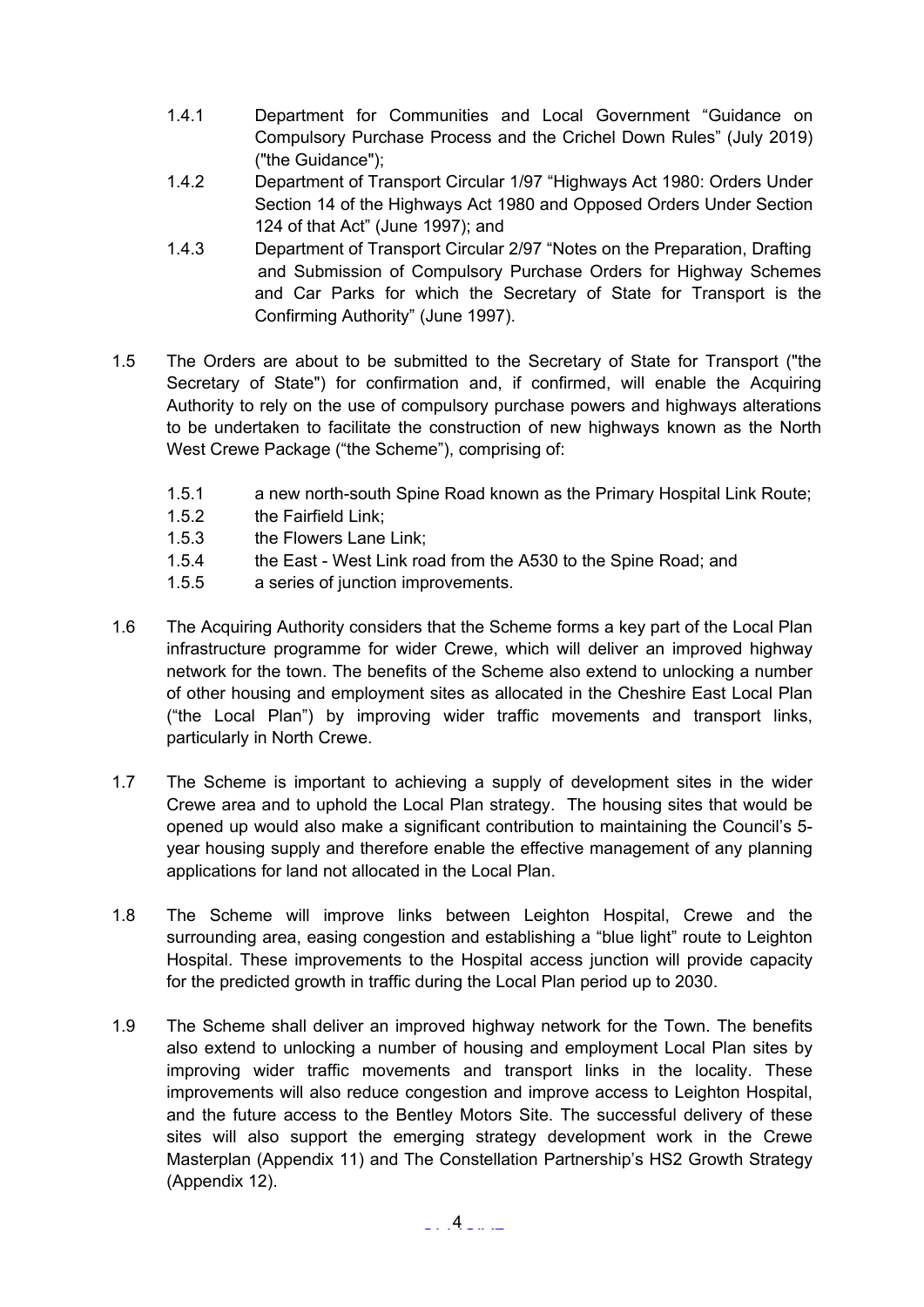- 1.10 The land and new rights proposed to be compulsorily acquired under the Order ("the Order Land") covers approximately 23.5 hectares of land.
- 1.11 The Scheme will be constructed on the edge of the settlement boundary to the west of Crewe. It is framed generally by agricultural land interspersed with field ponds and woodland areas. Leighton Hospital is immediately to the north of the Primary Hospital Link Route, with the village of Leighton located beyond agricultural land to the east.
- 1.12 The full extent of land to be acquired is set out in greater detail in Section 7 and identified on the map accompanying the Order (the "Order Map") (Appendix 3). The land required for the entirety of the Scheme, including but not limited to the Order Land, is referred to throughout this Statement as the Site and is identified on the Scheme Plan (Appendix 4).
- 1.13 [On [5 May 2020] the Cabinet of the Council resolved to give approval to the use of powers of compulsory purchase and resolved to make the Orders (Appendix 5), reserving to Officers delegated powers to refine the Orders and their associated ancillary documents.] The Acquiring Authority has been making significant steps to acquire the land needed by private treaty agreement, which are set out in further detail in Section 8 of this Statement, and, whilst doing this, has retained in reserve the ability to bring forward compulsory purchase powers as a matter of last resort. Given the passage of time and the need to facilitate the Scheme coming forward, it has now become apparent that the Order must be progressed in parallel to ongoing negotiations, and subsequently submitted for confirmation to the Secretary of State in order to facilitate the construction of the Scheme.
- 1.14 In reaching the decision to make the Order, the Acquiring Authority has had full regard to the Human Rights Act 1998 and is satisfied that any interference is reasonable and proportionate. Human rights issues are dealt with in detail in Section 10 of this Statement.
- 1.15 Department of Transport Circular 2/97 provides guidance on Compulsory Purchase Orders for highway schemes and states that the Secretary of State will not confirm a Compulsory Purchase Order until he is satisfied that planning permission for the scheme to which the order relates has been granted. As noted in Section 6 of this Statement, the planning application for the Scheme was submitted in December 2018 and was determined by the Local Planning Authority on 28 March 2019, subject to conditions. The decision notice was issued on 3 July 2019 (Appendix 7).
- 1.16 The Order seeks to acquire all legal interests in the land coloured pink on the Order Map and new rights in the land coloured blue on the Order Map, as specified in the Schedule to the Order ("the Order Schedule") (Appendix 2).
- 1.17 The Acquiring Authority is satisfied that the implementation of the Scheme requires the acquisition of the land and new rights, as set out in the Order, Order Map and Order Schedule and the highway alterations, improvements and construction as set out in the Side Roads Orders. The Acquiring Authority has made the Orders to facilitate the implementation of the Scheme.
- 1.18 The Acquiring Authority already owns or has acquired part of the Site required for the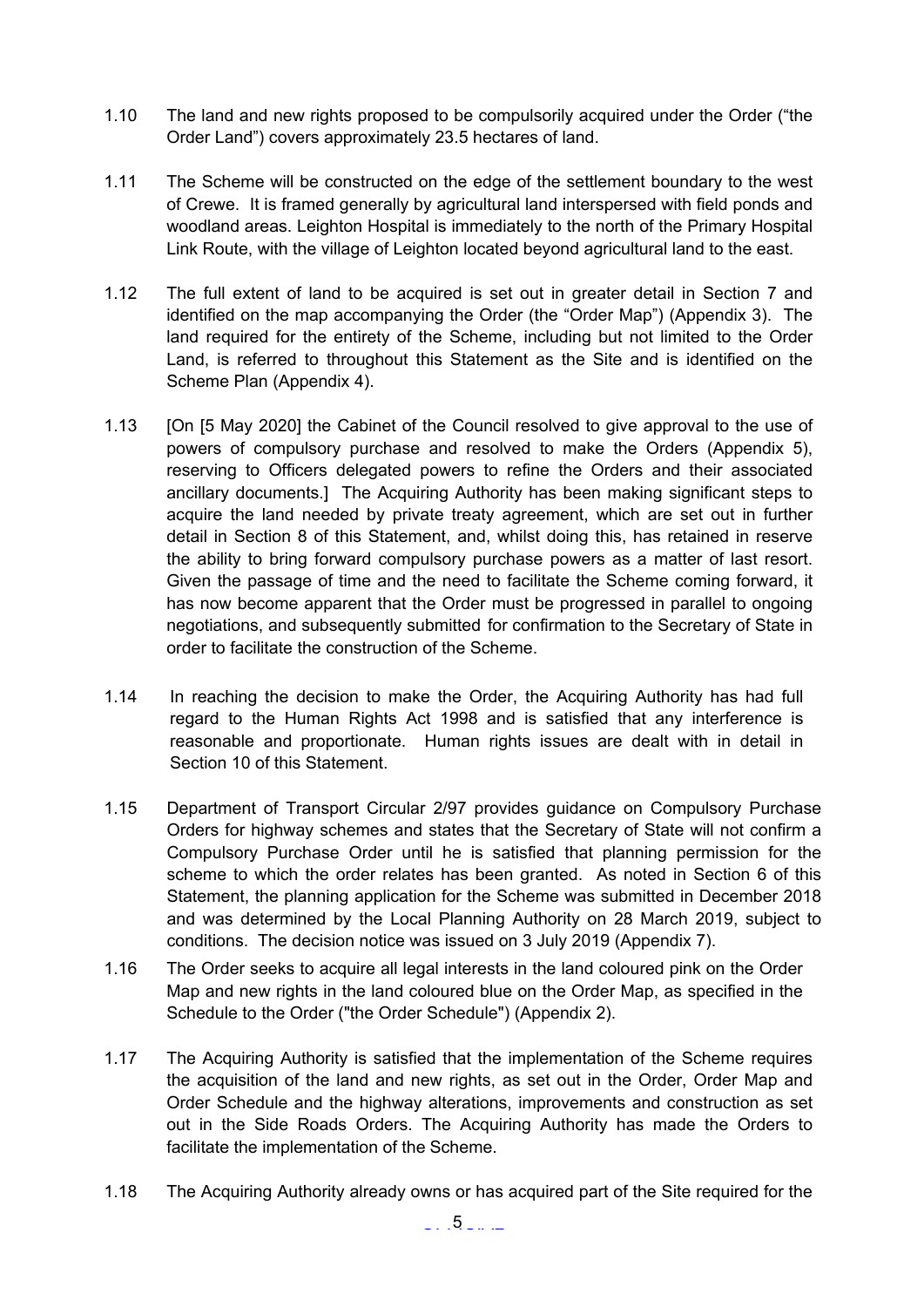Scheme and is satisfied that the implementation of the Scheme requires the acquisition of the remaining land and property interests, as set out in the Order and Order Schedule. The Acquiring Authority has sought to notify all of those who have a legal interest in any the Order Land, and to acquire all of these interests by agreement where possible. It is clear, however, that compulsory purchase powers need to be employed as a matter of last resort in this case in order to secure the delivery of the Scheme within a reasonable and realistic timescale.

- 1.19 In summary, this Statement:
	- 1.19.1 identifies the statutory powers under which the Order is made (Section 2);
	- 1.19.2 sets out the local context and background to The Scheme (Section 3);
	- 1.19.3 provides details of the Site and a description of the Scheme (Section 4);
	- 1.19.4 sets out the alternatives to the Scheme that have been considered (Section 5);
	- 1.19.5 describes the current planning position and strategic support for the Scheme (Section 6);
	- 1.19.6 describes the Order Land (Section 7);
	- 1.19.7 explains the need for the Order together with details of negotiations with landowners (Section 8);
	- 1.19.8 sets out how the Scheme is to be financed and timescales for implementation(Section 9);
	- 1.19.9 deals with Human Rights issues (Section10);
	- 1.19.10 explains the need for the Side Roads Orders (Section 11);
	- 1.19.11 sets out the Related Orders and Special Category Land (Section 12) and;
	- 1.19.12 sets out the arrangements for the inspection of documents and contact details for further information (Section 13).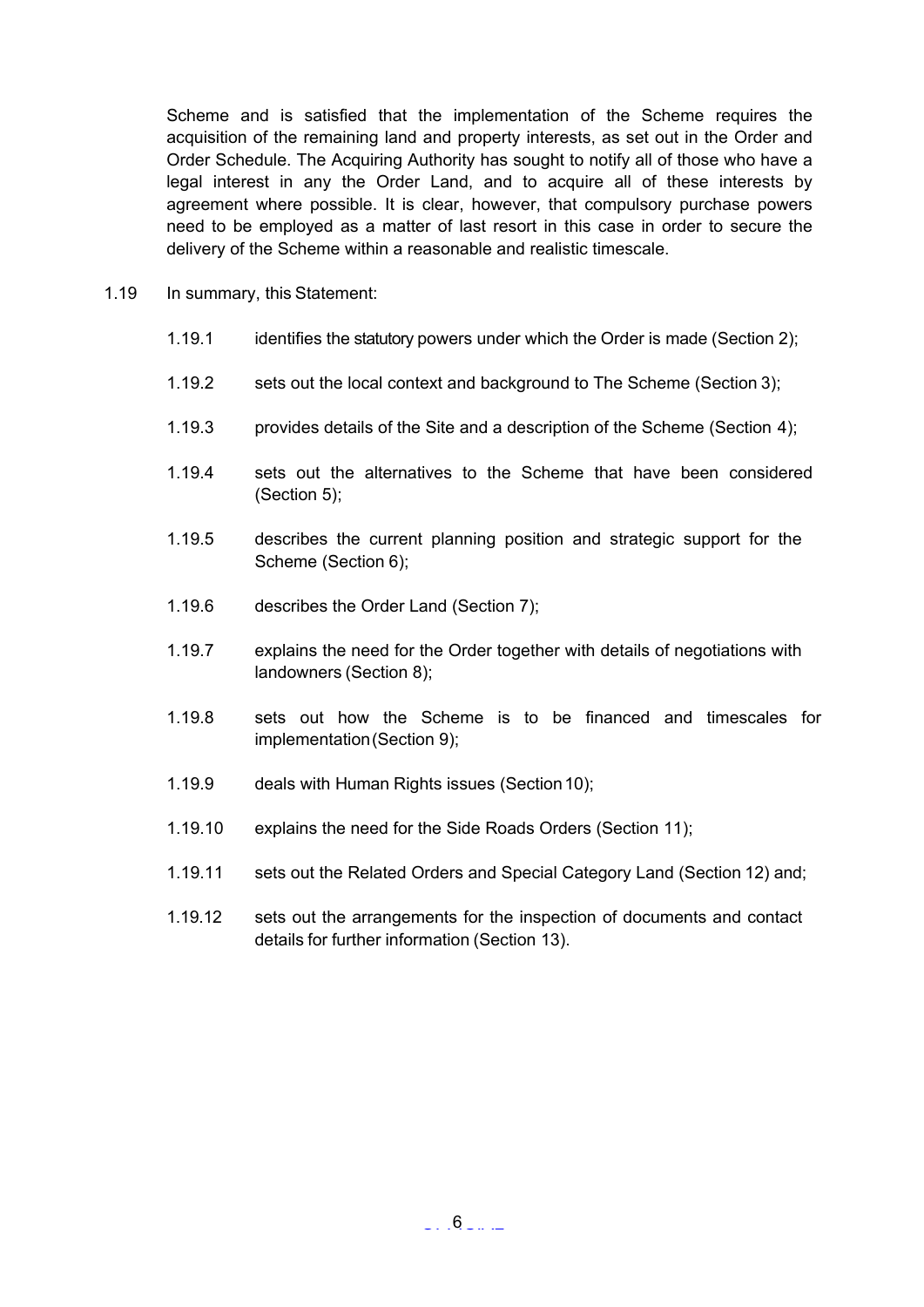# <span id="page-6-0"></span>**2. STATUTORY POWERS UNDER WHICH THE ORDER IS MADE**

- 2.1 The Guidance published by the Ministry of Housing, Communities and Local Government in July 2019 provides the latest advice in connection with the use of compulsory purchase powers.
- 2.2 In accordance with the Guidance, the purpose for which an Authority seeks to acquire land will determine the statutory power under which compulsory purchase is sought. Paragraph 11 advises that acquiring authorities should look to use 'the most specific power available for the purpose in mind, and only use a general power when a specific power is not available.'
- 2.3 The Acquiring Authority has been seeking to negotiate the acquisition of the legal interests in the Site required for the proposed Scheme by agreement and has been successful in acquiring some key elements of the Site; however, part of the Site is still within private ownership and negotiations have not been fruitful to date. The Acquiring Authority is, therefore, utilising its powers under Sections 239, 240, 246, 250 and 260 of the Highways Act 1980 (the "1980 Act") and Schedule 3 to the Acquisition of Land Act 1981, for the acquisition of all of the remaining interests and new rights in the Order Land, required to facilitate the construction and improvement of the highway network.
- 2.4 Sections 239 and 240 relate to general powers of highway authorities to acquire land for the construction and improvement of highways. Section 246 provides a power to acquire land for mitigating the adverse effects of constructing or improving highways. Section 250 provides that land acquisition powers may extend to creation as well as acquisition of rights, and Section 260 relates to the clearance of title to land acquired for statutory purposes.
- 2.5 The powers in the 1980 Act enable the Acquiring Authority to acquire compulsorily the land and new rights as identified within the Order for the following purposes:
	- (a) the construction of a new highways, together with a series of new roundabouts;
	- (b) the improvement of, and, amendment to existing highway alignments and junctions:
	- (c) the provision of new means of access and amendment to existing means of access;
	- (d) the carrying out of drainage works, street lighting, flood defence, utility services, landscaping and all other necessary highways infrastructure and fittings in connection with the construction and improvement of highways;
	- (e) the improvement or development of frontages to a highway or of the land adjoining or adjacent to that highway;
	- (f) use by the Acquiring Authority in connection with the construction and improvement of highways and the provision of new means of access as aforesaid; and
	- (g) the mitigation of any adverse effects which the existence or use of any highway proposed to be constructed by the Acquiring Authority.
- 2.6 In accordance with paragraph 2 of the Guidance, the Acquiring Authority is using its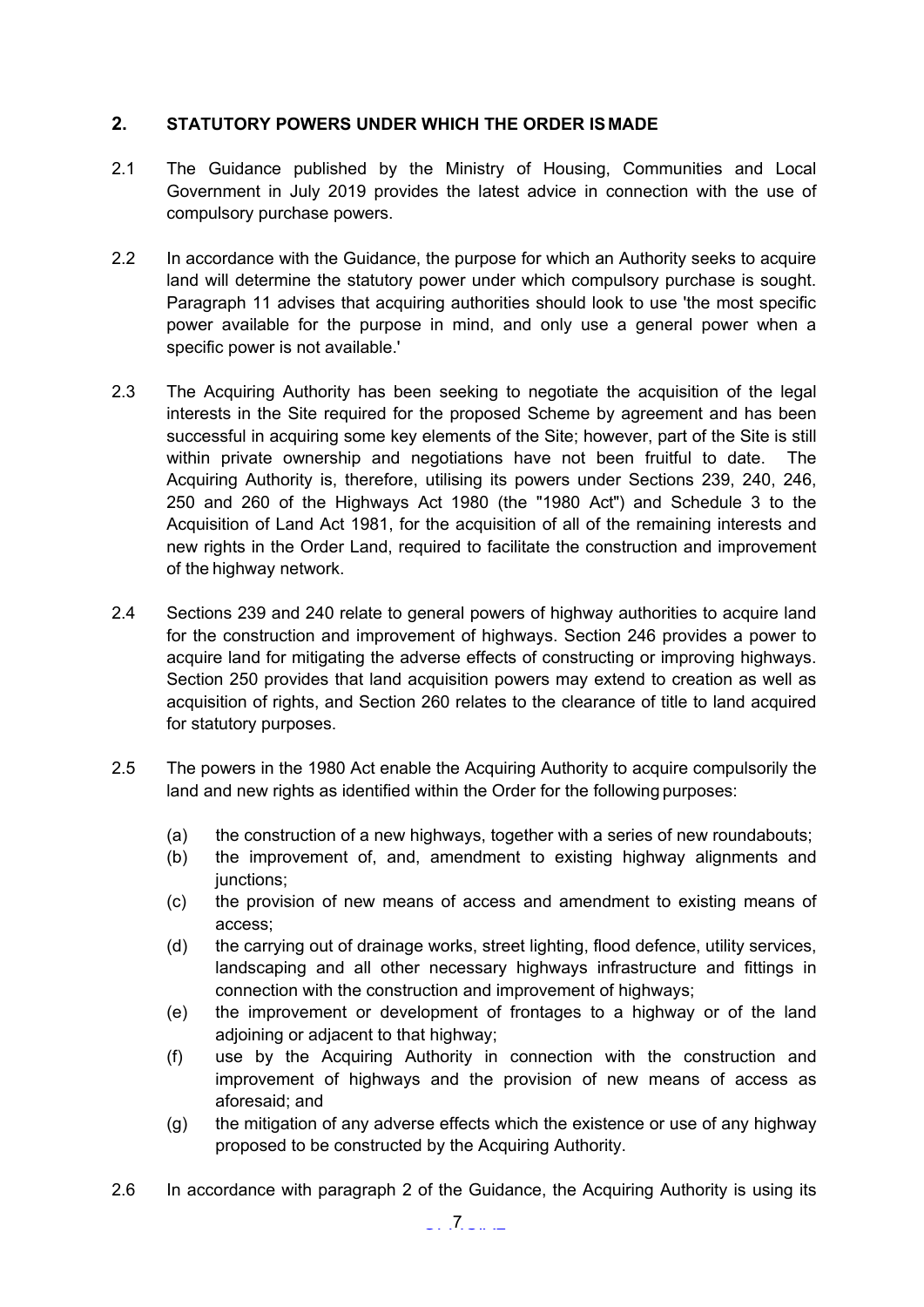powers to compulsorily acquire the remaining interests as a matter of last resort, and efforts to acquire interests by private treaty will continue in parallel during the course of the compulsory purchase order process.

- 2.7 Having regard to the nature of the proposals and the advice set out in the Guidance, the Acquiring Authority is satisfied that the powers available to it under the 1980 Act are the most appropriate powers to use in order to achieve its objectives.
- 2.8 The Acquiring Authority has taken full account of the Guidance in making thisOrder.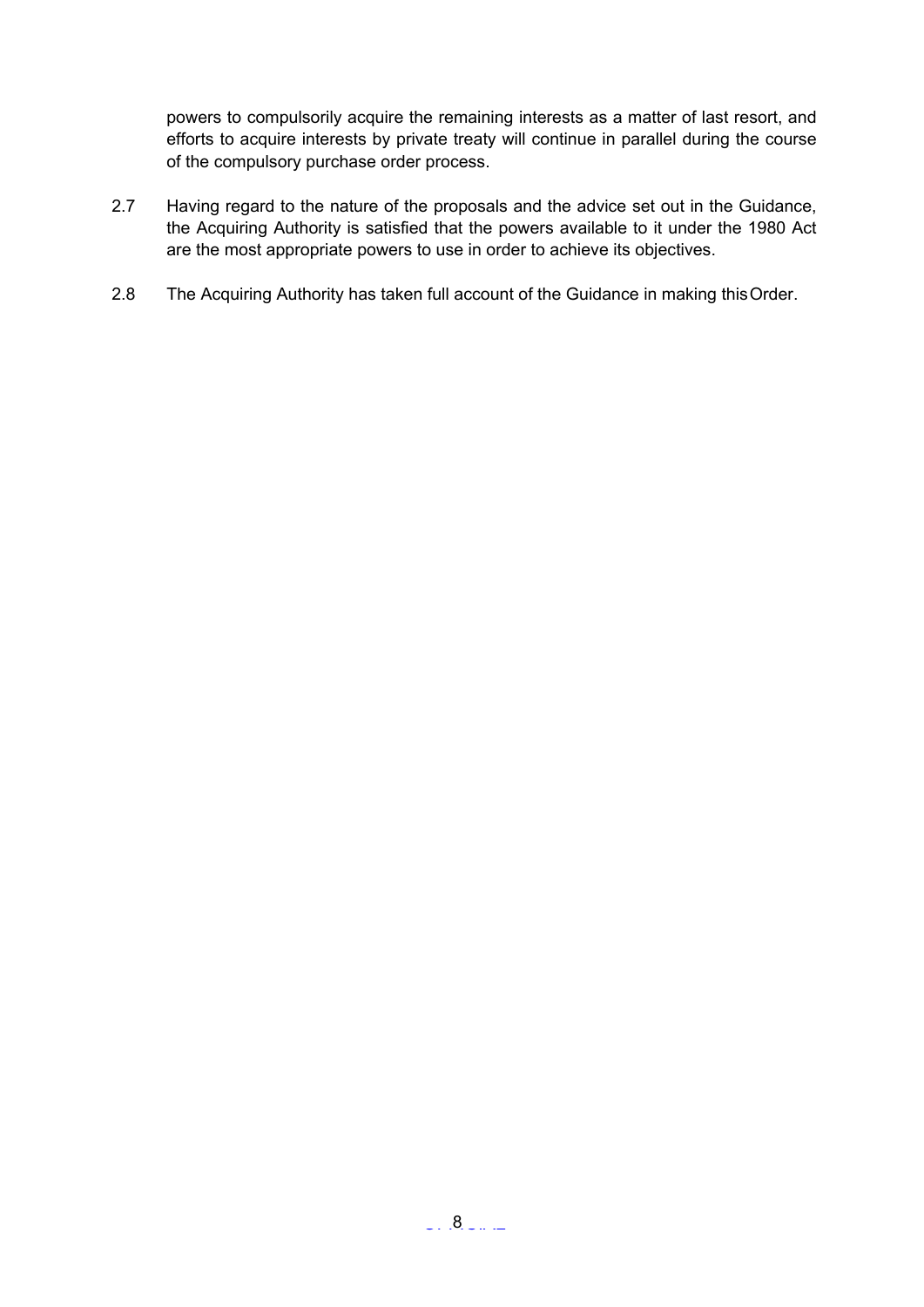# <span id="page-8-0"></span>**3. LOCAL CONTEXT AND BACKGROUND TO THE SCHEME**

- 3.1 Crewe is the largest settlement within the Borough of Cheshire East with a population of over 73,400. It is situated approximately 28 kilometres west of Macclesfield and 32 kilometres south east of Chester. Cheshire East Council has identified Crewe as its biggest spatial priority and its key objective is to take advantage of its prime location for connectivity, and to significantly increase the amount and type of employment that is available in the town.
- 3.2 The Local Plan has allocated land for business, retail, leisure and other commercial developments and it is imperative that this land is now released to ensure that jobsled growth is delivered. If sufficient housing, commercial or employment opportunities are not provided, economic growth will be constrained by a lack of development land and available premises, and house prices will increase.
- 3.3 The Local Plan has identified that Crewe requires an average of 385 new homes and 3.25 hectares of employment land each year, totalling 7,700 new homes and 65 hectares of employment land for the period 2010 to 2030. The Local Plan Strategy brings forward at an early stage the necessary infrastructure that services new sites to meet demand and facilitate growth. The highway schemes prioritised for delivery are set out in Cheshire East Council Infrastructure Delivery Plan (Appendix 9). A list of the highway schemes along with their priority status is listed within Table 4 of Cheshire East Council Infrastructure Delivery Plan. The Scheme is listed as having a 'Priority 1' status within this table.
- 3.4 The Scheme provides infrastructure to serve Local Plan Strategy Site 4 Leighton West (LPS 4) and Local Plan Strategy Site 5 Leighton (LPS 5) (Appendix 13) and is a key part of the Local Plan infrastructure programme for wider Crewe. Local Plan Site 4 has an allocation of 850 new homes and 5 hectares of employment land and Local Plan Site 5 has an allocation of 500 new homes and no allocation of employment land. The Scheme would improve strategic highway connectivity for North West Crewe and ease congestion issues in the area. A plan detailing the area of both LPS 4 and LPS 5 is contained within Figure 1 of paragraph 3.26 below.
- 3.5 To assess the impact of the Scheme on the existing highway network traffic modelling work was undertaken using proprietary software. Future developments and committed highway schemes were incorporated into the models following discussions with the Local Highway and Planning Authority. Demand was distributed across the network and the models were found to successfully meet the convergence and validation criteria required for such models and therefore the Scheme can be deemed acceptable in Traffic Capacity terms. The new junctions proposed to provide access to the Scheme are all designed with appropriate capacity to accommodate the future traffic forecasts volumes. Junction capacity assessments were undertaken at the proposed junctions and were found to successfully operate below the preferred threshold of practical capacity. The two existing junctions included within the Bentley Motors Development Framework and Masterplan (Appendix 10) were also assessed and were found to operate within the practical capacity threshold. A copy of the full Transportation Assessment associated with the scheme is contained within Appendix 14.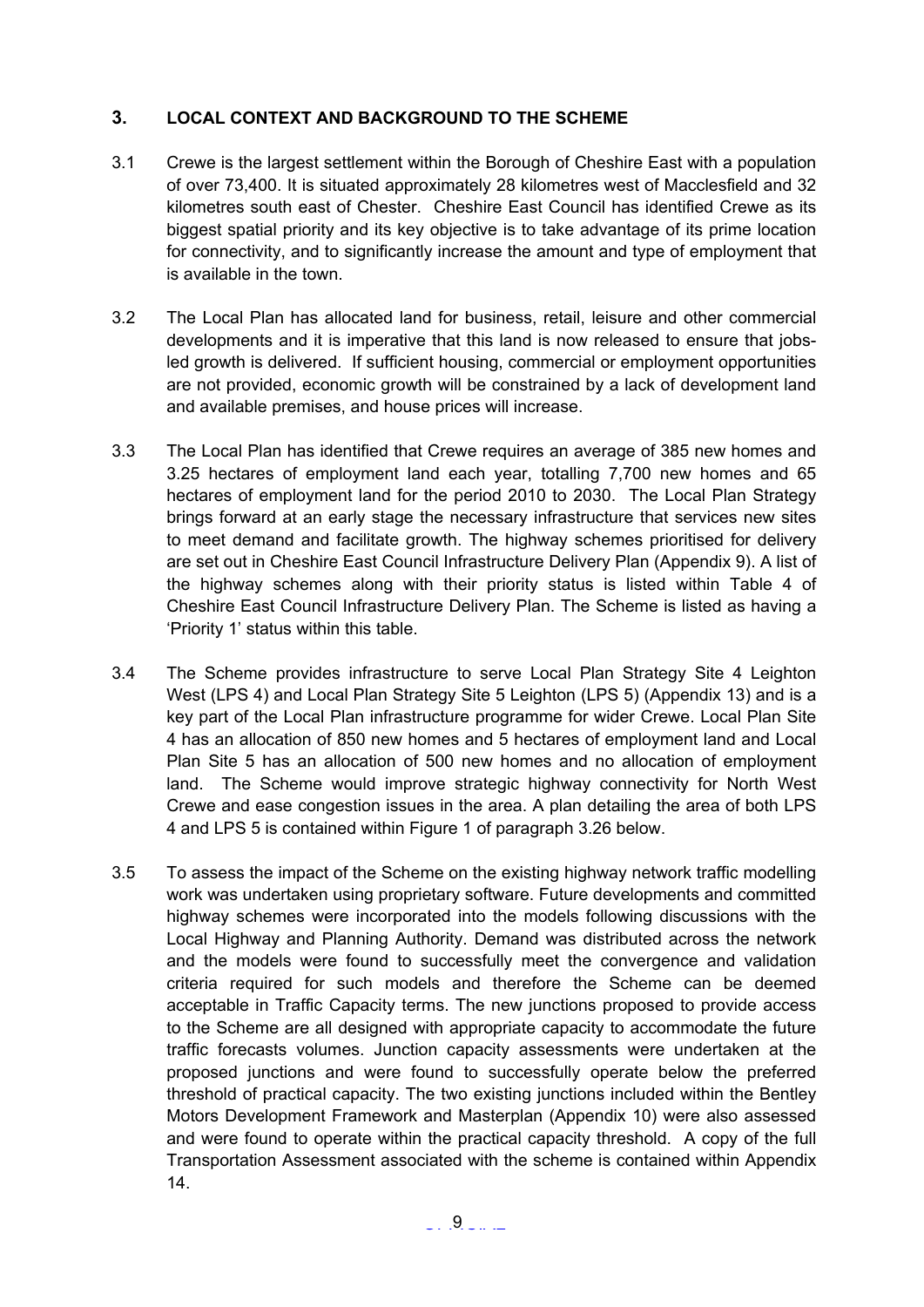3.6 The impact of the construction period traffic associated with the Scheme has been reviewed and is not considered to have a significant impact on the local highway network providing appropriate mitigation is provided at the time of construction.

#### Existing Road Network

- 3.7 The A530 as a whole provides a strategic link through the west of the Borough, with connections between a number of urban centres including Crewe, Middlewich and Nantwich. The existing road network is comprised of the A530 Middlewich Road, Smithy Lane, Flowers Lane, Pym's Lane, Eardswick Lane, Minshull New Road, and associated junctions. This network is described in detail below and a plan of the immediate network is contained in Appendix 15.
- 3.8 The A530 Middlewich Road is a single carriageway route located to the west of The Scheme. Leighton Hospital can be directly accessed via the A530 Middlewich Road and provides access to the main hospital entrance via the priority junction with Smithy Lane. The road is connected to Pyms Lane to the south via a signalised junction and connects to Flowers Lane and Eardswick Lane via a four-arm signalised junction to the north.
- 3.9 Smithy Lane is a single carriageway which creates an east-west connection between the A530 Middlewich Road and Flowers Lane and is subject to a 30mph speed limit for its full extent. Leighton Hospital is located to the north of the road with undeveloped agricultural land to the south. Smithy Lane currently forms the North West arm of the existing roundabout with Flowers Lane and Minshull New Road. There are also two priority junction-controlled side roads off Smithy Lane, which provide direct access to Leighton Hospital including the main entrance and blue light route to Accident and Emergency.
- 3.10 Flowers Lane is a single carriageway predominantly 50mph route. A 30mph limit is in place on the approach to the junction with the A530 Middlewich Road via a staggered crossroads signalised junction, with the road continuing south to Minshull New Road.
- 3.11 Eardswick Lane is a single carriageway road which extends from a priority junction with Cross Lane / Brookhouse Lane in the north, to a signalised junction with A530 Middlewich Road / Flowers Lane to the south.
- 3.12 Minshull New Road is a single carriageway 30mph route (20mph limit enforced in school peak hours) which forms a connection to the east of the study area between Smithy Lane and Pyms Lane / Badger Avenue. Minshull New Road is connected to Pyms Lane via an existing four-arm roundabout junction forming both the northern and southern arms of the junction, with Pyms Lane on the western arm and Badger Avenue on the eastern arm. To the east of this section Minshull New Road is a residential estate and to the west are residential dwellings immediately fronting the road with the Bentley Motors factor beyond.
- 3.13 Minshull New Road continues northwards to form the south-western arm of an existing four-arm roundabout junction (Barrows Green), with Flowers Lane to the north, Bradfield Road to the south-eastern arm and Smithy Lane forming the western arm. The east of Minshull New Road is largely residential, with undeveloped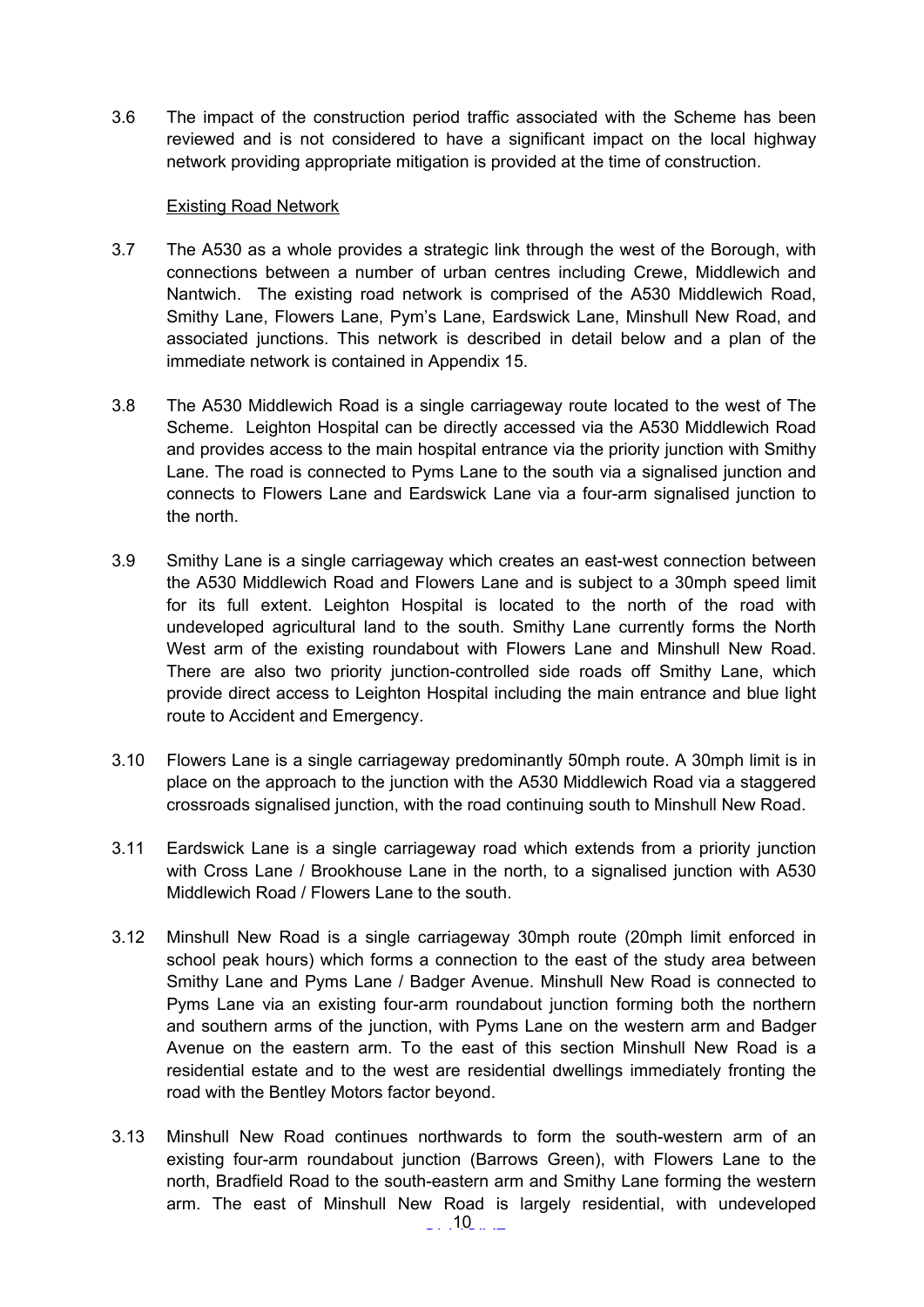agricultural land to the west.

- 3.14 Bradfield Road is a single carriageway 30mph road, which forms the south-eastern arm of the existing Barrows Green roundabout. From this point, the road extends towards Maw Green to the east.
- 3.15 Pyms Lane is located to the west of Minshull New Road and Badger Avenue is located to the east of Minshull New Road. Pyms Lane intersects with the A530 Middlewich Road at a three-arm signalised junction with the A530 Middlewich Road forming both the northern and southern arms of the junction, and Pym's Lane forming the eastern arm. Pyms Lane continues onto the four-arm roundabout via the western arm, with Minshull New Road forming the northern and southern arm, and Badger Avenue on the eastern arm continuing onwards from Pyms Lane. Badger Avenue extends in an easterly direction towards Crewe.
- 3.16 The A532 West Street provides an important link into central Crewe from Leighton in the West.
- 3.17 There is an existing requirement for improved blue-light routes in and out of Leighton Hospital as it is an ambulance response point as well as the Accident and Emergency department. This requirement will increase following the growth planned for the Site, which will be implemented to accommodate the growth in the local population.
- 3.18 A significant proportion of hospital traffic currently travels via Minshull New Road, which is a road that already experiences traffic delay associated with a local primary school, Leighton Academy. As such, traffic conditions on Minshull New Road are considered a potential barrier to the expansion of the Academy. The delivery of new infrastructure would allow more efficient and appropriate use of the existing highway network to allow for a new school site to be delivered in Local Plan Strategy Site 5.
- 3.19 Whilst some mitigation measures on Minshull New Road have already been implemented, it is considered that conflicts between through-traffic, pick-up and dropoff activity and pupils cannot be effectively mitigated further without reducing the volume of through-trips. The Scheme would improve sustainable travel links to the Academy, by delivering footway and cycleway provision onto the A530 Middlewich Road, which is not currently present.

**Safety** 

- 3.20 A review of the collision data available from 2011 to 2017 obtained by CEC (NWCP Transport Assessment 2018 (Appendix 14)), indicates that a total of 80 accidents were recorded in the study area, which comprised of 70 slight accidents, 9 serious accidents and 1 fatal accident.
- 3.21 The most common causes of accidents recorded are loss of control, side impact and nose to tail. The fatal accident was recorded on Minshull New Road (103 metres north of Farmleigh Drive) and was a result of a motorcyclist travelling on Minshull New Road during the hours of darkness, losing control of the vehicle and striking the kerb which caused the rider to be thrown from the vehicle and collide with a lamp post.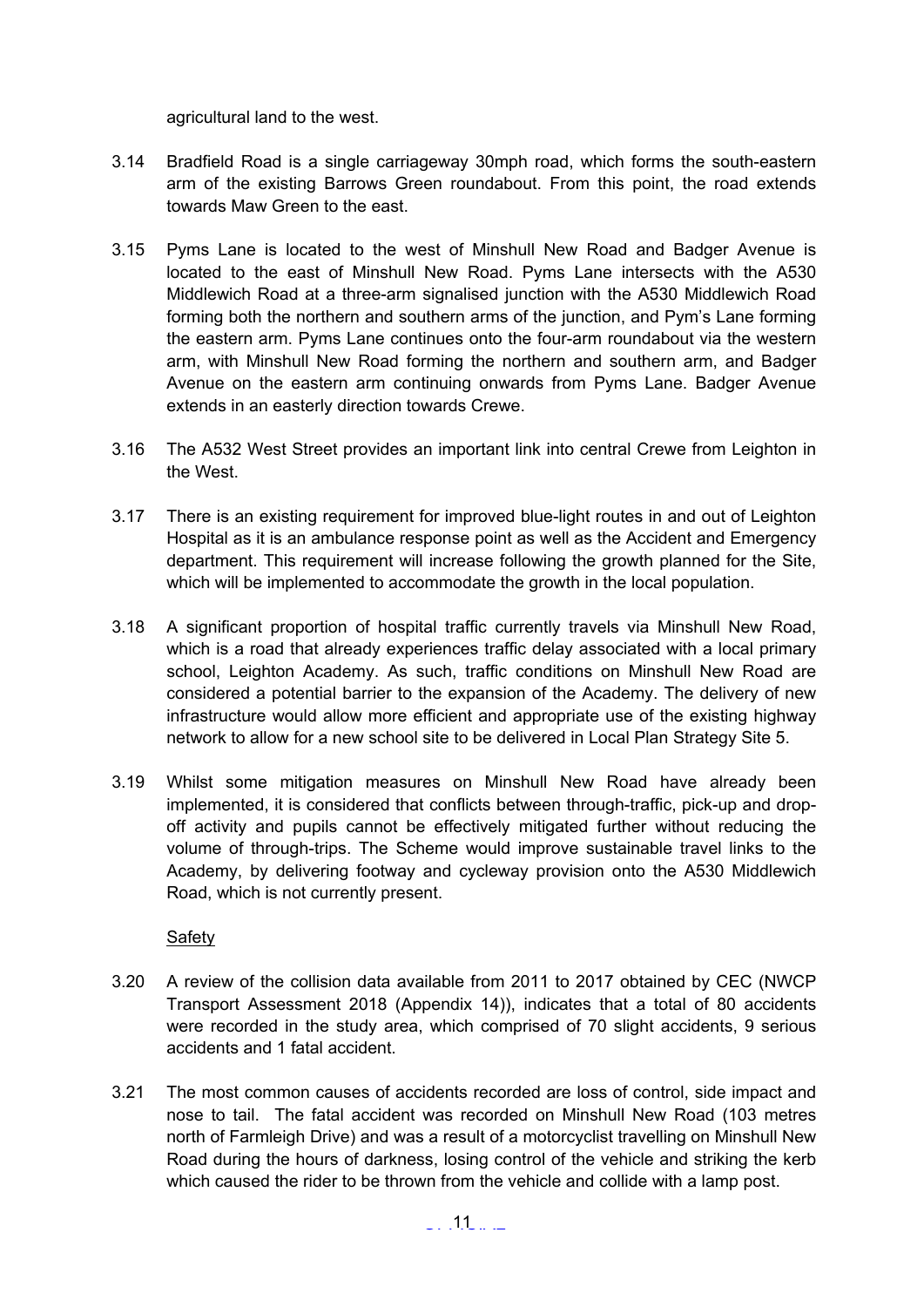- 3.22 The Personal Injury Accident (PIA) data does not indicate that this particular accident was a result of carriageway design, however, as part of the Scheme, Minshull New Road would not serve as a through route, which is expected to improve safety levels through reducing traffic flows.
- 3.23 The location with the greatest number of recorded accidents within the study area is the existing "Barrows Green" roundabout, with six slight accidents and one serious accident recorded. Adjacent to this location, Minshull New Road is the location of a further concentration of accidents, with the junction of Smithy Lane / A530 Middlewich Road also identified as a collision "hotspot". Four of the recorded accidents in the study area involved pedestrians and ten of the recorded accidents involved cyclists.

#### Air Quality and Noise

- 3.24 The construction dust assessment for the Scheme concluded there is the potential for dust nuisance during the construction phase of the Scheme. The risk of dust impacts would be medium to high during earthworks and construction activities; however, with appropriate mitigation in place, the potential effects would not be significant.
- 3.25 A summary of the overall significance of effects on air quality during the operation phase of the proposed Scheme on human receptors and the potential impact for exceedances of EU limit values is contained with the North West Crewe Package Environmental Statement, Volume 2, which is summarised below.
- 3.26 There are three receptors predicted to exceed the NO2 AQO limit, these receptors exceed with and without the proposed Scheme, but only have a small magnitude increase with the Scheme in operation. It is predicted that some locations will have a change in NO2, NOx, and PM10 concentrations at receptors. There is only one local receptor predicted to have a large increase in NO2 concentrations with the proposed Scheme in place. Due to the nature of the Scheme the effects would be long term.
- 3.27 There is a designated site within 200m of the Scheme, which is the Sandbach Flashes; a Site of Special Scientific Interest (SSSI). The assessment predicts that overall the proposed Scheme will have an imperceptible effect on all the modelled receptors at this SSSI location and, therefore, there is very little risk that this will be negatively impacted.
- 3.28 Based on the Design Manual for Roads and Bridges (DMRB) guidance, there are no significant impacts predicted during the operational phase of the Scheme, except for one receptor at a hotel/pub where long term exposure is unlikely due to the nature of the business. The overall effect on air quality as a result of the Scheme is likely to be insignificant, as all the receptors, apart from three, are predicted to be below the relevant Air Quality Objectives (AQOs). The impact is likely to be beneficial to some of the receptors, whilst being detrimental to other receptors located within the study area; however these are still assessed as being below the permissible values stated in the AQOs.
- 3.29 Traffic data for the air quality modelling scenarios were taken from the traffic models produced or the Scheme. This traffic data is detailed within the Scheme Transportation Assessment (Appendix 14). The base year air quality modelling uses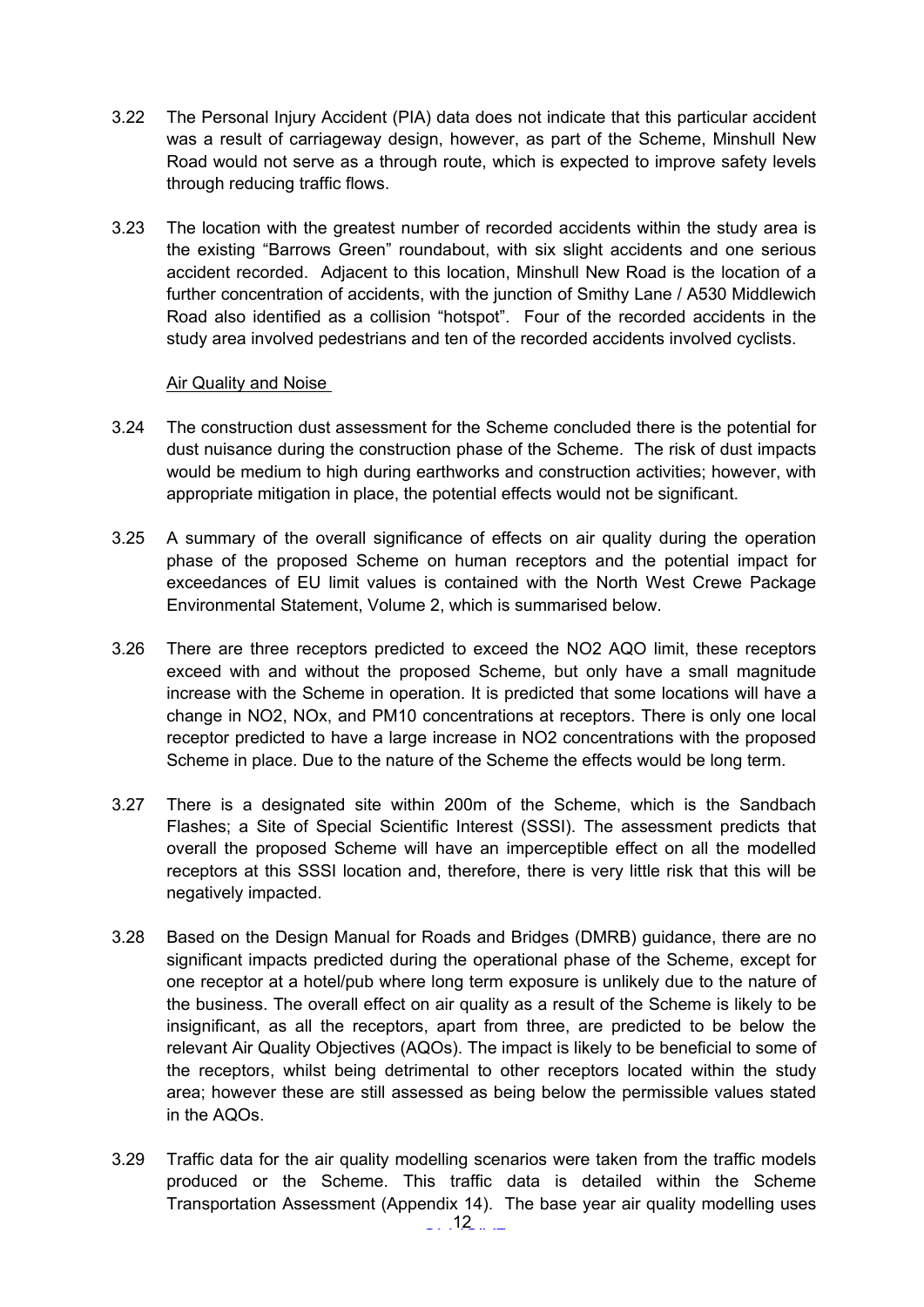traffic data, air pollution measurements and meteorological measurements from 2015 that were then factored to values associated with the assessment year.

3.30 The construction and vibration noise assessment identified the potential for some significant noise and vibration effects during certain construction activities located in close proximity to sensitive receptors. Best practice measures will be implemented to mitigate these effects. Once the Scheme is operational, the vast majority of sensitive receptors are predicted to experience no or negligible change in noise levels on Scheme opening.

#### Future Development and Connectivity

- 3.31 The Scheme forms a key part of the Local Plan infrastructure programme for wider Crewe, which will deliver an improved highway network for Crewe and unlock a number of housing and employment Local Plan allocation sites.
- 3.32 The housing sites within LPS 4 and LPS 5 (Appendix 13) would make a significant contribution to maintaining the Council's 5-year housing supply through Local Plan allocated strategic sites at Leighton West (850 homes) and Leighton (500 homes). Leighton West would also release 5 hectares of employment land.

# **Figure 1: Local Plan Strategy Sites 4 (hatched red) and 5 (shaded red) as referenced in the Cheshire East Local Plan Strategy 2010 - 2030**



3.33 Furthermore, Bentley Motors have ambitions to create a campus, based on investment in a new technology centre and through implementation of the Bentley Motors Development Framework and Masterplan (Appendix 10). The proposals for the Bentley expansion include for the stopping up of Pyms Lane and Sunnybank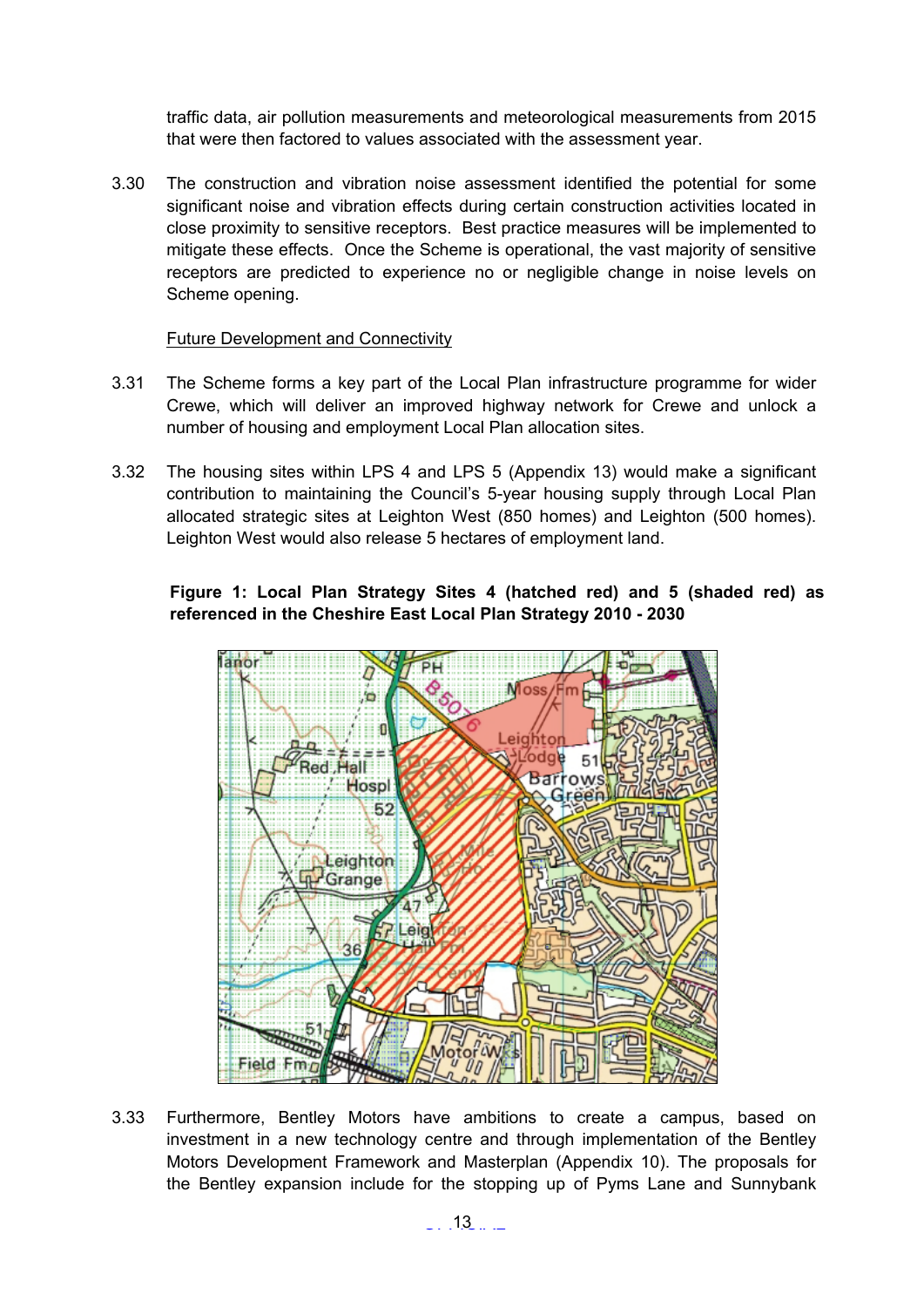Road. The Scheme would provide additional capacity to the surrounding road network which may help mitigate traffic impacts associated with this expansion.

- 3.34 The Scheme would complement potential future development and connectivity within the north west of Crewe to harness the potential of The Constellation Partnership's HS2 Growth Strategy (Appendix 12) and the areas inherent strengths to accelerate growth.
- 3.35 Leighton Hospital suffers from poor connectivity to the existing highway network. The Scheme would make better use of the existing network by separating school traffic, hospital traffic and through traffic, and significantly enhance the connectivity from the A530 Middlewich Road into Crewe.
- 3.36 The Scheme supports expansion at Leighton Hospital and there is an existing requirement for improved blue-light routes in and out of Leighton Hospital. The delivery of the new infrastructure will also allow more efficient and appropriate use of the existing highway network.

#### Socio-Economic Factors

- 3.37 The Indices of Deprivation (Published by the Ministry of Housing, Communities & Local Government) provide a set of relative measures of deprivation for small areas (Lower-layer Super Output Areas, LSOAs) across England, based on seven different domains of deprivation. The Index of Multiple Deprivation 2015 (IMD) is a combination of the seven indices to give an overall score for the relative level of multiple deprivation experienced in every neighbourhood (LSOA) in England. There are 32,844 LSOAs in England. The indices of Deprivation detail Crewe as having areas of high Indices of Multiple Deprivation with parts of Crewe falling within the top 20% of most deprived areas in England.
- 3.38 Transport has a significant role in reducing deprivation by both the creation of jobs and the alleviation of social problems, helping to shape society and determining where people work, shop, study and partake in leisure and social activities.
- 3.39 The Scheme offers the opportunity to enhance access to jobs and housing within Crewe, and greater route options to travel to the town centre and Leighton Hospital, improving the level of social inclusion, whilst facilitating economic growth.
- 3.40 Residents within the local area may benefit from improved access to housing and jobs within the wider Crewe area, as the Scheme delivers an improved local highway network and unlocks several local housing site allocations. The Scheme may increase the supply of new housing through the release of residential development land, will also unlock sites allocated for potential employment uses, enabling the facilitation of new jobs when these employment uses come forward. The Scheme supports housing development areas located directly adjacent to the Scheme proposals. These areas (which are currently subject to planning applications detailed further in paragraph 4.11) have the potential of delivering over 1000 new homes within the surrounding area.
- $\ldots$  14  $\ldots$ 3.41 The Scheme provides for potential additional access to the North of the Bentley site in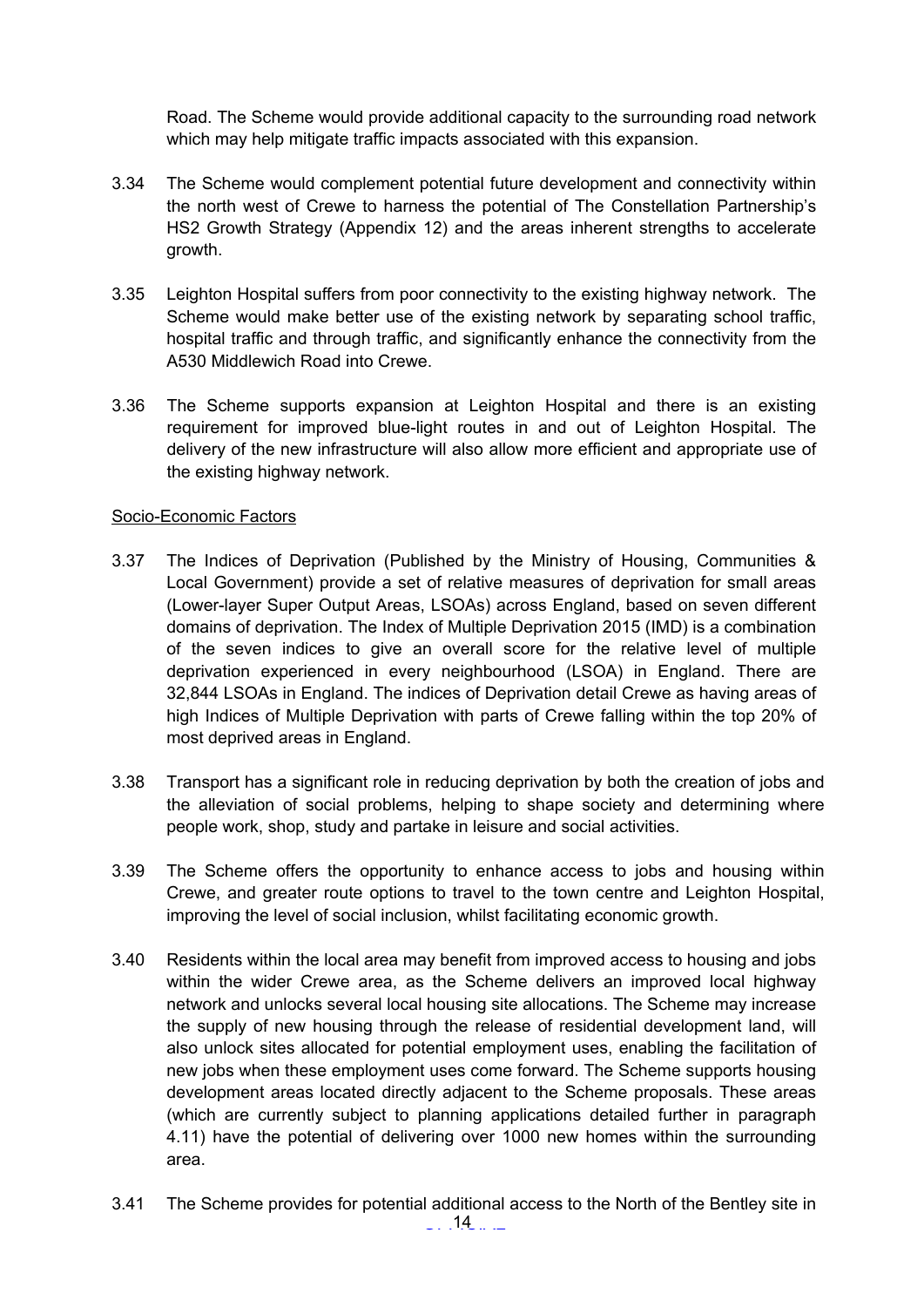Crewe. This may facilitate the proposed expansion of the factory and allow for the creation of an estimated additional 1000 jobs at the factory within the next 10 years.

- 3.42 This Scheme will also allow expansion at Leighton Hospital by providing direct access to the local highway network and opening and providing access to potential areas for hospital expansion. This area for potential expansion facilitates the 20% growth planned by the hospital to cope with demand from increased population. Expansion of the hospital could also potentially create 600 new jobs, as well as other employment opportunities associated with the hospital in the surrounding area.
- 3.43 The Scheme also includes for sustainable travel improvements as an integral part of the proposals (see Transportation Assessment (Appendix 14)) to improve the quality and cohesion of the existing walking and cycling infrastructure including providing access to the existing Public Right of Way (PRoW) network.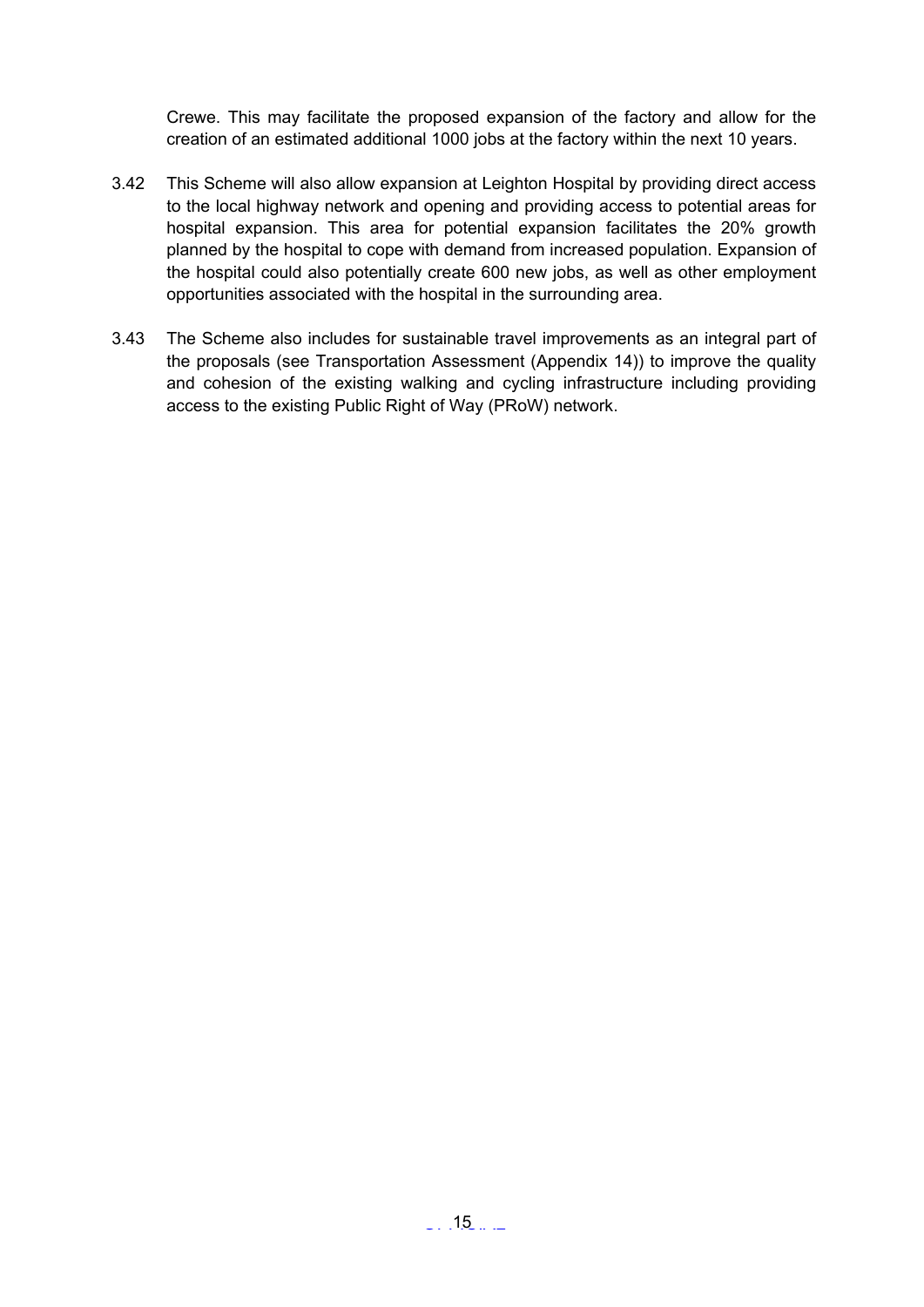# <span id="page-15-0"></span>**4. LOCATION AND DESCRIPTION OF THE SITE AND THE SCHEME**

#### The Site

- 4.1 The Site is located in a semi-rural area to the east of Crewe, within the administrative area of Cheshire East Borough Council. It is predominantly bounded by agricultural land, grassland interspersed with field ponds and woodland areas.
- 4.2 Leighton Hospital is located immediately to the north of the Scheme. Meadow Bank Cemetery is located to the south east and a former land fill is located immediately to the south west.
- 4.3 In addition to the village of Leighton to the east of the Scheme and beyond agricultural land to the west, there are a number of dwellings interspersed along Middlewich Road.

#### The Scheme

- 4.4 The line of the proposed Scheme is shown on a map at Appendix 4.
- 4.5 The Scheme consists of approximately 1.1 km of new highway running north to south for the Primary Hospital Link Route and approximately 0.6 km of new highway running east to west as part of the East – West Link. In addition, the Fairfield Link and Flowers Lane Realignment consist of the realigned existing Smithy Road and Flowers Lane respectively. The Primary Hospital Link Route, East-West Link, Fairfield Link and Flowers Lane Realignment would consist of newly constructed two-way single carriageways with a mainline width of 6.9m.
- 4.6 The Scheme is formed around a north-south spine road called the Primary Hospital Link Route, creating a new road linking Minshull New Road to Leighton Hospital. At the northern end of the spine road, Smithy Lane would be realigned between Middlewich Road and Flowers Lane. The southern end of the Scheme would include an East - West link extending from Minshull New Road and connecting to the Primary Hospital Link Route and A530 Middlewich Road.
- 4.7 The Primary Hospital Link Route involves construction of a section of single lane carriageway connecting Fairfield Link, in the north, and Minshull New Road, in the south east, and would be connected via two new roundabouts (Hospital roundabout and Minshull New Road Roundabout respectively). This route also connects Leighton Hospital with the proposed Fairfield Link.
- 4.8 The Fairfield Link road will provide access for the future development areas and to facilitate Non-Motorised User ("NMU") permeability of the area by providing footway / cycleway access along the link road linking to other footways / cycleways proposed as part of the Scheme and to existing Public Rights of Way. It is created by the realignment of Smithy Lane, to the south of Leighton Hospital, including three new roundabouts junctions, connecting the A530 Middlewich Road, in the west, to the Primary Hospital Link Route and to Flowers Lane in the east. The Fairfield Roundabout and A530 / Smithy Lane roundabout will be created at either end of the road to allow access to Flowers Lane and A530 Middlewich Road, whilst the third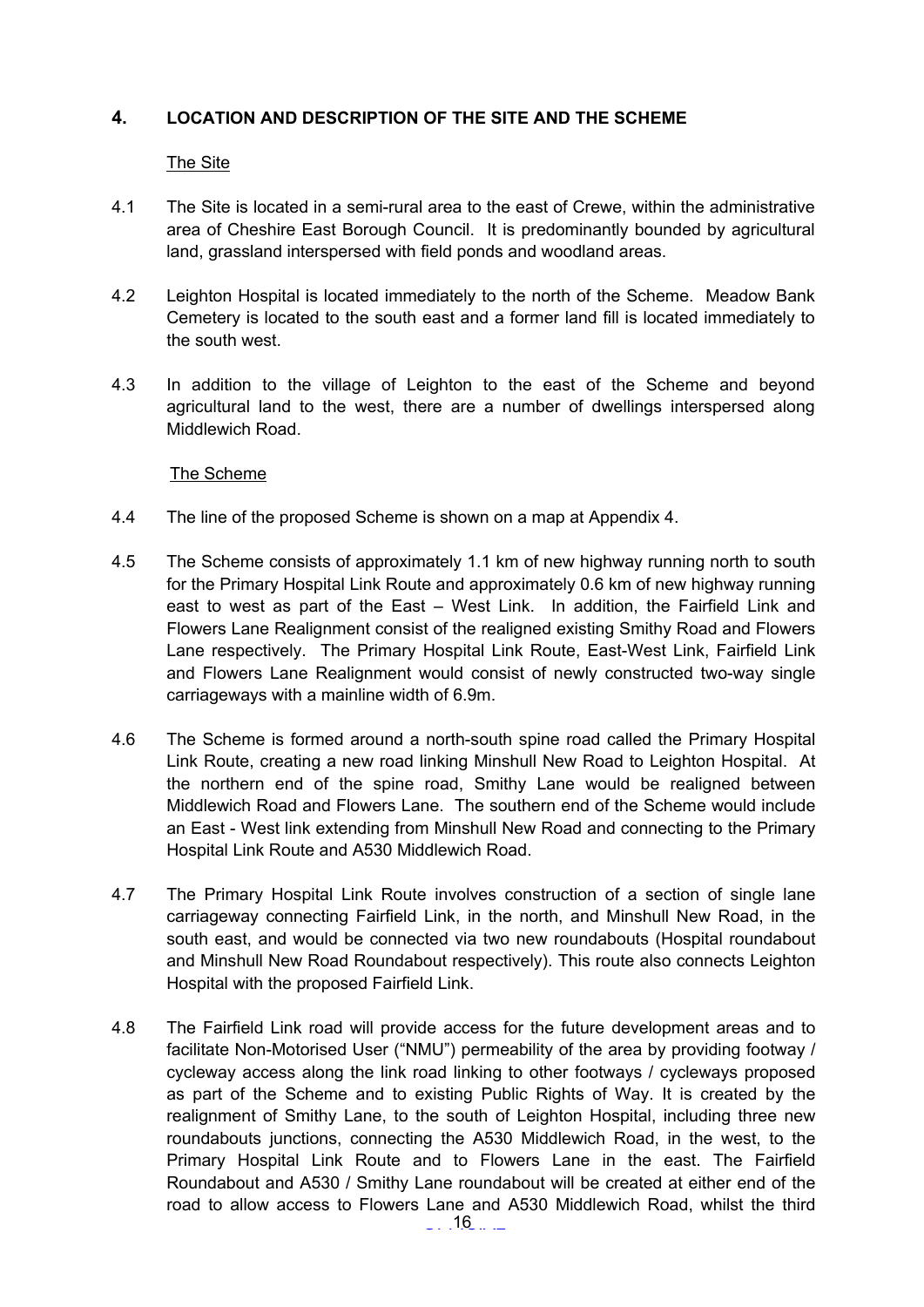roundabout (Hospital Roundabout) will be constructed to provide access to Leighton Hospital and the Primary Hospital Link Route.

- 4.9 The eastern arm of the existing Smithy Lane will be closed to traffic and access would be restricted to only NMUs, whilst the western arm section will remain open to traffic in both directions up to the location of the hospital car park / Accident and Emergency (A&E) entrance access. Traffic movements west of the car park / A&E entrance junction will be limited and access west of this point restricted to essential private access and emergency motor vehicles only. Movement of traffic from the A530 Middlewich Road into Smithy Lane from both directions will remain unaffected as the existing situation.
- 4.10 The East West Link is a new 0.6km long link road between two new roundabouts: the A530 Leighton Farm Roundabout to the west and the Engine of the North Roundabout (at the junction with Primary Hospital Link Route) to the east. The location of the western section of this link road and roundabout has been designed to avoid a historical landfill site and an ecological constraint located to the south of the road as well as a flood plain associated with Leighton Brook.
- 4.11 The Scheme facilitates access to a section of LPS 4 and LPS 5 (Appendix 13), which is currently subject to an undetermined outline planning application for the "development of up to 400 Residential Units (Use Class C3) and associated infrastructure and open space" (Planning Application Reference 19/1371N) and the undetermined outline planning approval for the development of up to 850 residential units (Use Class C3), land reserved for new primary school, a local centre (Use Class A1-A4, AA, B1a, C3 and D1) and associated infrastructure and open space" (Planning Reference 19/2178N). it is anticipated that planning for both development areas will be determined in May 2020. An update on the status of these applications can be provided on request.
- 4.12 The Flowers Lane Realignment is a new link to accommodate future traffic flows. It also provides for NMU access to the proposed development areas proposals. It consists of the realignment of Flowers Lane including a new roundabout junction connecting with the A530 Middlewich Road. The northern section of Flowers Lane would be realigned by approximately 150 m south of the existing A530 Middlewich Road and Eardswick Lane junction and linked by a new roundabout. The Flowers Lane Realignment connects to A530 Middlewich Road via A530 - Flowers Lane roundabout. The existing northern section of Flowers Lane would be prohibited to vehicular through traffic, however kept open for NMUs.
- 4.13 In addition to the four main sections described in the previous paragraphs, traffic measures would be introduced along Minshull New Road to reduce the number of vehicles using the road and to improve road safety outside of Leighton Academy. This would be achieved by prohibiting Minshull New Road to through traffic in front of the school and providing suitable vehicle turning points at the severed ends of the road.
- 4.14 The Scheme also includes for two (2) Traffic Regulation Orders (detailed further in Section 12 of this Statement) as follows:
	- $\ldots$  .17  $\ldots$   $\ldots$ 4.14.1 No exit allowed for vehicles, except ambulances and access, from Leighton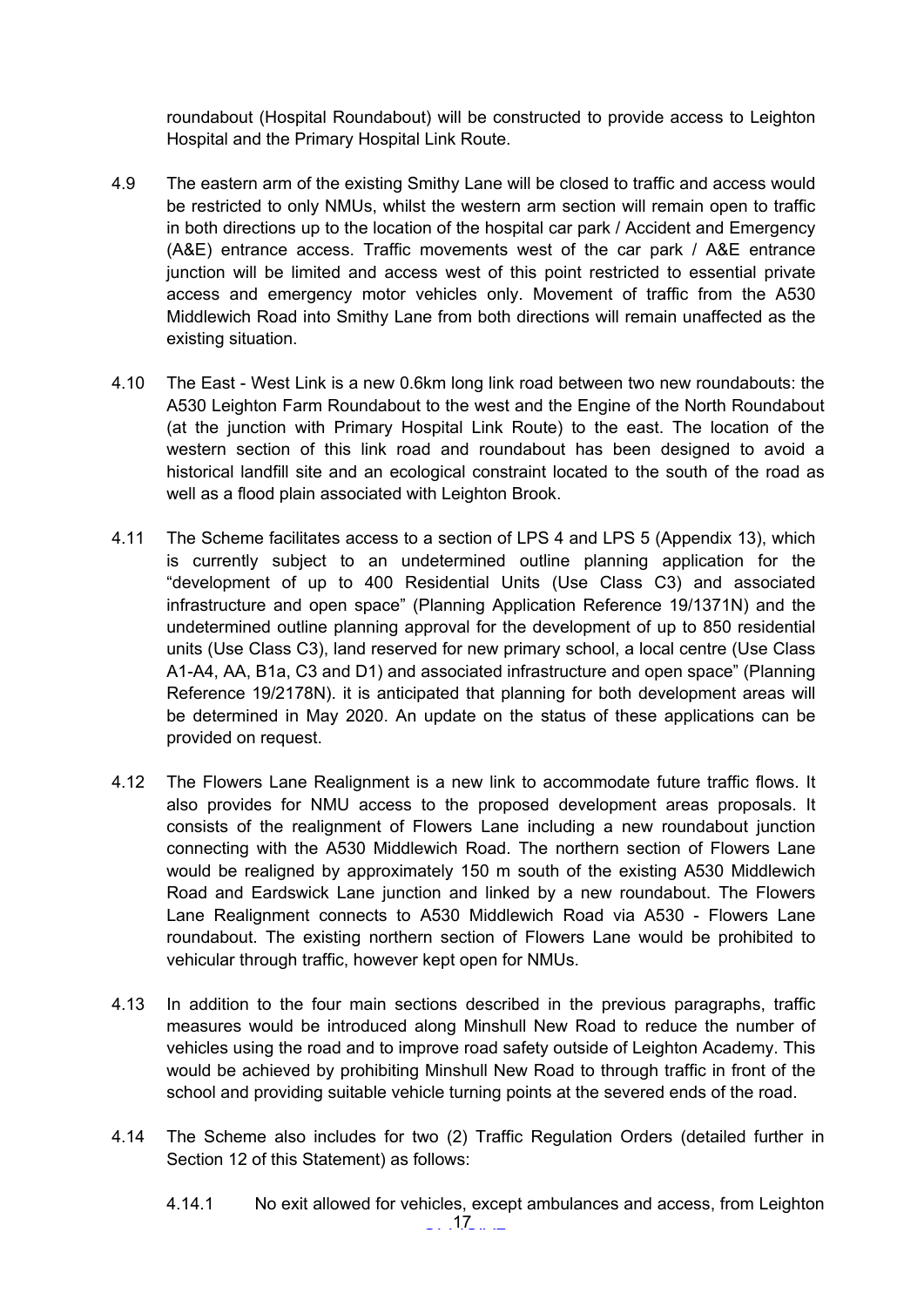Hospital onto the existing Smithy Lane west of hospital A&E entrance. Left turn only on exit of old Smithy Lane alignment onto A530. No right turn from A530 onto old Smithy Lane alignment; and

- 4.14.2 A speed limit of 40mph will be imposed on the A530 Middlewich Road between the Leighton Hall Farm Roundabout and the Smithy Lane Roundabout southwest of the hospital.
- 4.15 For the surrounding highway network minor mitigation and complementary measures have been proposed to ease congestion. These include alterations to the traffic signal timing at the existing Flowers Lane / Eardswick Lane traffic signal junction and widening of the south bound northern arm entrance of the Barrows Green roundabout located at the northern end of the existing Minshull New Road.
- 4.16 Initial engagement with key stakeholders on the design and Environmental Impact Assessment (EIA) process of the Scheme was held between August 2017 and the submission of the planning application in December 2018. Public engagement was held from 5th March to 3rd April 2018. A total of 251 people attended the three public exhibitions events, and a total of 116 questionnaires we received either by post, online participation or at the public exhibitions. In addition, 18 email responses were received.
- 4.17 As respondents were requested to make comments about the Scheme, many took the opportunity to express their concerns about certain elements of the proposals, while approximately a third (35 respondents) took the opportunity to state their support. It is important to note that, the few who showed support are not entirely representative of the overall support of the scheme as there was no yes or no question about the scheme but only an open-ended question where respondents were free to comment as they wish. It can therefore, be considered that more than 35 of the questionnaire respondents are supportive of the scheme but prioritised expressing their fears and concerns in their response.
- 4.18 Specific comments made on the Scheme as a result of the engagement process revealed several themes or topics that were mentioned more frequently by the respondents. These themes are detailed below:
	- 4.18.1 Support for the Scheme 35 respondents expressed their support for the Scheme. Of these comments, 24 respondents showed general support while seven comments highlighted the need for the Scheme;
	- 4.18.2 Proposed Minshull New Road Closure the proposed closure of Minshull New Road was mentioned by 43 respondents. 13 respondents directly stated their support for the closure to through traffic, whilst ten expressed their concern. Concerns raised included the volume of traffic diverted to Middlewich Road and the increase in parking on neighbouring estates by parents of pupils at Leighton Academy and visitors of Leighton Hospital as a result of the closure;
	- $\ldots$  18  $\ldots$ 4.18.3 Further developments not directly related to the Scheme – comments were made relating to the additional housing and business development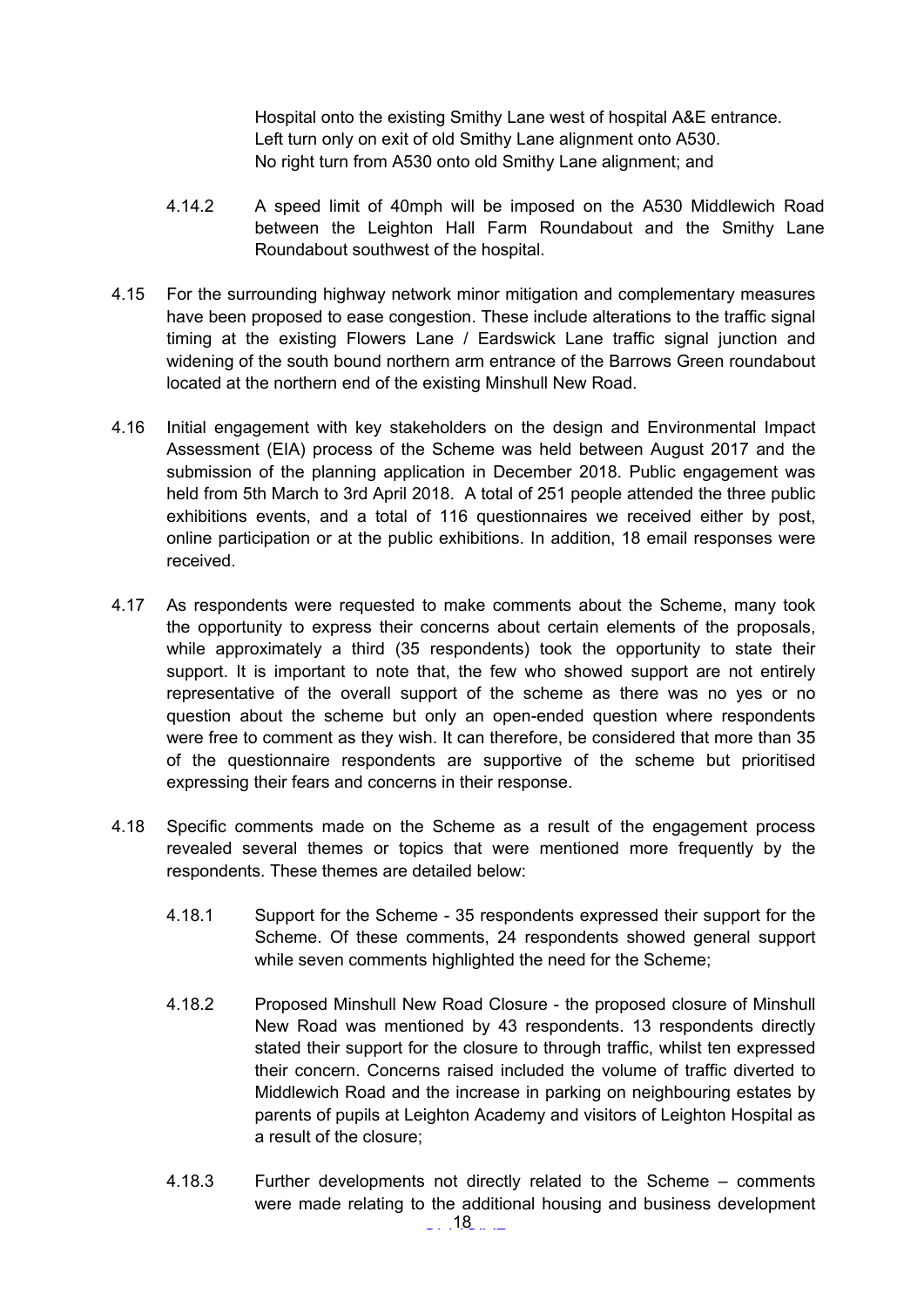that will be enabled by the Scheme. Some respondents expressed a desire for improvement of current amenities to accommodate the development of additional housing. Four comments raised concerns in relation to increase in traffic in the area resulting from additional housing;

- 4.18.4 Parking comments about parking were made by 25 respondents. Most of the comments raised related to parking issues experienced by road users in specific areas. Parking in residential areas is known to present issues for respondents and was highlighted as a cause for concern in eight comments. Parking on James Atkinson Way was one of the most prominent concerns raised and, as previously mentioned, with the closure of Minshull New Road, respondents noted their fears that neighbouring roads will be used as a parking alternative;
- 4.18.5 Recommended Route 22 respondents referred to the recommended routes and, of these, twelve made requests for all roads to remain open until the Scheme has been completed. Some respondents considered the use of the recommended route would increase their travel distance to amenities.
- 4.18.6 Bentley Motors Bentley Motors was mentioned by 22 respondents. The Bentley proposal to close Pyms Lane and Sunnybank Road to through traffic received several comments, with Pyms Lane receiving most responses, some of which were not supportive of the closure. In addition, Bentley's input into the Scheme was queried by a small number of respondents.
- 4.19 In response to the engagement, the design of the Scheme was amended to address some of the key issues raised. This includes the relocation of the closure at Minshull New Road, street lighting, realignment of proposed East-West link road to avoid ecological constraints, changes to the surface water strategy and changes to location of junction access points to interface with adjacent development proposals. In summary the engagement process has demonstrated that the Scheme has had good levels of public and stakeholder feedback and support. Following the engagement feedback and suggestions for improvement, the design of the Scheme was updated.
- 4.20 All routes affected by the proposed Scheme will remain open as much as possible during construction of the Scheme, including Minshull New Road, which will only be closed to traffic when an available north south route along the proposed Primary Hospital Link Route is constructed. The closure of Pyms Lane to traffic sits separately to the Scheme (coming forward by way of a separate and unrelated application) and, as a result, the Scheme has no bearing or control over this.
- 4.21 Support for the Scheme can be referenced in the Statement of Community Involvement (Appendix 16).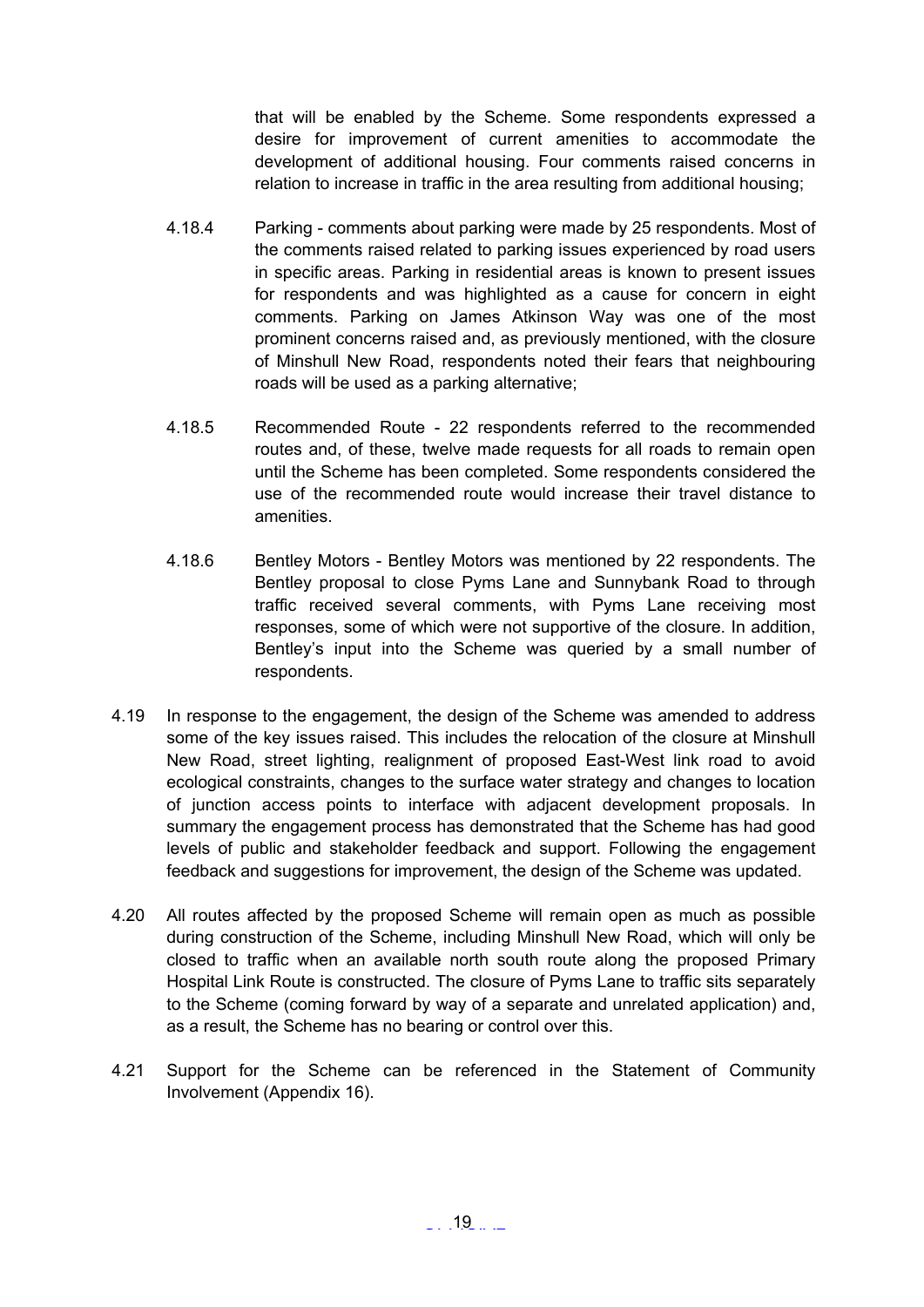# <span id="page-19-0"></span>**5. ALTERNATIVES TO THE SCHEME**

- 5.1 The primary purpose of the Scheme is to unlock development parcels (LPS 4 and LPS 5) (Appendix 13) designated in the Cheshire East Local Plan Strategy in order to facilitate access from these sites to the adjacent transportation network. The Scheme is also intended to have the additional benefits of facilitating access to Leighton Hospital and improving traffic capacity and permeability of movement within the surrounding road network. As such, the Scheme development and optioneering concentrated on highway provision and improvement rather than looking at alternative methods of transport, such as the provision of park and ride facilities and upgrades to existing public transport facilities.
- 5.2 The Acquiring Authority considered several options in order to unlock the development parcels (LPS 4 and LPS 5) detailed within the Cheshire East Local Plan Strategy before the selection of a preferred route. This preferred route was selected based on meeting the selection criteria detailed below, whilst avoiding as many of the identified constraints to the Scheme as possible.
- 5.3 The option appraisal process for the Scheme was based on the following appraisal criteria:
	- a) Increase highway capacity in the local network to accommodate the increase in traffic expected to be generated by the proposed developments;
	- b) Maximise development land to allow Cheshire East Council to meet housing targets identified within the Local Development Plan;
	- c) Improve access for emergency vehicles to Leighton Hospital from the development sites and surrounding area; and
	- d) Increase the connectivity of the surrounding area and facilitate access and permeability of Non-Motorised Users (NMU)
- 5.4 The options appraisal also took in to consideration scheme constraints such as:
	- a) The presence of Landfill sites and contaminated land areas;
	- b) Leighton Brook and associated Flood Zones;
	- c) Sites of National Importance (MoD Crash sites / War Memorial site);
	- d) Site Topography;
	- e) Existing 'pinch' points on the local highway network relating to capacity and NMU provision;
	- f) National Utility Infrastructure facilities (Electricity Pylons);
	- g) Surrounding development and infrastructure such as Leighton Hospital, Bentley Motors and residential areas;
	- h) Location of protected species such as Badgers and Bats; and
	- i) Minimise the amount of separate land parcels required for the proposals.
- 5.5 Taking into consideration the relatively constricted nature of the site, design requirements for roads of this nature and the requirement to maximise development area, options for various elements of the Scheme were considered and are detailed in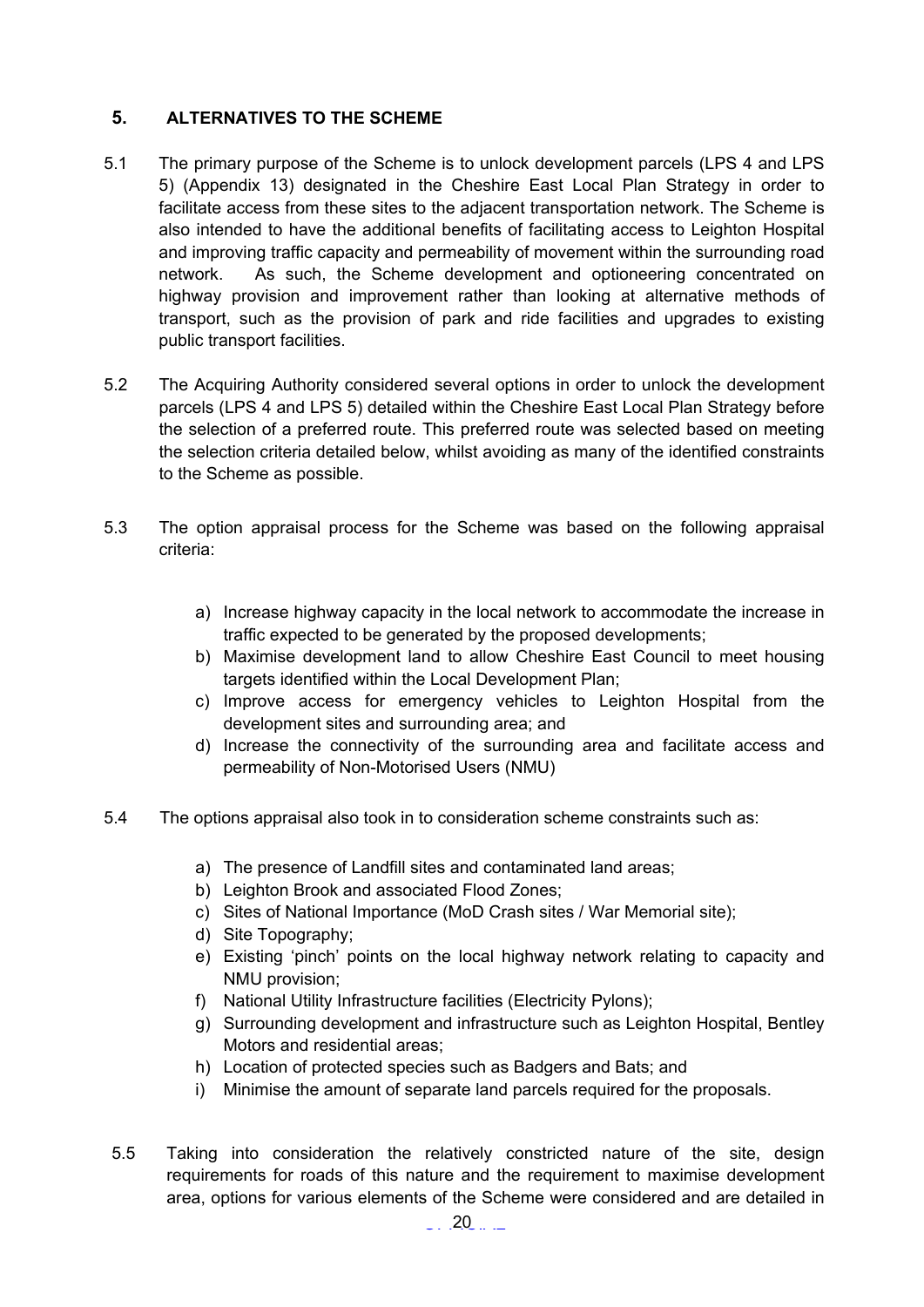# Table 1 below.

# **Table 1**

| <b>Options</b>  | <b>Description</b>                                                                                                      | <b>Comment</b>                                                                                                                                                                                                                                                                                                                                                                                                                                                    |
|-----------------|-------------------------------------------------------------------------------------------------------------------------|-------------------------------------------------------------------------------------------------------------------------------------------------------------------------------------------------------------------------------------------------------------------------------------------------------------------------------------------------------------------------------------------------------------------------------------------------------------------|
| Do Nothing      | Allow development<br>to be accessed by<br>of<br>the<br>means<br>local<br>existing<br>highway network.                   | Not acceptable due to<br>inadequate<br>traffic<br>capacity, safety risks and physical affects on the<br>local highway network.                                                                                                                                                                                                                                                                                                                                    |
| <b>Option A</b> | Allow<br>the<br>development areas<br>to be accessed by<br>οf<br>means<br>developer<br>delivered<br>estate<br>roads.     | This option was rejected as:<br>(a) The scheme would not provide additional<br>network capacity in order to accommodate the<br>traffic generated by the development of the sites<br>(LPS 4 and LPS 5).<br>(b) There are safety concerns with the amount<br>of traffic generated by the sites travelling<br>through lower class estate type roads.<br>(c) The estate roads option would not address<br>the education strategy associated with Leighton<br>Academy. |
| <b>Option B</b> | Provide<br>a<br>completely<br>new<br>North<br>Crewe<br>By-<br>Pass.                                                     | This option was rejected as:<br>(a) It is unaffordable.<br>(b)<br>It is undeliverable within the required<br>timescale of the project.<br>(c) It does not directly provide access provision<br>for the prosed development areas (LPS4 and<br>LPS 5).                                                                                                                                                                                                              |
| <b>Option C</b> | Provide<br>Access<br>Roads to facilitate<br>Development and<br>increase<br>capacity<br>the<br>of<br>Highway<br>Network. | As bellow split into sub-options for the main<br>Spine Road and the East West Link. The Spine<br>Road options vary in the location of Smithy<br>Lane (The Hospital Link Road) as the North<br>South route of the road has been defined and<br>fixed with reference to the development area<br>masterplan.<br>The East West Link options considered vary                                                                                                           |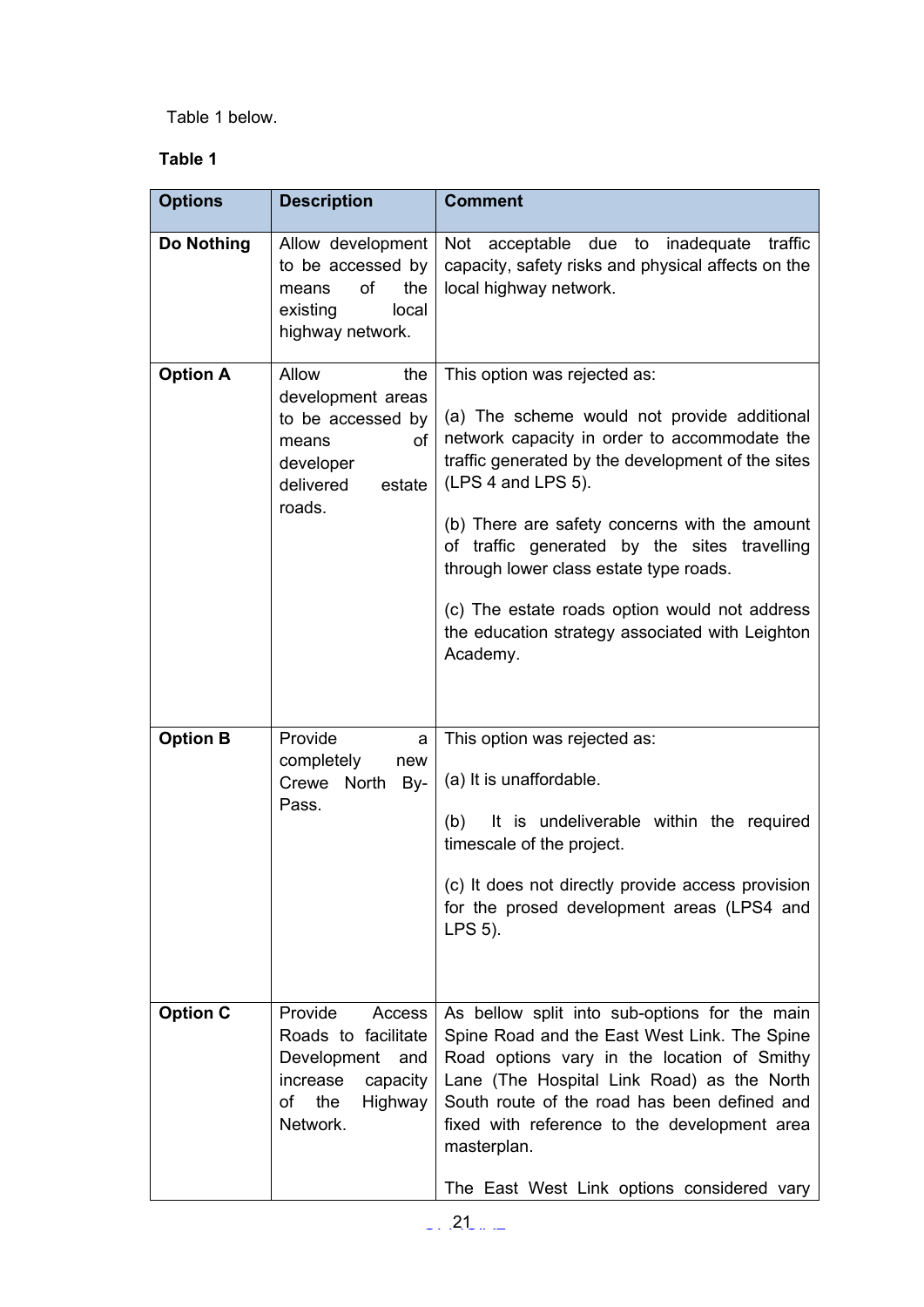| <b>Options</b>            | <b>Description</b>                                                                                                                                                                                                                                                  | <b>Comment</b>                                                                                                                                                                                                                                                                                                                                                                                                                   |
|---------------------------|---------------------------------------------------------------------------------------------------------------------------------------------------------------------------------------------------------------------------------------------------------------------|----------------------------------------------------------------------------------------------------------------------------------------------------------------------------------------------------------------------------------------------------------------------------------------------------------------------------------------------------------------------------------------------------------------------------------|
|                           |                                                                                                                                                                                                                                                                     | the alignment of the<br>regarding<br>link<br>road<br>roundabout<br>connecting<br>the<br>the<br>A530<br>on<br>Middlewich Road to the roundabout on the<br>Spine Road / Minshull New Road Roundabout.                                                                                                                                                                                                                              |
| Spine<br>Road<br>Option 1 | The Hospital Link<br>the<br>road<br>uses<br>same alignment as<br>the existing Smithy<br>Lane. To the west,<br>the Smithy Lane<br>junction and A530<br>Middlewich<br>Road<br>there is a cross<br>road<br>junction,<br>to<br>the<br>east<br>the<br>connection<br>with | This option was rejected as:<br>(a) The option would move traffic closer to<br>Leighton Hospital and therefore would<br>not improve access for emergency<br>vehicles.<br>(b) There are safety concerns with the<br>existing Smithy Lane and the amount of<br>traffic generated by the sites travelling<br>on the existing Smithy Lane. There<br>be considerable<br>would<br>amount of<br>improvement works required to cater for |
|                           | <b>Flowers</b><br>Lane<br>$\sqrt{ }$<br>Minshull Road the<br>existing<br><b>Barrows</b><br>Green roundabout                                                                                                                                                         | additional<br>traffic<br>the<br>from<br>the<br>development sites.                                                                                                                                                                                                                                                                                                                                                                |
|                           | remains.<br>The location of the<br>Hospital<br>Roundabout<br>İS                                                                                                                                                                                                     | (c) The improvement works would be costly<br>compared to the other options identified<br>due to traffic management required to<br>undertake the works online.                                                                                                                                                                                                                                                                    |
|                           | situated close<br>to<br>the existing Smithy<br>Lane.                                                                                                                                                                                                                | $(d)$ This<br>option<br>would<br>create<br>severe<br>disruption<br>the<br>Spine<br>Road<br>as<br>roundabout and improvement<br>works<br>would need to be constructed online<br>and therefore will impact on the daily<br>operation of Leighton Hospital.                                                                                                                                                                         |
|                           |                                                                                                                                                                                                                                                                     | (e) The option would limit Leighton Hospital<br>expansion to the south, as illustrated<br>within the CEC Local Plan Strategy.                                                                                                                                                                                                                                                                                                    |
|                           |                                                                                                                                                                                                                                                                     | (f)<br>The option has the potential to create<br>increase queuing on Smithy Lane to<br>access the A530 Middlewich Road.                                                                                                                                                                                                                                                                                                          |
|                           |                                                                                                                                                                                                                                                                     | (g) The option would potentially require<br>additional design measures such as<br>traffic lights at the A530 Middlewich<br>Smithy Lane junction<br>Road<br>$\sqrt{2}$<br>to<br>distribute the uneven traffic flow. This<br>will create a bottleneck on the existing<br>highway network and minimise<br>the                                                                                                                       |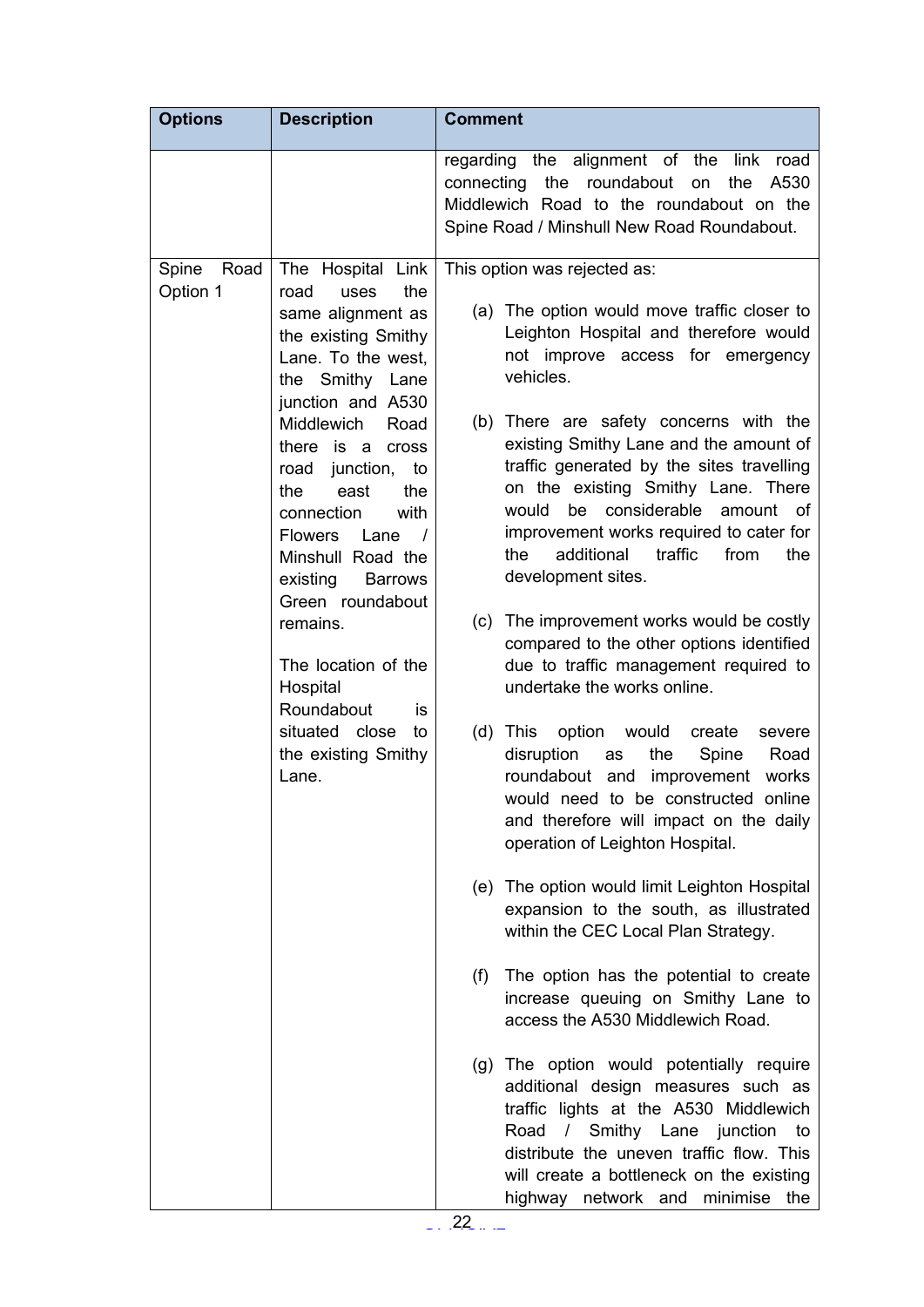| <b>Options</b>            | <b>Description</b>                                                                                                                                                                                                                                                                                                                                                                                                                                                          | <b>Comment</b>                                                                                                                                                                                                                                   |
|---------------------------|-----------------------------------------------------------------------------------------------------------------------------------------------------------------------------------------------------------------------------------------------------------------------------------------------------------------------------------------------------------------------------------------------------------------------------------------------------------------------------|--------------------------------------------------------------------------------------------------------------------------------------------------------------------------------------------------------------------------------------------------|
|                           |                                                                                                                                                                                                                                                                                                                                                                                                                                                                             | benefits of the scheme.                                                                                                                                                                                                                          |
| Spine<br>Road<br>Option 2 | The Hospital Link<br>Road is positioned<br>of<br>south<br>the<br>Smithy<br>existing<br>Lane.                                                                                                                                                                                                                                                                                                                                                                                | This option was rejected as:<br>(a) The option would limit Leighton Hospital<br>expansion to the south, as illustrated<br>within the CEC Local Plan Strategy.                                                                                    |
|                           | To the west of the<br>link road there is a<br>roundabout<br>connecting<br>the<br>A530<br>Middlewich                                                                                                                                                                                                                                                                                                                                                                         | (b) The location of the east roundabout on<br>Flowers Lane is directly in line of the<br>pylons. This will create a risk during<br>construction working in close proximity<br>to the overhead pylons.                                            |
|                           | Road to the new<br>Smithy<br>Lane<br>alignment.<br><b>The</b><br>section of new road<br>between<br>the<br>Hospital<br>roundabout and the<br>A530<br>Middlewich<br>Road roundabout<br>there<br>is a<br>road<br>connecting to the<br>Leighton Hospital.<br>The location of the<br>Hospital<br>Roundabout<br>is<br>situated close<br>tο<br>the existing Smithy<br>Lane.<br>To the east there is<br>roundabout to<br>a<br>connect the new<br>Smithy Lane<br>to<br>Flowers Lane. | $(c)$ The<br>location of the Spine<br>Road<br>roundabout would cause disruption to<br>Leighton Hospital and<br>access<br>of<br>the<br>emergency<br>vehicles<br>during<br>construction. As this roundabout will<br>need to be constructed online. |
| Spine<br>Road             | The Hospital Link                                                                                                                                                                                                                                                                                                                                                                                                                                                           | This option was rejected as:                                                                                                                                                                                                                     |
| Option 3                  | Road is positioned<br>of<br>the<br>south<br>Smithy<br>existing<br>Lane.                                                                                                                                                                                                                                                                                                                                                                                                     | (a) The location of the east roundabout on<br>Flowers Lane is directly in line of the<br>pylons. This will create a risk during<br>construction working near the overhead                                                                        |
|                           | To the west of the<br>link road there is a<br>roundabout                                                                                                                                                                                                                                                                                                                                                                                                                    | pylons.                                                                                                                                                                                                                                          |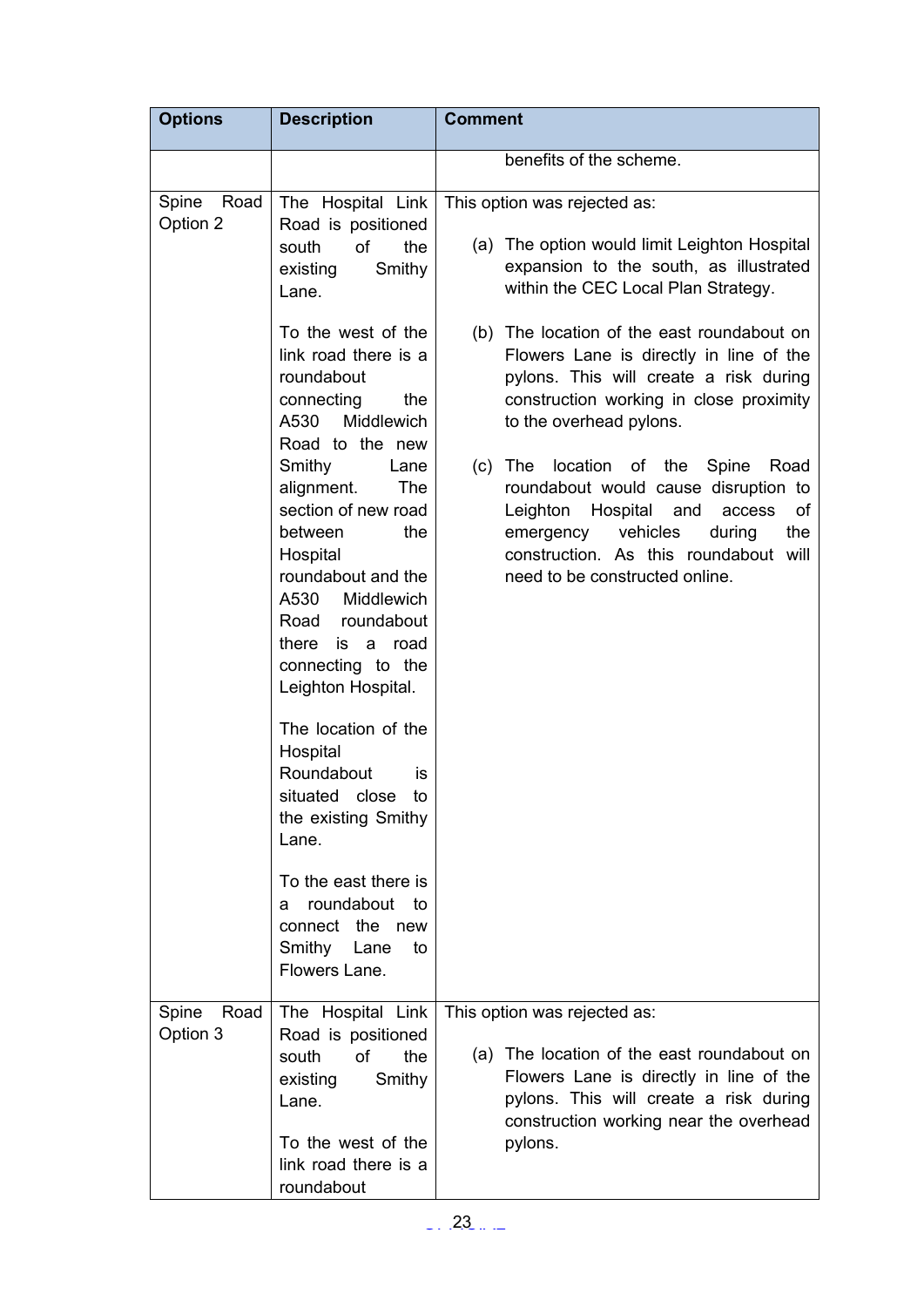| <b>Options</b>            | <b>Description</b>                                                                                                                                                                                                                                          | <b>Comment</b>                                                                                                               |
|---------------------------|-------------------------------------------------------------------------------------------------------------------------------------------------------------------------------------------------------------------------------------------------------------|------------------------------------------------------------------------------------------------------------------------------|
|                           | connecting<br>the<br>A530<br>Middlewich<br>Road to the new<br>Smithy<br>Lane<br>alignment.<br><b>The</b><br>section of new road<br>between<br>the<br>Hospital<br>roundabout and the<br>A530 Middlewich<br>Road roundabout.                                  |                                                                                                                              |
|                           | The location of the<br>Hospital<br>Roundabout<br>is<br>situated close<br>to<br>the existing Smithy<br>Lane.                                                                                                                                                 |                                                                                                                              |
|                           | To the east there is<br>roundabout to<br>a<br>connect the new<br>Smithy Lane<br>to<br>Flowers Lane. The<br>roundabout<br>is<br>located<br>the<br>on<br>existing<br>road<br>alignment,                                                                       |                                                                                                                              |
| Spine<br>Road<br>Option 4 | The Hospital Link<br>Road is positioned<br>of<br>the<br>south<br>Smithy<br>existing<br>Lane.                                                                                                                                                                | This option was chosen as:<br>(a) The design supports the schemes<br>objectives and improves traffic capacity<br>and safety. |
|                           | To the west of the<br>link road there is a<br>roundabout<br>connecting<br>the<br>A530 Middlewich<br>Road to the new<br>Smithy<br>Lane<br>alignment.<br>The<br>section of new road<br>between<br>the<br>Hospital<br>roundabout and the<br>A530<br>Middlewich | (b) The number of affected land owners<br>and stakeholders is minimised.                                                     |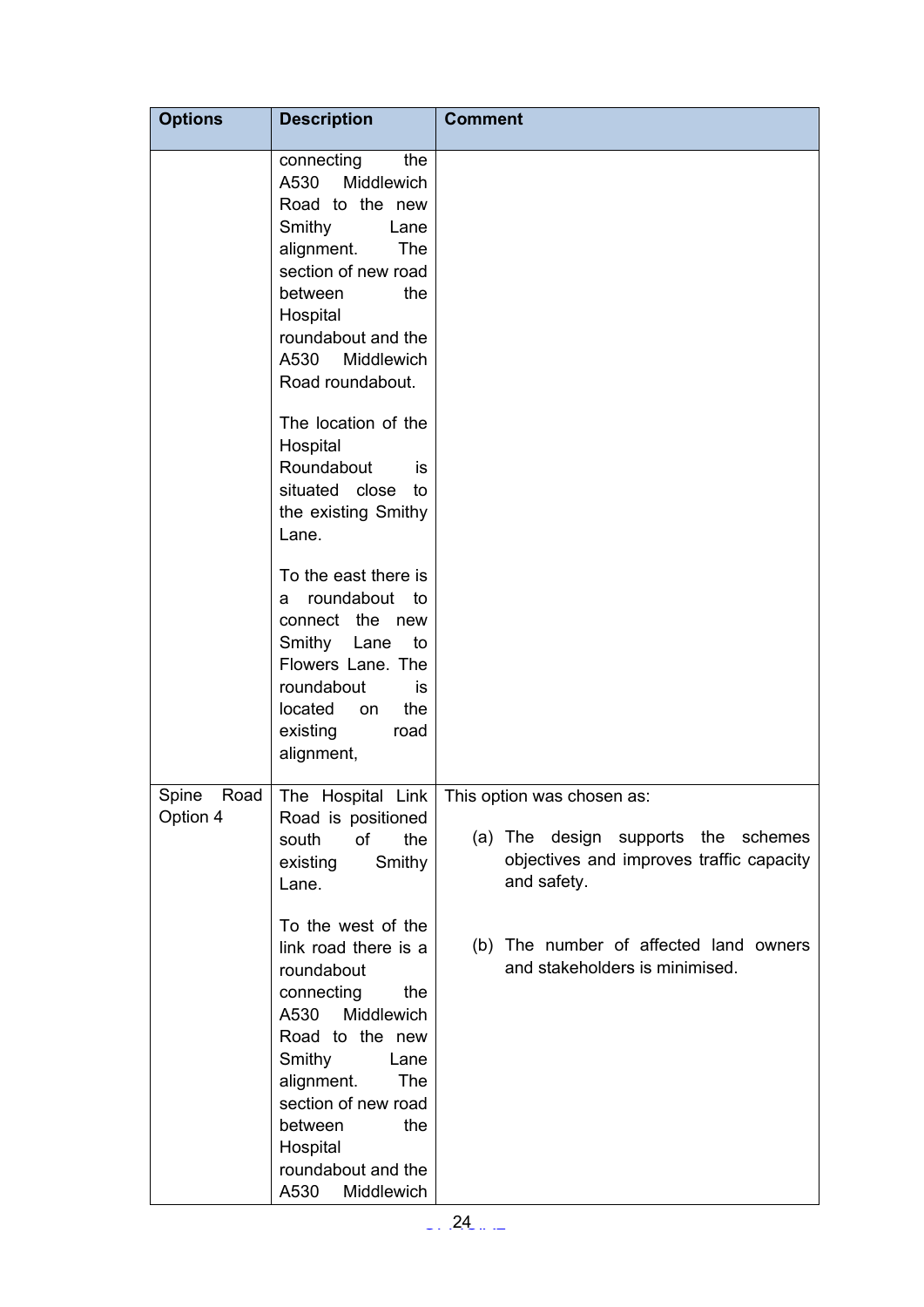| <b>Options</b>            | <b>Description</b>                                                                                                                                                                                                                                                                                                                     | <b>Comment</b>                                                                                                                                                                                                                                                                                                                                                                                            |
|---------------------------|----------------------------------------------------------------------------------------------------------------------------------------------------------------------------------------------------------------------------------------------------------------------------------------------------------------------------------------|-----------------------------------------------------------------------------------------------------------------------------------------------------------------------------------------------------------------------------------------------------------------------------------------------------------------------------------------------------------------------------------------------------------|
|                           | Road roundabout.<br>The location of the<br>Hospital<br>Roundabout<br>İS<br>situated offset from<br>the existing Smithy<br>Lane.<br>To the east there is<br>roundabout to<br>а<br>connect the new<br>Smithy Lane<br>to<br>Flowers Lane. The<br>roundabout<br>İS<br>located<br>the<br>on<br>existing<br>road<br>alignment,               |                                                                                                                                                                                                                                                                                                                                                                                                           |
| Spine<br>Road<br>Option 5 | <b>This</b><br>option<br>specifically detailed<br>the replacement of<br><b>Barrows</b><br>Green<br>Roundabout with a<br>junction<br>T.<br>type<br>arrangement. (This<br>option<br>could<br>be<br>combined<br>with<br>either<br>option<br>considered for the<br>Spine Road<br>and<br>Hospital<br>Link<br>detailed within this<br>table) | This option was rejected as:<br>(a) The option details removal of Barrows<br>Roundabout<br>which<br>Green<br>requires<br>significant alterations to the existing<br>junction and existing private means of<br>access.<br>(b) Traffic modelling was carried out on this<br>arrangement and showed no significant<br>benefit to traffic capacity when the<br>Spine Road and East West Link was in<br>place. |
| Spine<br>Road<br>Option 6 | The Hospital Link<br>Road is positioned<br>of<br>south<br>the<br>Smithy<br>existing<br>Lane at the eastern<br>end and along the<br>line of the existing                                                                                                                                                                                | This option was rejected as:<br>(a) The option conflicts with an approve<br>planning<br>permission<br>for<br>adjacent<br>developers.<br>(b)<br>(c) This will minimise development area for                                                                                                                                                                                                                |
|                           | Smithy Lane at the<br>western end.<br>To the west of the                                                                                                                                                                                                                                                                               | the adjacent developer.<br>(d) The location of the roundabout on the                                                                                                                                                                                                                                                                                                                                      |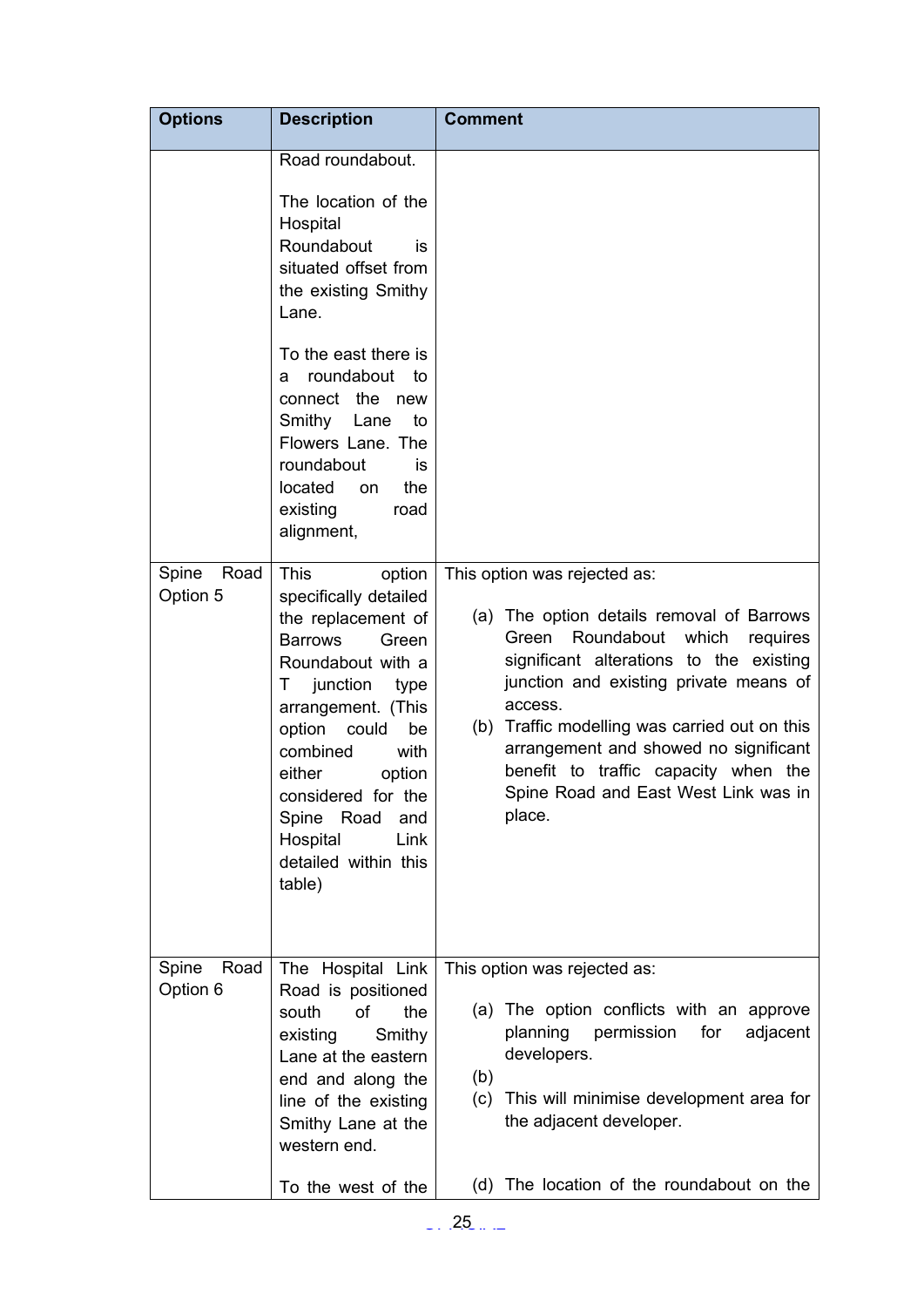| <b>Options</b>                | <b>Description</b>                                                                                                                                                                                                                                                                                                                          | <b>Comment</b>                                                                                                                                                                                                                                                                                                                                              |
|-------------------------------|---------------------------------------------------------------------------------------------------------------------------------------------------------------------------------------------------------------------------------------------------------------------------------------------------------------------------------------------|-------------------------------------------------------------------------------------------------------------------------------------------------------------------------------------------------------------------------------------------------------------------------------------------------------------------------------------------------------------|
|                               | link road there is a<br>roundabout<br>connecting<br>the<br>A530<br>Middlewich<br>Road to the new<br>Smithy<br>Lane<br>alignment.<br>The<br>section of new road<br>between<br>the<br>Hospital<br>roundabout and the<br>A530<br>Middlewich<br>Road roundabout.<br>The location of the<br>Hospital<br>Roundabout<br>is<br>situated offset from | A530 Middlewich Road has the potential<br>to impact on nearby properties and<br>negative<br>environmental<br>increases<br>impact on air quality, noise and light<br>intrusion.<br>(e) There is a safety concern with access to<br>residential properties. This has the<br>potential to create a road safety risk<br>accessing and egressing the properties. |
|                               | the existing Smithy<br>Lane.<br>To the east there is<br>roundabout to<br>a<br>connect the new<br>Smithy Lane<br>to<br>Flowers Lane. The<br>roundabout is east<br>οf<br>the<br>existing<br>road.                                                                                                                                             |                                                                                                                                                                                                                                                                                                                                                             |
| West<br>East<br>Link Option 1 | The roundabout on<br>A530<br>Middlewich<br>Road<br>located<br>is<br>of<br>the<br>south<br>Leighton Hall Farm<br>Barns and north of<br>the Brassey Bank<br>Bridge.                                                                                                                                                                           | This option was rejected as:<br>(a) This option reduces the development<br>area to the south of the east west link<br>road as outlined in the CEC Local Plan<br>Strategy.<br>(b) The option crosses the historic refuse                                                                                                                                     |
|                               | <b>The</b><br>East-West<br>connects to<br>Link<br>the<br>roundabout<br>situated<br>the<br><b>on</b><br>Spine Road.                                                                                                                                                                                                                          | site. This will be costly to construct over<br>these ground conditions.                                                                                                                                                                                                                                                                                     |
| East<br>West<br>Link Option 2 | The roundabout on<br>A530<br>Middlewich<br>Road is located in                                                                                                                                                                                                                                                                               | This option was rejected as:<br>(a) The option will require demolition and                                                                                                                                                                                                                                                                                  |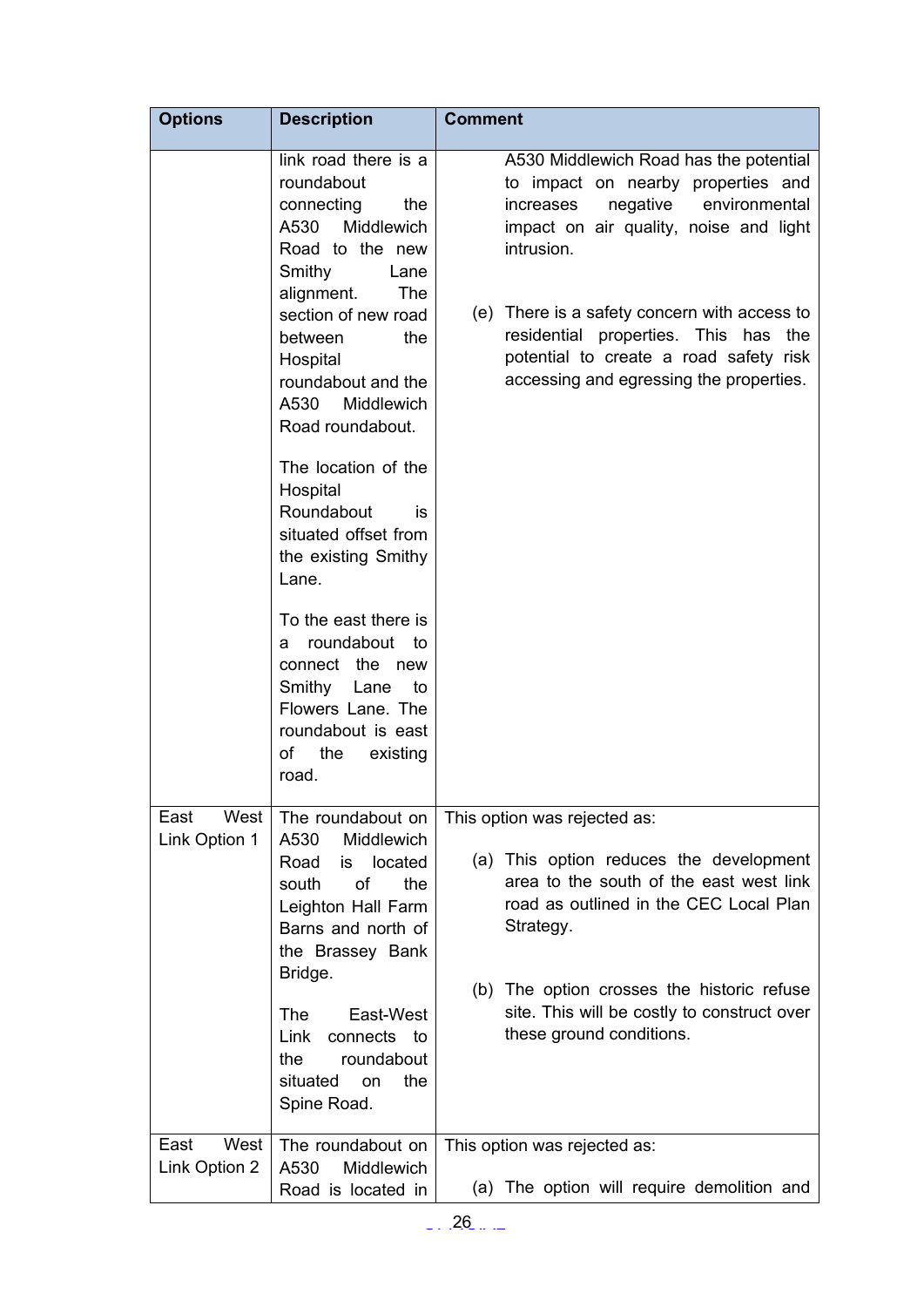| <b>Options</b> | <b>Description</b>                                                                                   | <b>Comment</b>                                                                                                                                                                                                                               |
|----------------|------------------------------------------------------------------------------------------------------|----------------------------------------------------------------------------------------------------------------------------------------------------------------------------------------------------------------------------------------------|
|                | vicinity<br>of<br>the<br>Leighton Hall Farm<br>Barns.                                                | purchase of properties at Leighton Hall<br>Farm Barns.                                                                                                                                                                                       |
|                | The<br>East-West<br>Link<br>connects to<br>roundabout<br>the<br>the<br>situated<br>on<br>Spine Road. | (b) This option would most likely impact on<br>local residents due to environmental<br>factors<br>such as air quality,<br>noise<br>pollution and light intrusion.                                                                            |
|                |                                                                                                      | (c) This option is close proximity to a<br>badger set.                                                                                                                                                                                       |
|                |                                                                                                      | (d) This option reduces the development<br>area outlined in the CEC Local Plan<br>Strategy as LPS 4.                                                                                                                                         |
| West<br>East   | The roundabout on                                                                                    | This option was rejected as:                                                                                                                                                                                                                 |
| Link Option 3  | Middlewich<br>A530<br>Road<br>is located<br>south of Brassey<br>Bank Bridge.<br>The<br>East-West     | (a) The option would require crossing the<br>culvert structure. There is a potential<br>this would require the structure to be<br>strengthened.                                                                                              |
|                | Link<br>connects to<br>roundabout<br>the<br>situated<br>the<br>on<br>Spine Road.                     | option<br>requires considerable<br>(b) This<br>earthwork to connect the roundabouts<br>due to the topography of the land. This<br>will be costly to the scheme and less<br>sustainable as it requires greater import<br>of material to site. |
|                |                                                                                                      | (c) This option does not provide good<br>connectivity for Non-motorised users to<br>the new East-West Link and the A530<br>due to lack of footpaths at the location<br>of the A530.                                                          |
|                |                                                                                                      | (d) This option requires improvement works<br>to the Brassey Bank Bridge to tie in to<br>the existing A530 Middlewich Road.                                                                                                                  |
| West<br>East   | The roundabout on                                                                                    | This option was rejected as:                                                                                                                                                                                                                 |
| Link Option 4  | Middlewich<br>A530<br>Road<br>the<br>in<br>is                                                        | (e) The option crosses the historic refuse                                                                                                                                                                                                   |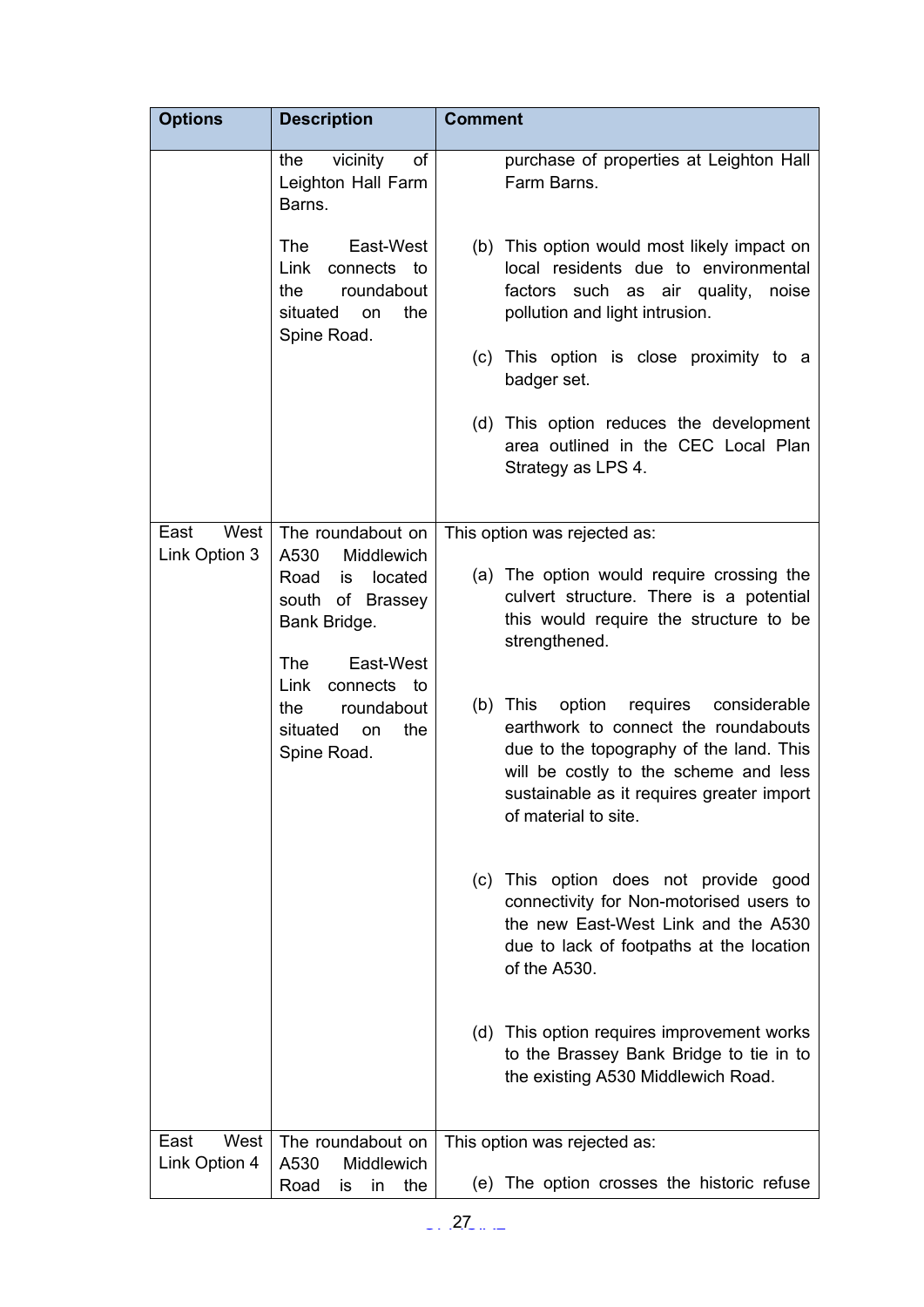| <b>Options</b>                | <b>Description</b>                                                                                                                                                                                                                                                                      | <b>Comment</b>                                                                                                                                                                                                                                                                                                                                                                                                                                                                                                                     |
|-------------------------------|-----------------------------------------------------------------------------------------------------------------------------------------------------------------------------------------------------------------------------------------------------------------------------------------|------------------------------------------------------------------------------------------------------------------------------------------------------------------------------------------------------------------------------------------------------------------------------------------------------------------------------------------------------------------------------------------------------------------------------------------------------------------------------------------------------------------------------------|
|                               | vicinity of Leighton<br>Hall Farm Barns.<br>East-West<br><b>The</b><br>Link<br>connects to<br>the<br>roundabout<br>the<br>situated<br>on<br>Minshull<br><b>New</b><br>Road.                                                                                                             | site. This will be costly to construct over<br>these ground conditions.<br>The option will require demolition and<br>(f)<br>purchase of properties at Leighton Hall<br>Farm Barns.<br>(g) The option would require crossing the<br>culvert structure. There is potential that<br>culvert<br>structure<br>will<br>the<br>require<br>strengthening.<br>(h) This option is near a badger set.                                                                                                                                         |
|                               |                                                                                                                                                                                                                                                                                         |                                                                                                                                                                                                                                                                                                                                                                                                                                                                                                                                    |
| West<br>East<br>Link Option 5 | The roundabout on<br>A530<br>Middlewich<br>located<br>Road<br>is<br>of<br>south<br>the<br>Leighton Hall Farm<br>Barns and north of<br>the Brassey Bank<br>Bridge.<br><b>The</b><br>East-West<br>Link<br>connects to<br>the<br>roundabout<br>situated<br>the<br><b>on</b><br>Spine Road. | This option was chosen;<br>(a) This option provides good connectivity<br>facilities<br>the<br>A530<br>and<br>better<br>to<br>pedestrian tie ins to the new highway<br>network.<br>(b) This option avoids the landfill site and<br>the badger set.<br>(c) This option reduces the development<br>area outlined in the CEC Local Plan<br>Strategy as LPS 4, however the impact<br>this<br>developable<br>was<br>area<br>on<br>considered acceptable when taking into<br>consideration the location of the existing<br>landfill site. |
| West<br>East<br>Link Option 6 | The roundabout on<br>Middlewich<br>A530<br>Road<br>is located<br>of<br>the<br>south<br>Leighton Hall Farm<br>Barns and north of<br>the Brassey Bank<br>Bridge.<br>The<br>East-West                                                                                                      | This option was rejected as:<br>(a) The option crosses the historic landfill<br>site. This will be costly to construct.<br>$(b)$ This<br>option<br>requires<br>considerable<br>earthwork to connect the roundabouts<br>due to the topography of the land. This<br>will be costly to the scheme and less                                                                                                                                                                                                                            |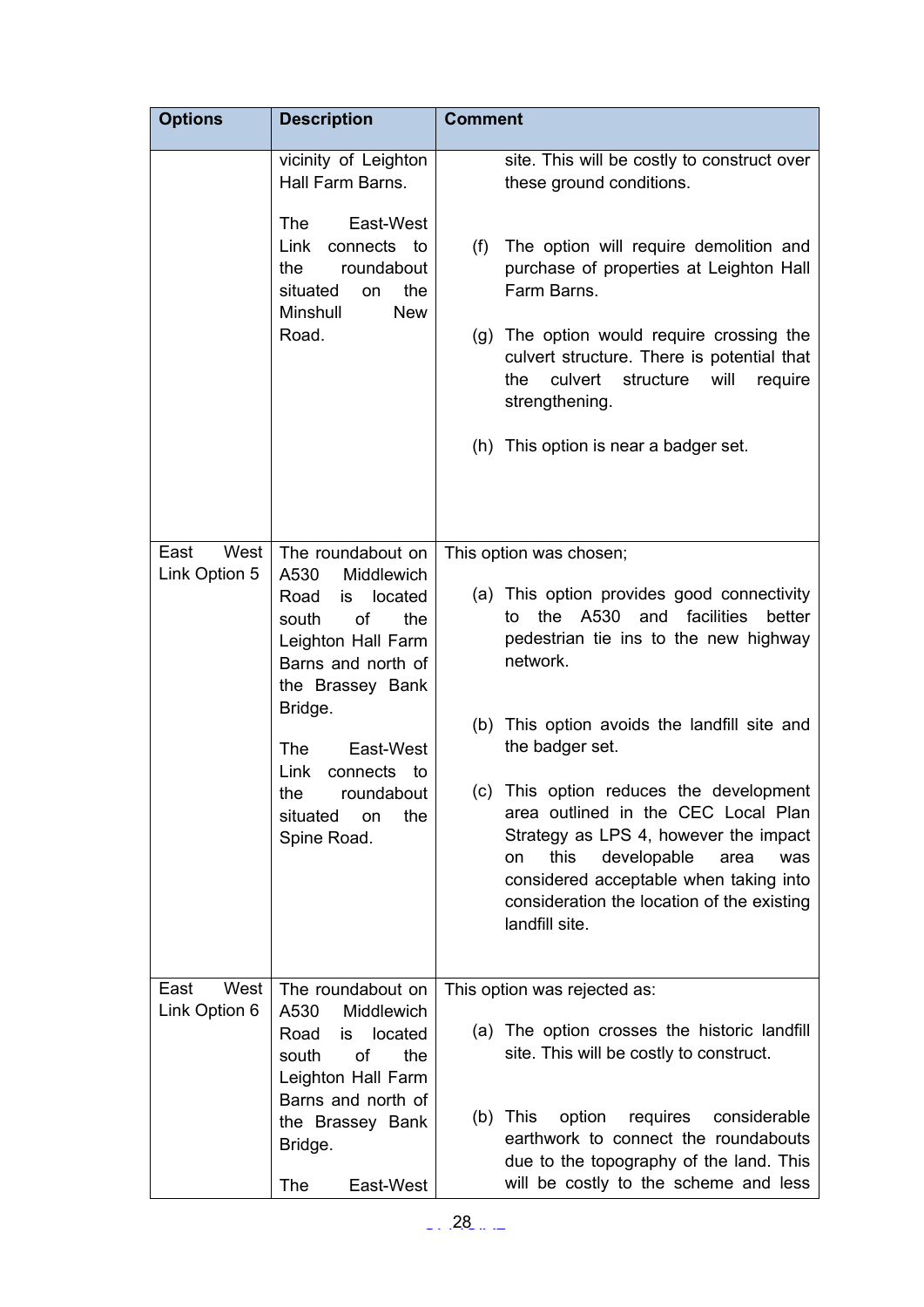| <b>Options</b>                | <b>Description</b>                                                                                                     | <b>Comment</b>                                                                                                                                                                                             |
|-------------------------------|------------------------------------------------------------------------------------------------------------------------|------------------------------------------------------------------------------------------------------------------------------------------------------------------------------------------------------------|
|                               | Link<br>connects<br>to<br>roundabout<br>the<br>situated<br>the<br>on                                                   | sustainable as it requires greater import<br>of material to site.                                                                                                                                          |
|                               | Minshull<br><b>New</b><br>Road.                                                                                        | (c) This option reduces the development<br>area to the south of the east west link<br>road as outlined in the CEC Local Plan<br>Strategy.                                                                  |
| West<br>East<br>Link Option 7 | The roundabout on<br>A530<br>Middlewich                                                                                | This option was rejected as:                                                                                                                                                                               |
|                               | Road<br>located<br>is<br><b>of</b><br>south<br>the<br>Leighton Hall Farm                                               | (a) The option crosses the historic landfill<br>site. This will be costly to construct.                                                                                                                    |
|                               | Barns and north of<br>the Brassey Bank<br>Bridge.                                                                      | $(b)$ This<br>option<br>requires considerable<br>earthwork to connect the roundabouts<br>due to the topography of the land. This                                                                           |
|                               | <b>The</b><br>East-West<br>Link<br>connects<br>to<br>roundabout<br>the<br>situated<br>the<br><b>on</b>                 | will be costly to the scheme and less<br>sustainable as it requires greater import<br>of material to site.                                                                                                 |
|                               | Minshull<br><b>New</b><br>Road.                                                                                        | (c) This option reduces the development<br>area to the south of the east west link<br>road as outlined in the CEC Local Plan<br>Strategy.                                                                  |
| East<br>West                  | The roundabout on                                                                                                      | This option was rejected as:                                                                                                                                                                               |
| Link Option 8                 | A530<br>Middlewich<br>Road<br>located<br>is<br>of Brassey<br>south<br>Bank Bridge.                                     | (a) The option crosses the historic landfill<br>site. This will be costly to construct over<br>these ground conditions.                                                                                    |
|                               | <b>The</b><br>East-West<br>Link<br>connects to<br>roundabout<br>the<br>situated<br>the<br>on<br>Minshull<br><b>New</b> | (b) The option crosses the culvert and<br>therefore<br>would<br>potentially<br>require<br>strengthening of the culvert structure.                                                                          |
|                               | Road.                                                                                                                  | (c) The option for the east west link will<br>require extensive earthworks due to the<br>existing topography of the land. This will<br>be costly to the scheme to import<br>material and less sustainable. |
|                               |                                                                                                                        | (d) This option reduces the development<br>area as outlined in the CEC Local Plan<br>Strategy.                                                                                                             |
|                               |                                                                                                                        | This option requires improvement works<br>(e)                                                                                                                                                              |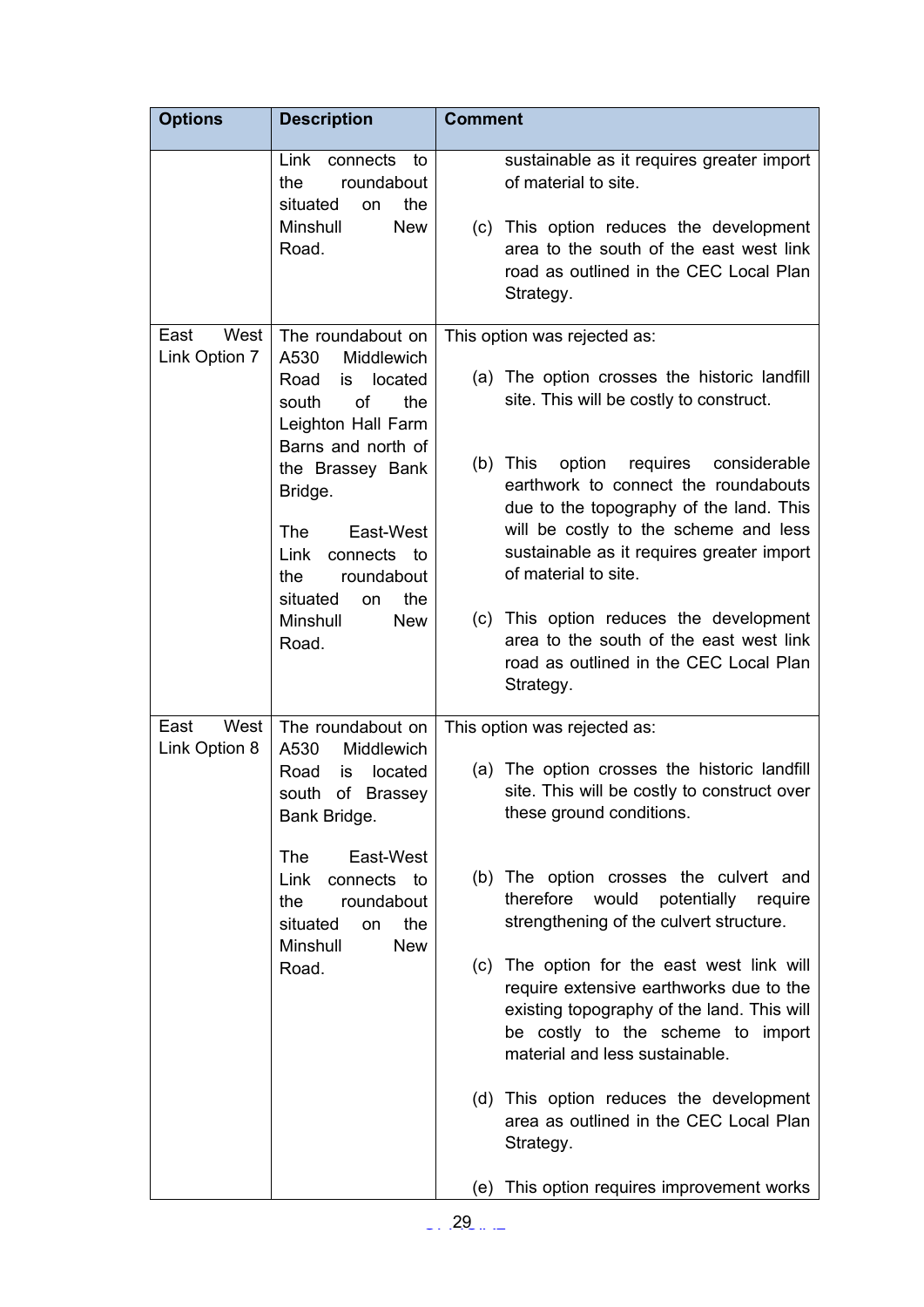| <b>Options</b> | <b>Description</b> | <b>Comment</b>                                                                                                                            |
|----------------|--------------------|-------------------------------------------------------------------------------------------------------------------------------------------|
|                |                    | to the Brassey Bank Bridge to tie in to<br>the existing A530 Middlewich Road.                                                             |
|                |                    | (d) This option reduces the development<br>area to the south of the east west link<br>road as outlined in the CEC Local Plan<br>Strategy. |

- 5.6 The options presented in Table 1 above are illustrated on Figures 2 and 3 below.
- 5.7 An alternative junction improvement scheme which comprised of altering the existing staggered signal cross-roads junction at the Eardswick Lane / Flowers Lane junction and providing a new roundabout in the location of the junction was proposed by external developers. This alternative was assessed and discounted due to the technical inadequacy of the proposal and the impact the proposal would have on adjacent residential property.
- 5.8 The options considered for the Scheme were discussed informally with Statutory Undertakers and Utility Service providers in order to identify the constraints to the Scheme imposed by existing services, and to reduce potential service diversions as much as possible. This had an influence on the chosen option taken forward and influenced the final positioning of the Scheme. This was based on engineering judgment and constructability of the East West Link and Spine Road.
- 5.9 The preferred option for the Scheme has also been the subject of a Public Engagement exercise and a Statement of Community Involvement (Appendix 16) was prepared detailing the findings of this exercise.
- 5.10 As a result of this optioneering process and the responses provided during the public engagement process, a decision was made that Option C (Spine Road Option 4 combined with East West Link Option 5) would be the preferred option for the delivery of the Scheme.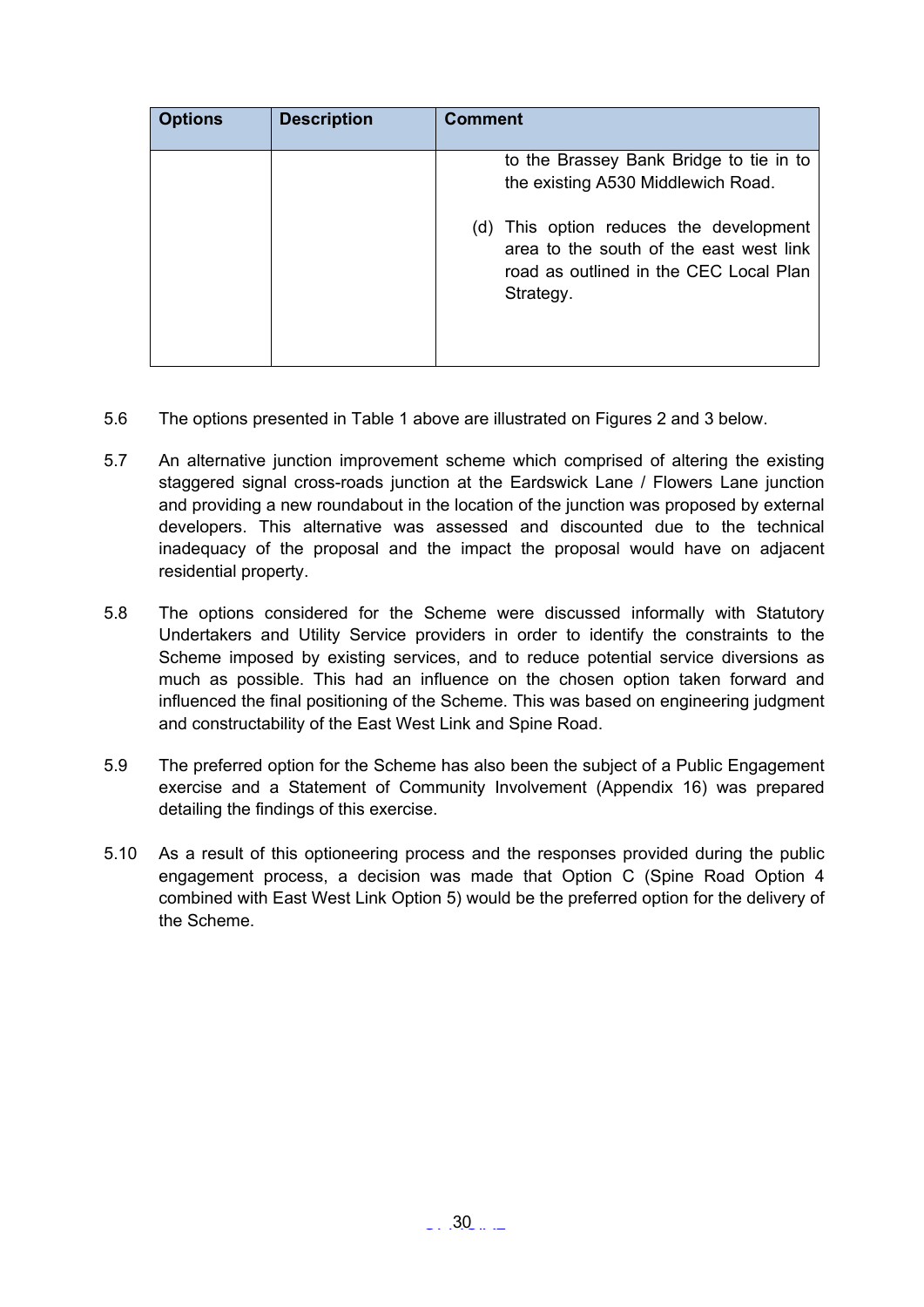

**Figure 2 - The Scheme: Route Options Spine Road**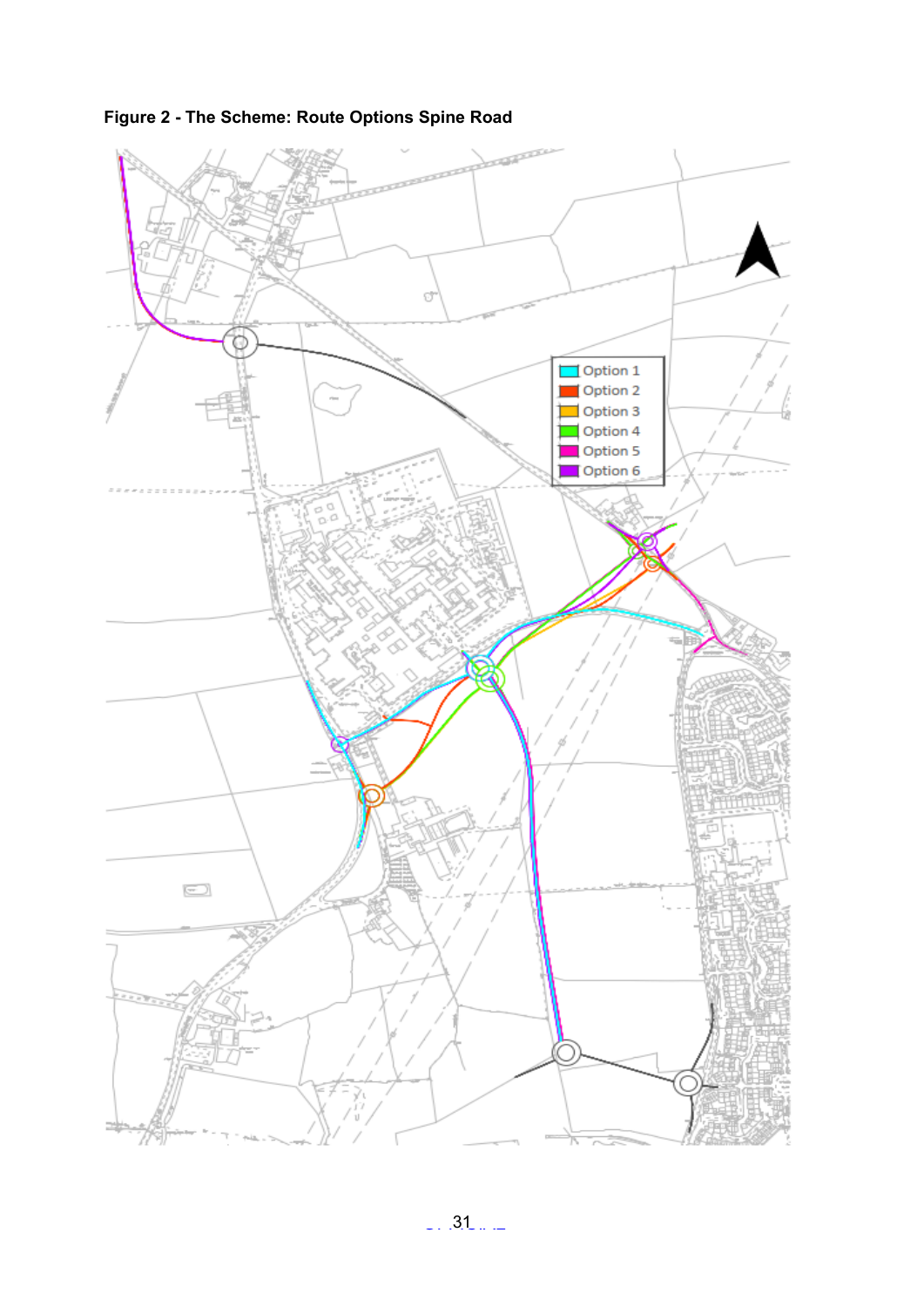

<span id="page-31-0"></span> $\mathcal{L}_{\mathcal{L}_{\mathcal{L}}}$ 

G

Ventre Breit<br>Censiony

 $\sqrt{6}$ 

慈禧

 $\epsilon$ 

**Figure 3 - The Scheme: Route Options East West Link**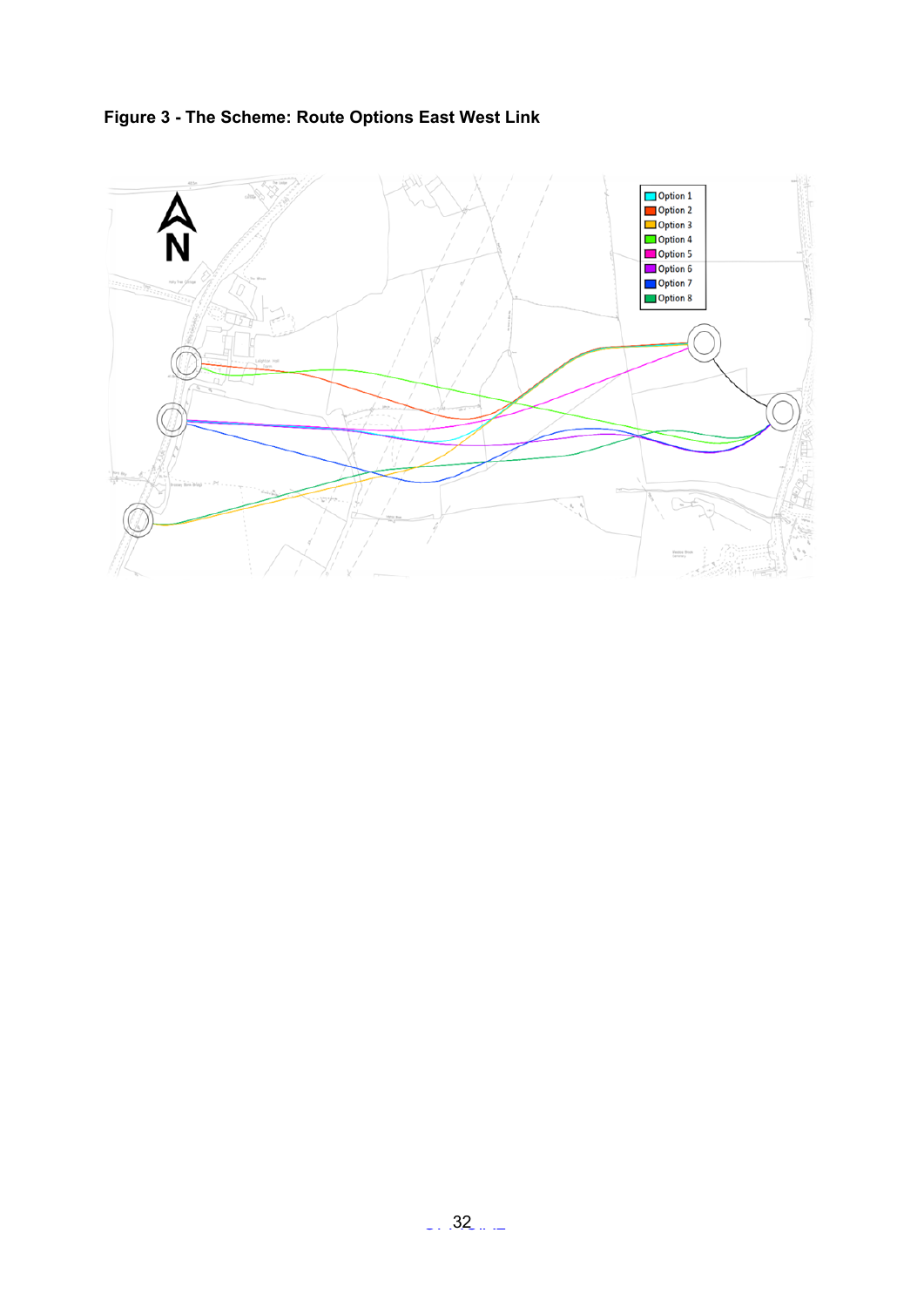# **6. PLANNING CONSIDERATIONS**

- 6.1 This section sets out the planning policy and material considerations for the Scheme that were identified through the planning process and refers to the conclusions that the Local Planning Authority reached in its determination of the planning application for the Scheme.
- 6.2 In making the Order, the Acquiring Authority has had regard to national planning policy, the Local Plan and other relevant local policy and guidance. At both a strategic and local planning policy level there is support for the Scheme, as detailed below.
- 6.3 The national and local planning policy relevant to the Scheme is listed below:

#### **Policy:**

Cheshire East Local Plan Strategy – 2010-2030

- PG6 Open Countryside
- SD1 Sustainable Development in Cheshire East
- SD2 Sustainable Development Principles
- SE 1 Design
- SE 2 Efficient Use of Land
- SE3 Biodiversity and Geodiversity
- SE 4 The Landscape
- SE 5 Trees, Hedgerows and Woodland
- SE 13 Flood Risk and Water Management
- SE 6 Green Infrastructure
- IN1 Infrastructure
- CO1 Sustainable Travel and Transport
- CO2 Enabling Business Growth Through Transport Infrastructure
- LPS4 Leighton West
- LPS5 Leighton

Crewe and Nantwich Local Plan (Saved policies)

NE5: Nature Conservation and Habitats

- NE9: Protected Species
- NE10: New woodland planting and landscaping
- NE17: Pollution Control
- NE20: Flood Prevention
- NE21: New Development and Landfill Sites
- BE1: Amenity
- BE4: Drainage, Utilities and resources
- TRANS3: Pedestrians
- TRANS6: Provision for cyclists
- RT9: Footpaths & Bridleways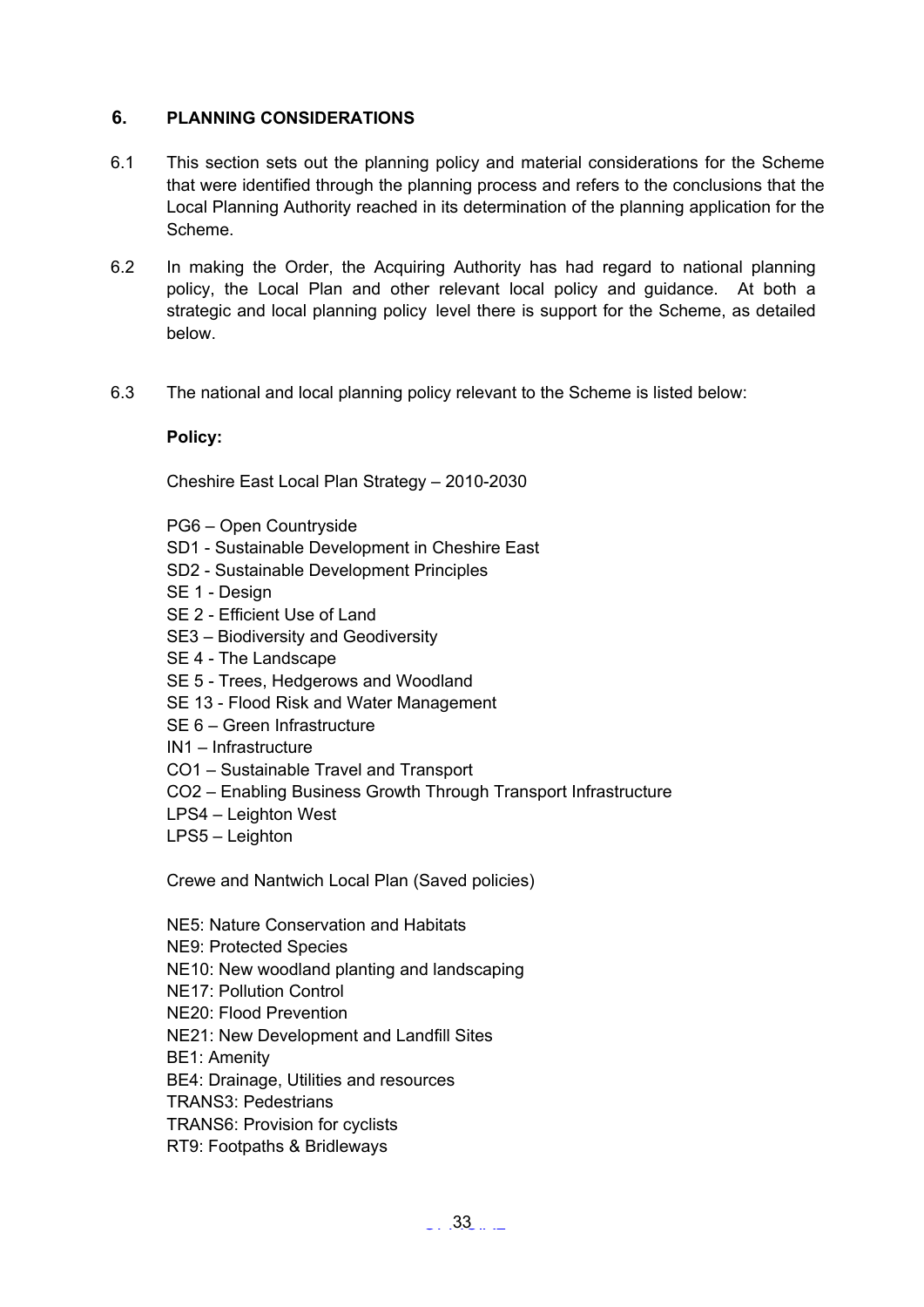#### **Neighbourhood Plans:**

Neither Crewe or Minshull Vernon has progressed towards making a Neighbourhood Plan.

**Other Material Considerations:** National Planning Policy Framework National Planning Practice Guidance Cheshire East Infrastructure Delivery Plan

NPPF

6.4 The National Planning Policy Framework ("NPPF") provides that:

*"Local Plans are key to delivering sustainable development which reflects the vision and aspirations of local communities. Planning decisions must be taken in accordance with the development plan unless material considerations indicate otherwise".*

#### Cheshire East Local Plan Strategy

- 6.5 The Local Plan Strategy was formally adopted on 27 July 2017 and sets out Cheshire East Council's strategy for sustainable economic growth. The Local Plan Strategy sets the development framework for the period 2010 to 2030. In order to deliver its vision for Cheshire East as a whole, Cheshire East Council has set four strategic priorities:
	- a) Promoting economic prosperity by creating conditions for business growth;
	- b) Creating sustainable communities where all members are able to contribute and where all the infrastructure required to support the community is provided;
	- c) Protecting and enhancing environmental quality of the built and natural environment; and
	- d) Reducing the need to travel, managing car use and promoting more sustainable modes of transport and improving the road network.
- 6.6 The Scheme is fully in line with Strategic Priority 1 of the Local Plan. This priority seeks to promote economic prosperity by creating the conditions for business growth. The objective is to be delivered in part by providing a viable and flexible supply of quality employment land and maximising the opportunities that may be offered by The Constellation Partnership's HS2 growth strategy.
- 6.7 Strategic Priorities 2, 3 and 4 seek to create sustainable communities, protect and enhance environmental quality, reducing the need to travel, promoting more sustainable modes of transport and improving the road network.
- 6.8 Policy IN1 of the Local Plan specifies that infrastructure delivery will take place in a phased co-ordinated manner guided by the Infrastructure Delivery Plan (Appendix 7) and any additional site-specific requirements to support the Local Plan Strategy proposals. The Infrastructure Delivery Plan (July 2016) includes the Scheme is a Priority 1 Scheme, as detailed further at paragraph 3.3 of this Statement.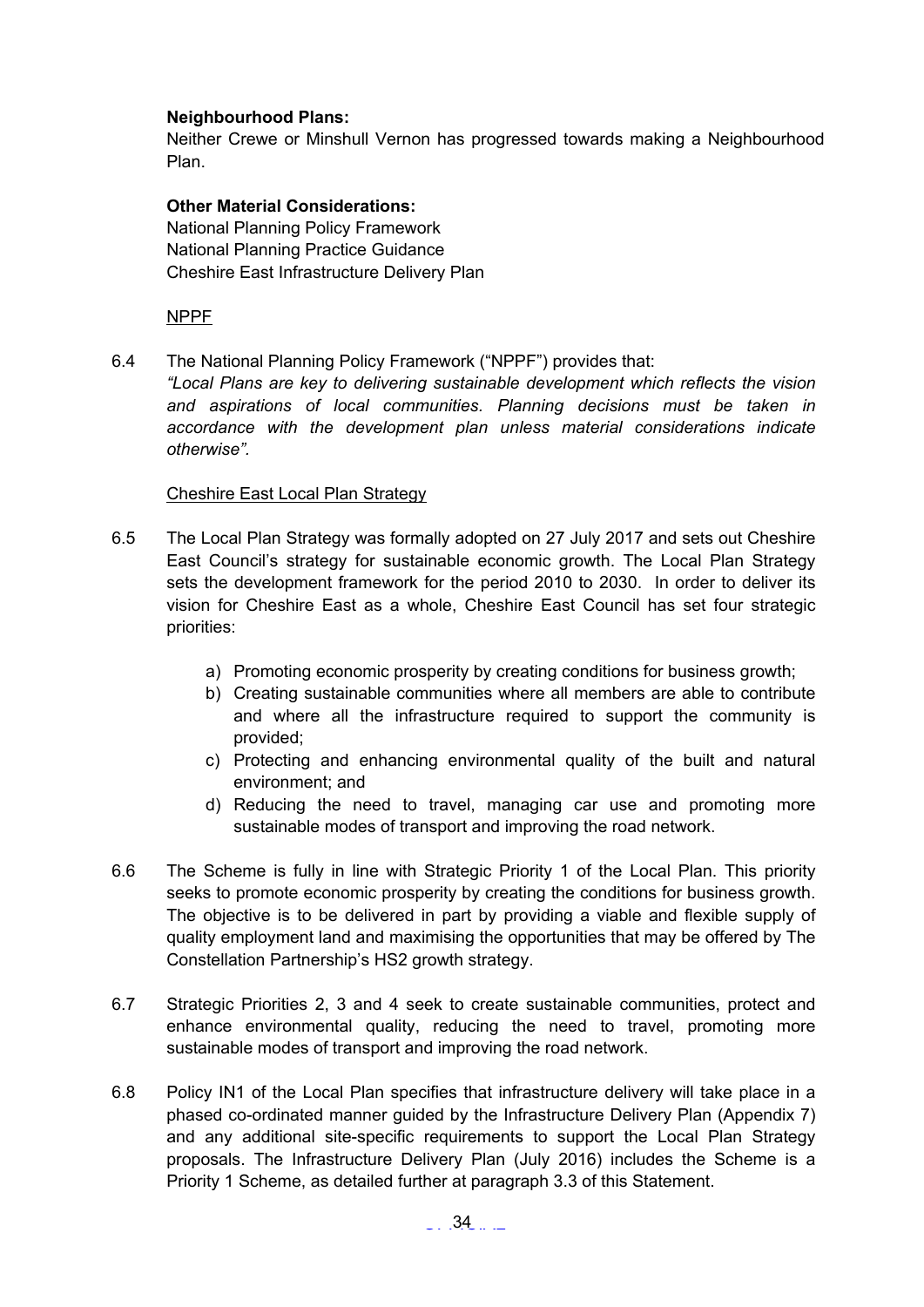6.9 Local Plan Strategy Site LPS4 (Leighton West) provides for the delivery of 850 new homes and circa 5 hectares of employment land to be delivered with LPS5 (Leighton) providing 500 new homes. The focus is to provide sustainable neighbourhoods, which reflect the transitional location between the higher density urban area and the rural area, green infrastructure and key highway improvements in the area through a masterplan led approach.

### Planning Permission

- 6.10 The Scheme was submitted to the Local Planning Authority for consideration on 7 December 2018 and validated on 14 December 2018. The Strategic Planning Board considered the proposals in the Committee Meeting of the 27 March 2019 and recommended approval with conditions. A Decision Notice under the reference 18/6118N was issued by the Local Planning Authority on 3 July 2019 (Appendix 7).
- 6.11 The Report to Committee for determination of the planning application considers the impacts of the Scheme (Appendix 8), a summary of which is set out in paragraphs 6.10 – 6.27 of this Statement. The Acquiring Authority confirms that it can meet the pre-commencement of development conditions attached to the planning permission.
- 6.12 The Scheme has been through a public engagement exercise, which is detailed in a Statement of Community Involvement (Appendix 16) and was the subject of an Environmental Statement.

# **Principal of Development**

- 6.13 The majority of the site falls within Local Plan Site LPS 5 Leighton, Crewe, which states, *"Further road improvements to upgrade access to Leighton Hospital for emergency vehicles and suitable footpath and cycle lanes."* All the elements of the proposals link to Leighton Hospital and as such are supported by this policy.
- 6.14 Only the northern most link (referred to as the Flowers Lane Link) falls outside this allocation and as such is in open countryside. Policy PG6 Open Countryside is therefore applicable here, and at bullet 2 the policy states, *"Within the Open Countryside only development that is essential for the purposes of… public infrastructure, essential works undertaken by public service authorities or statutory undertakers, or for other uses appropriate to a rural area will be permitted*." As a result, on condition the works are essential, then this link would be acceptable in principle. Highways have confirmed that they have no objections to the proposals on the basis they are designed to accommodate local plan growth with associated growth in traffic levels. In addition the proposals allow for improvements to pedestrian and cycle access, together with improvements to bus travel all of which are considered to essential improvements to the network.

# **Environmental Impacts**

# Air Quality

6.15 Paragraphs 3.24-3.30 of this Statement of Reasons, set out matters concerning air quality and noise. Policy SE12 of the Local Plan supports the Scheme by stating that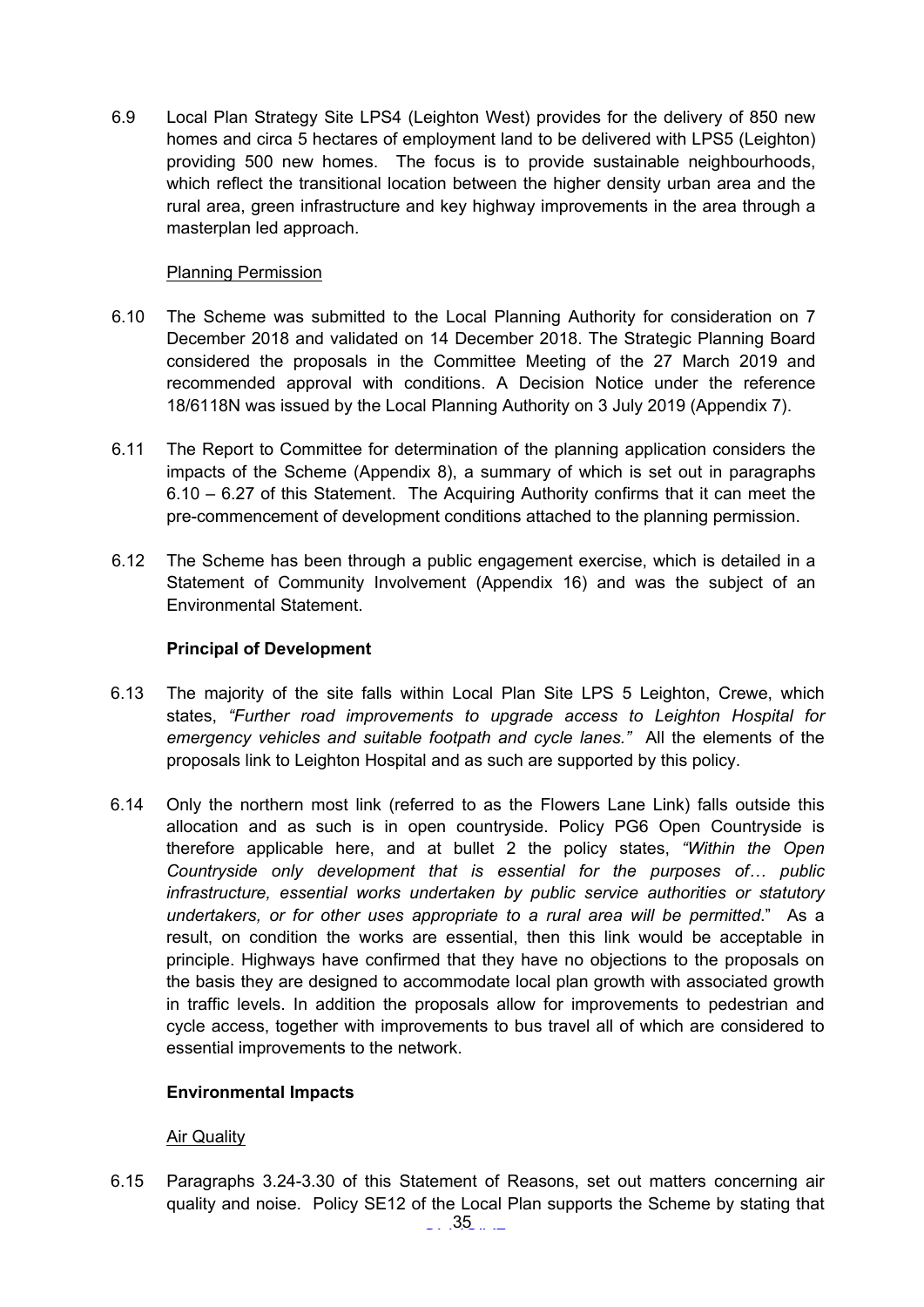the Council will seek to ensure all development is located and designed so as not to result in a harmful or cumulative impact upon air quality. This is in accordance with paragraph 181 of the NPPF and the Government's Air Quality Strategy. When assessing the impact of a development on Local Air Quality, regard is given to (amongst other things) the Council's Air Quality Strategy, the Air Quality Action Plan, Local Monitoring Data and the EPUK Guidance "Land Use Planning & Development Control: Planning for Air Quality January 2017). The Scheme is a proposal for the construction of highway infrastructure. Air quality impacts were considered within the air quality assessment submitted in support of the planning application.

#### Contaminated Land

6.16 The Scheme proposes several remedial measures including the removal of slurry beds, the removal of burial pits, the reuse of soil onsite, a watching brief during the development. A potential gas risk is noted at the southern end of the site, adjacent to the former landfill site near Leighton Brook. A Remediation Strategy is therefore required as part of the planning permission, defining the proposed remedial and verification procedures for the development.

### **Highway Implications**

#### Sustainable access

6.17 Pedestrian and cycle facilities are to be provided in conjunction with the new road infrastructure as set out further within Section 4 of this Statement. The new links will enhance connectivity to the Connect2 extension scheme linking Leighton with Nantwich and markedly improving active travel facilities to and from Leighton Hospital particularly from Crewe. Bus stops are being provided which will allow future bus services to serve the new residential development.

#### **Network Capacity**

- 6.18 To assess the impact of the Scheme on the highway network, a SATURN and VISSIM model were utilised. Future developments and committed highway schemes were incorporated into the models following discussions with the Council's highway consultant using agreed vehicular trip rates and background growth datasets. Traffic demand was distributed across the network and both models were found to successfully meet the convergence and validation criteria and therefore are considered to be acceptable for traffic modelling use.
- 6.19 The North Crewe VISSIM model, used to inform the allocation of strategic sites as part of the local plan, was utilised by providing flows for use in the junction capacity assessments at the critical Monday to Friday AM and PM peaks. Included within the modelling analysis was the closure of Minshull New Road to through vehicular traffic and the reassignment of traffic that would result. Furthermore following the approval of the Bentley planning application (ref: 17/4011) in 2017 the model was amended to reflect the changes to the existing highway network brought about by this development namely the restriction of Pym's Lane and Sunnybank Road to through traffic.
- $-.36...$ 6.20 Capacity analysis was also undertaken at key junctions not included within the VISSIM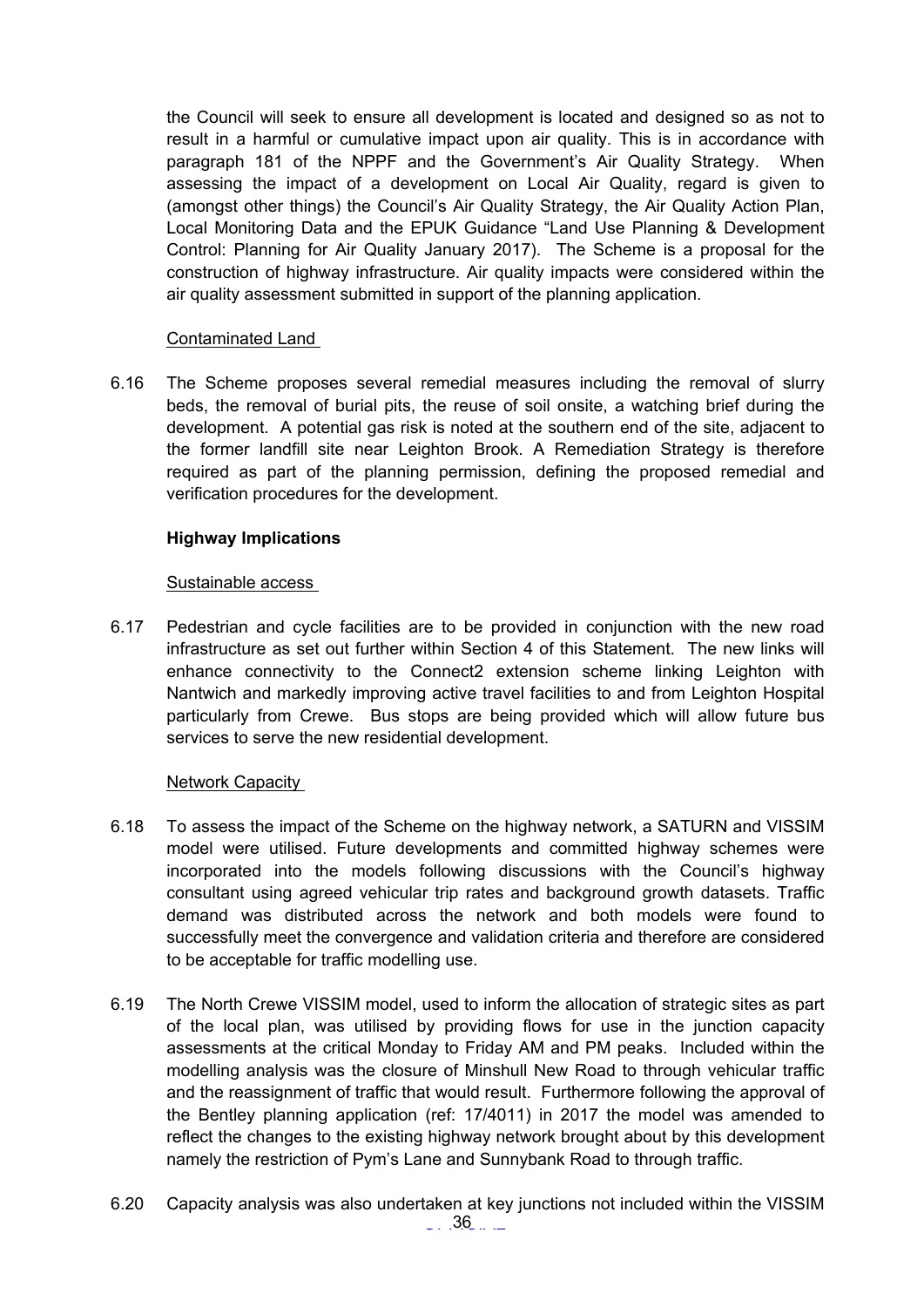model area, but would be effected by the Bentley planning application proposals. The new junctions and links proposed under the Scheme, to serve identified Local Plan growth, have been shown to be designed with appropriate capacity to accommodate the forecast future traffic volume at the design year of 2030. In addition the impact of the Scheme on the operation of existing junctions was found to be within acceptable capacity thresholds at the design year of 2030. Additional junction capacity analysis was also undertaken using ARCADY and LinSig software and the operation of these junctions was also found to be at or above the threshold of acceptability.

# **Soils**

6.21 Soils are protected under National Planning Policy Framework (NPPF) 2012, which states in paragraph 170 that Local Planning Authorities should make decisions that contribute to and enhance the natural and local environment by protecting landscapes, geology, and soils. The NPPF also states that despoiled, degraded, derelict, contaminated and unstable land should be remediated and mitigated where appropriate. As part of the Scheme, a soil management plan will be submitted and approved.

### **Trees**

- 6.22 An Arboriculture Impact Assessment dated November 2018 was prepared in accordance with BS5837 (2012) and submitted by the Council. The report identifies individual trees, groups of trees, woodlands and hedges that are within 15m of the development edge (i.e. highway development corridors within the wider site. The report identifies that 17 out of 33 Category A and B trees will be felled; 18 out of 49 groups will be wholly or partially felled; 4 hedges will be removed and 18 partially removed out of 29 hedges. The one existing woodland will be "encroached", but felling is not required. It is recommended that where development encroaches on root protection areas (RPA) the work on site should be supervised by an arboriculturalist. The report assesses the overall impact on trees as being moderate. The submitted drawings show tree categorisation in accordance with BS5837, crown spread, RPAs and trees/hedges to be removed; they do not show tree protection measures.
- 6.23 The layout of roads within the Scheme is significantly constrained by the necessary connections to the existing road network. Most, if not all, of the tree losses are unavoidable without an unacceptable contortion of road alignment. Given the substantial proposals for replanting of trees and hedges it was accepted that the loss of trees caused by the Scheme is suitably mitigated.

# **Ecology**

# Habitat Regulations

6.24 The proposed development is located within 10km of the West Midlands Mosses Special Area of Conservation (SAC) and the Midland land Meres and Mosses Phase 1 and Phase 2 Ramsar sites. The application site is also located within close proximity to the Sandbach Flashes Special Site of Scientific Interest (SSSI). It is noted that Natural England advised that the Scheme is not likely to have an adverse impact upon the interest features for which the Sandbach Flashes SSSI was designated.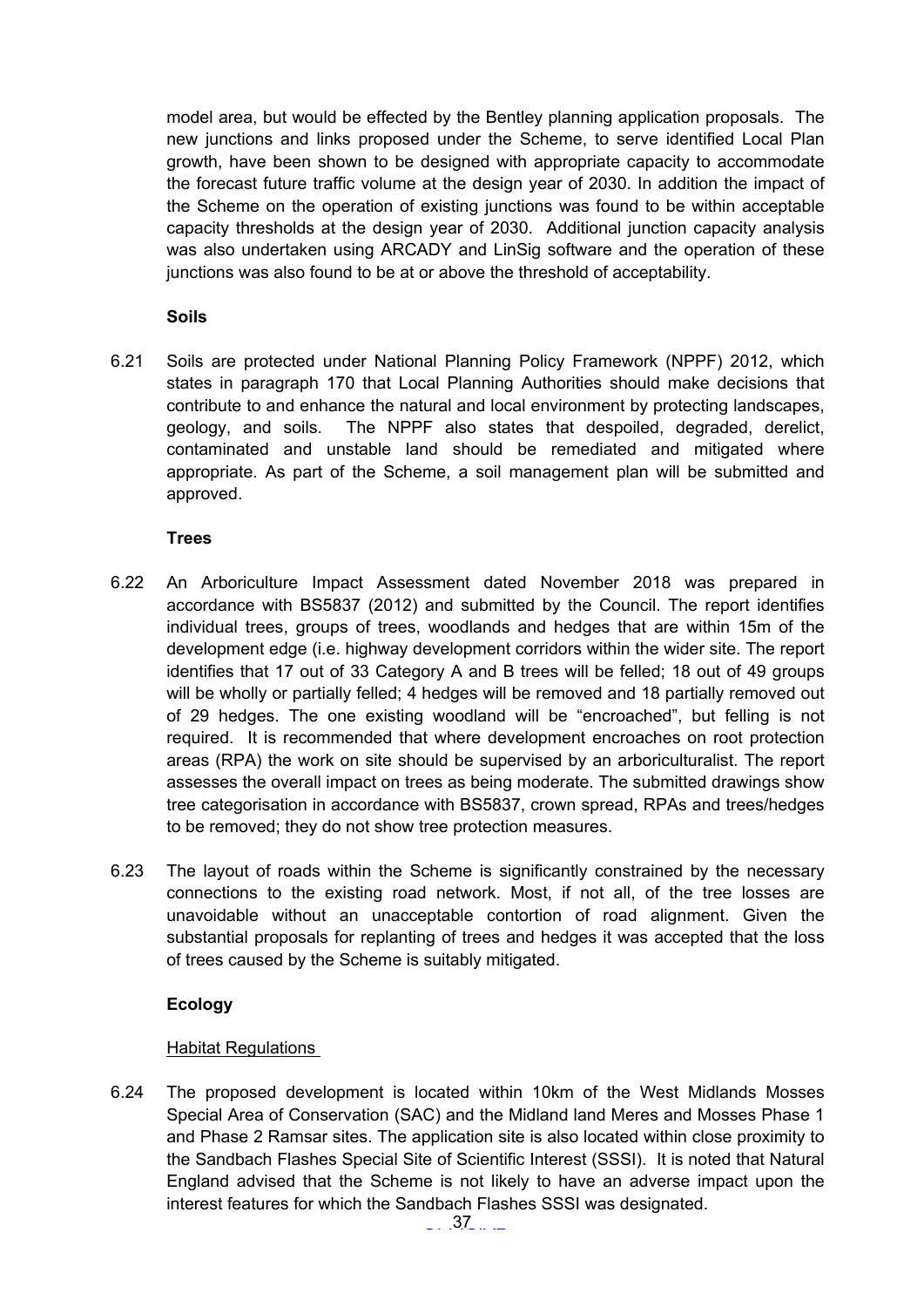6.25 The Council carried out an 'Assessment of Likely Significant effects'.in respect of the SAC and Ramsar sites, which concluded that the proposed development is not likely to have a significant impact upon the features for which the statutory site was designated.

#### Protected Species

- 6.26 The Scheme includes replacement hedgerow and landscape planting to compensate for the loss of terrestrial habitat, and provides wildlife tunnels, which will provide some connectivity for common toads under the road.
- 6.27 A method statement of precautionary measures to reduce disturbance during the construction phase of the Scheme was provided as part of the planning application, which provides for two badger tunnels and appropriate fencing as a means of reducing road traffic collisions. Prior to the commencement of the Scheme, an updated badger survey report and mitigation strategy will be submitted.
- 6.28 The Scheme will result in the loss of habitat for some birds but the proposed replacement hedgerows and tree planting will reduce the potential impacts of the proposed development upon these species and nesting birds will be safeguarded.
- 6.29 The Scheme will result in the loss of a total of 2,541m of existing hedgerows, which includes losses from a number of hedgerows considered to be Important under the Hedgerow Regulations (as discussed further in Section 10 of this Statement). To compensate for the loss of existing hedgerows over 6,000m of new hedgerow plating is proposed.
- 6.30 The planning permission requires the submission of a detailed lighting scheme for the site that has been designed to minimise its effects on bats, and high hedgerows and trees will be provided along the route of the road to encourage barn owls to fly at height over the road.

#### **Conclusion**

- 6.31 The Scheme supports the Local Plan allocations LPS4 & 5 and has secured planning permission (Appendix 7).
- 6.32 The Scheme has some impact on air quality and with regard to contaminated land issues, but these matters have been mitigated and/or will be dealt with through the submission of schemes to be approved by the Council in its capacity as Local Planning Authority.
- 6.33 The Scheme was deemed to be acceptable in planning terms in accommodating the predicted traffic from the proposed Local Plan residential allocations and background increases in traffic growth. The Scheme includes infrastructure provision for facilitating sustainable modes of transport in the form of foot and cycleways, and individual crossings and bus stops will be provided as part of the development of the future residential sites.
- $\ldots$  38  $\ldots$ 6.34 The Scheme is not predicted to have any adverse impact on statutory site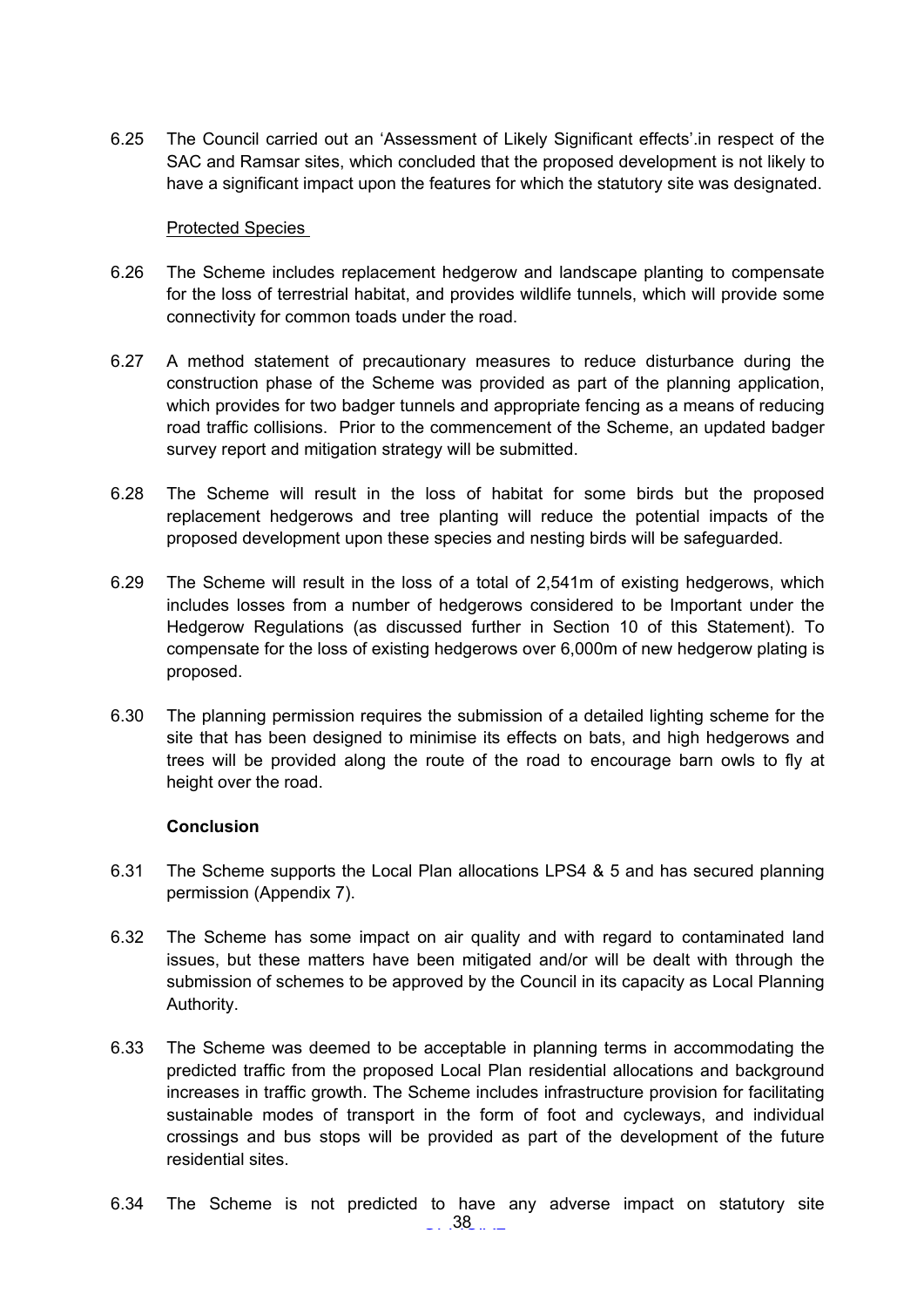designations. Although the proposals will have some landscape and ecological impacts, both can be readily mitigated and have been controlled by the use of planning conditions that the Council is able to comply with and discharge. Biodiversity metric calculations for the Scheme show that the Scheme would actually deliver an overall gain for biodiversity.

6.35 The Scheme will have neutral effects on most other matters with the benefits set out above. There are no planning impediments to the Scheme proceeding if the Orders are confirmed.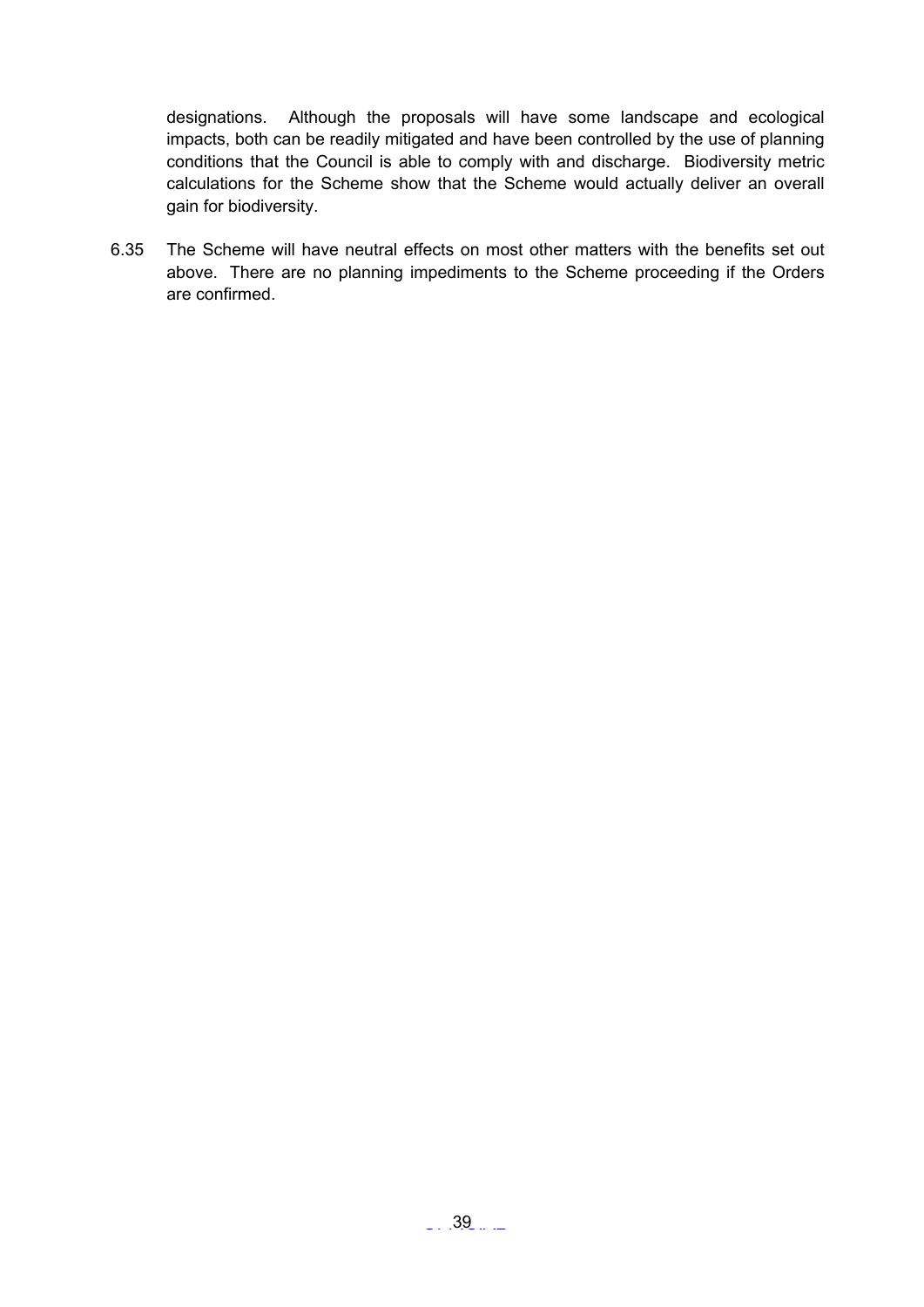# <span id="page-39-0"></span>**7. THE ORDER LAND**

7.1. The Order Land consists of 39 plots of land within a number of different ownerships, including freehold, leasehold and occupational interests. The full extent of the Order Land is set out in the Order Map (Appendix 3), with interests to be acquired shown in pink shading and new rights to be acquired shown in blue shading. The Order Schedule (Appendix 2) sets out the details of those interests. Details of the negotiations with the affected parties to date are detailed in Section 8 of this Statement.

# **Land required for the Scheme:**

# Adopted Highway - Plots 1, 4, 9, 13, 16, 19, 23, 34 and 35

7.2. These sections comprise part of the adopted highway. Where subsoil interests are going to be impacted, the ad medium filum rule has been adopted and the freehold owners of the adjacent land have been presumed to own the subsoil up the centre line of the adopted highway. The Acquiring Authority has sought wherever possible to reduce these interests and only included those areas where it is known that subsoil will be impacted in excess of the rights that the Council currently enjoys as statutory Highway Authority.

# Charlesworth - Plot 2

7.3. This section comprises of agricultural land and hedgerow required for the widening of the highway in this location to house the A530 / Flowers Lane Roundabout.

# Smith Family - Plots 5, 11, 12, 15, 21, 22a and 29

- 7.4. These plots comprise of agricultural land interspersed with field ponds. They are required for the construction of the Primary Hospital Link Road, the Fairfield Link Road, the Flowers Lane Realignment and sections of the East - West Link together with the Fairfield Roundabout, A530 / Smithy Lane Roundabout, Hospital Roundabout, A530 / Flowers Lane Roundabout and electricity diversions.
- 7.5. The majority of this land is included in LPS4 (Leighton West) having been promoted for residential development by house builders, Bloor Homes and Galliford Try Partnerships Limited, under the terms of an option agreement. The majority of this land is also included within the parameters of an undetermined planning application submitted by Bloor Homes and Galliford Try Partnerships Limited for the development of up to 850 residential units, land reserved for new primary school and a local centre (planning application reference 19/2178N). This planning application corresponds with the design and alignment of the Scheme to ensure that both schemes are mutually inclusive.

# Torus Homes - Plot 8

7.6. Plot 8 provides a combination of garden and agricultural land, which is required for the widening of the highway in this location to house the Fairfield Roundabout.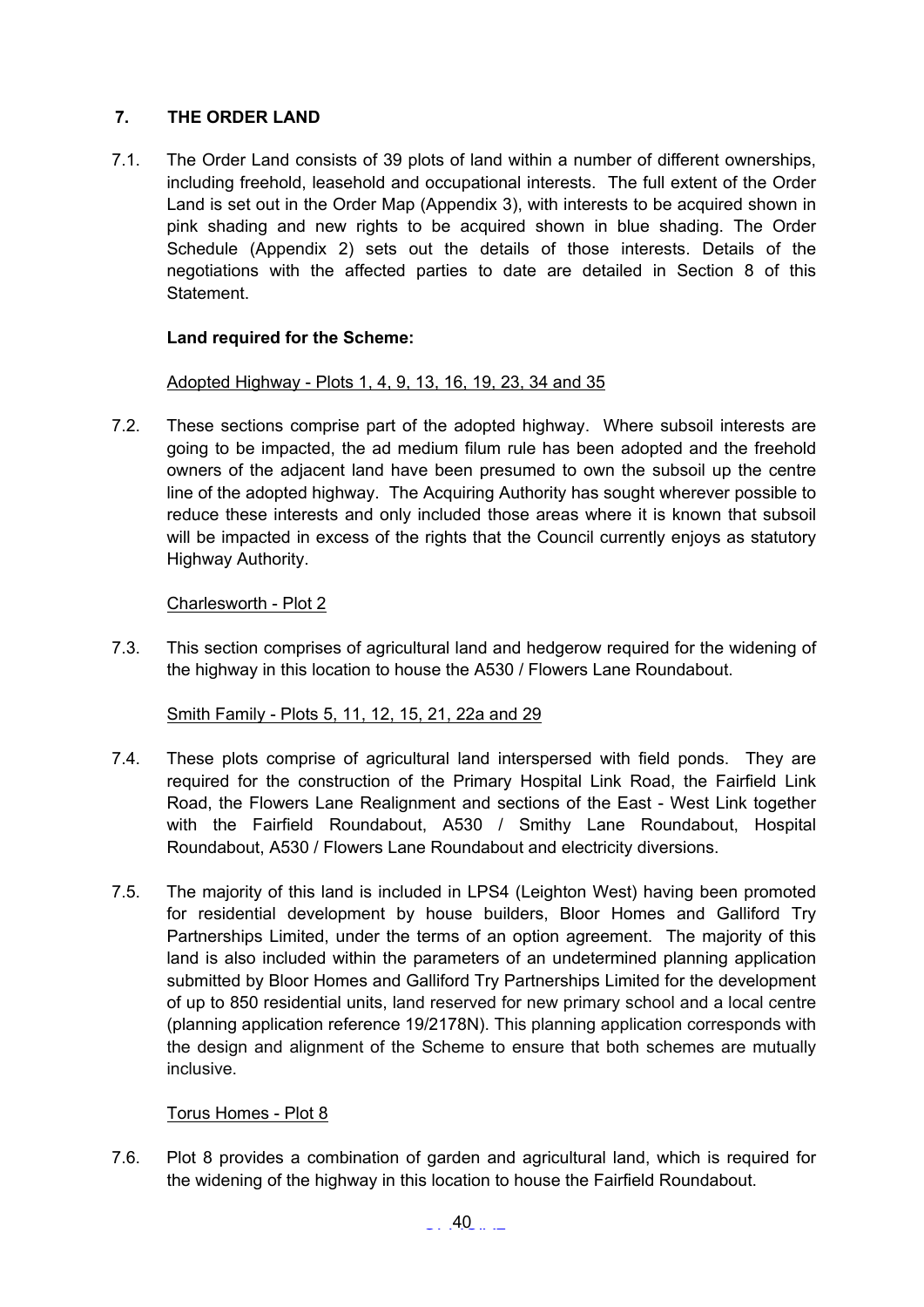7.7. It forms part of a substantial parcel of development land, which has outline planning consent for the construction of up to 400 dwellings under planning application reference 16/2373N. This planning consent is subject to a Section 106 Agreement, which obliges the developer of this site to construct a roundabout within this section of land to connect the proposed housing scheme to Flowers Lane. The Section 106 Agreement provides the Acquiring Authority with step-in rights to construct the roundabout if works have not commenced by 30 March 2019 (or such other date agreed between the parties). As detailed in the Side Roads Order section of this Statement, the Acquiring Authority has provided for the construction of alternate roundabout scenarios in this location.

Cheshire East Borough Council – 15a 17, 22, 24, 26, 27, 31, 33, 36 and 37

- 7.8. These plots of land comprise of agricultural land, grassland, a series of barns and a former landfill site, which are subject to rights and charges to third parties.
- 7.9. The majority of this land is required for the construction of the East West Link, the Primary Hospital Link Road, A530 / Smithy Lane Roundabout, A530 / Flowers Lane Roundabout, Minshull New Road Roundabout and the Engine of the North Roundabout together with drainage for the Scheme and electricity diversions.
- 7.10. Plots 17 and 36 are owned by the Acquiring Authority pursuant to transfer dated 29 April 2016. Albeit that this plot has been acquired by the Council pursuant to this agreement, the property is subject rights and charges to third parties.
- 7.11. Plot 24 is owned by the Acquiring Authority and provides a public footpath, cycleway and grassland. Albeit that this plot is owned by the Council, the property is subject rights to third parties.
- 7.12. Plots 15a, 22, 26 and 27 are owned by the Acquiring Authority and comprise of agricultural land interspersed with woodland and field ponds. The majority of this land is occupied by J K Smith and Son under an agricultural tenancy which is governed by the Agricultural Holdings Act 1986. This land is also subject to rights and covenants to third parties.
- 7.13. The majority of Plots 22, 26 and 27 are included in LPS4 (Leighton West) and within the parameters of an undetermined planning application submitted by Engine of the North Limited (a company wholly owned by the Council) on behalf of the Council, as a private land owner, for the development of up to 400 residential units (planning application reference 19/2178N). This planning application corresponds with the design and alignment of the Scheme to ensure that both schemes are mutually inclusive.
- 7.14. Plots 31 and 37 are owned by the Acquiring Authority and comprise of agricultural land. The majority of this land is subject to an adverse possession claim dated 13 August 2026 submitted by Michael William Vernon. It is also subject to rights and covenants to third parties.
- 7.15. Plot 33 is owned by the Acquiring Authority pursuant to transfer in May 2018 made between (1) Rawlins Jones Developments Limited and (2) Cheshire East Borough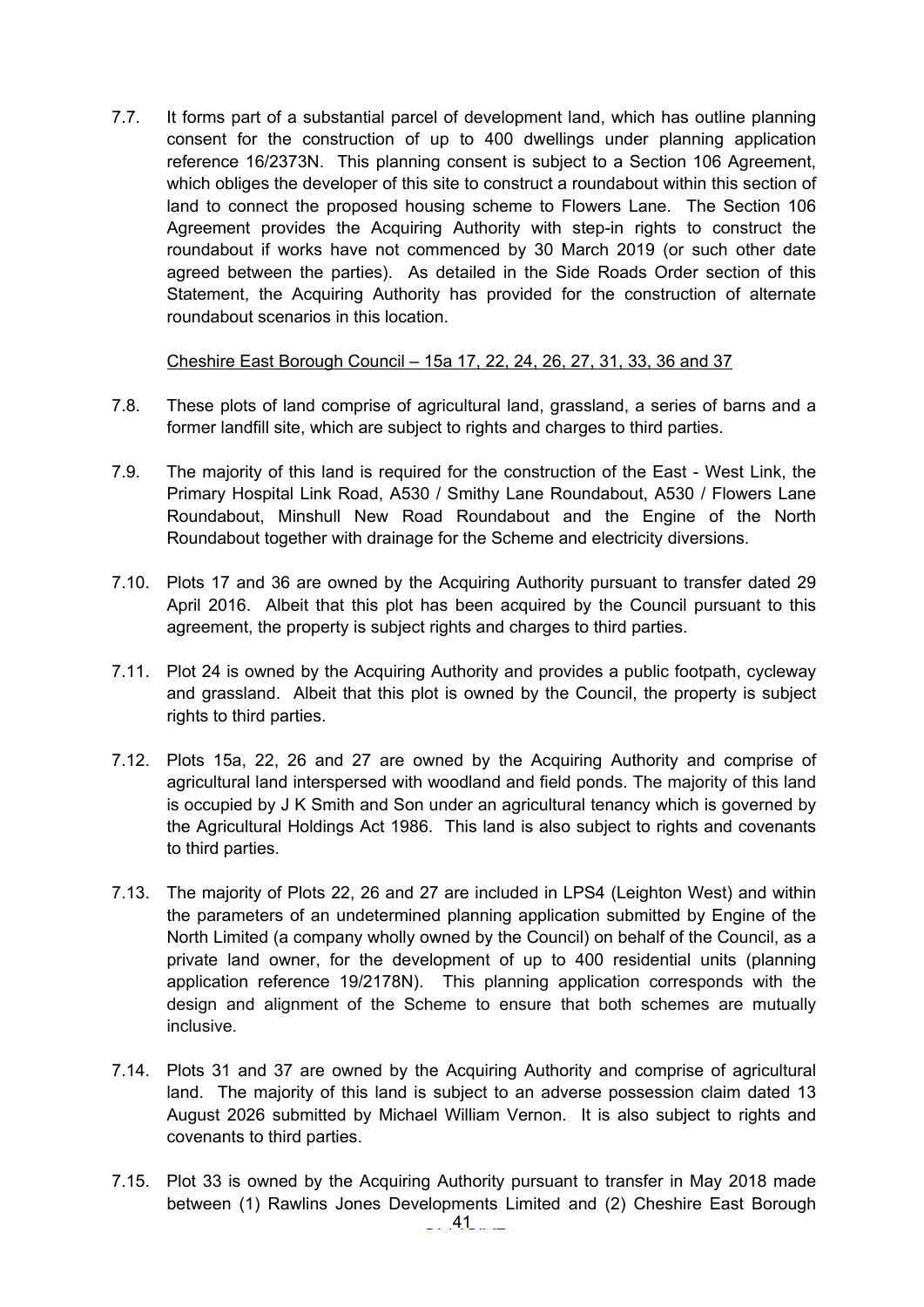Council. Albeit that this plot has been acquired by the Council pursuant to this agreement, the property is subject to rights and charges to third parties.

7.16. As such, these plots are still included within the Order to facilitate the use of Section 260 of the 1980 Act, in that there are third party rights that could jeopardise the delivery of The Scheme. In order to provide a cleansed title to the land and not stymy development in any way, these plots have been included despite the Acquiring Authority's ownership of them.

#### Unknown – Plot 18

7.17. This plot is a wooded area required for the widening of the highway in this location to house the A530 / Smithy Lane Roundabout. It was previously part of the adopted highway prior to a realignment of the highway that took place some time ago. The ownership of this land is unknown.

# C E Cooke and Son Limited - Plot 30

7.18. This section comprises of agricultural land and hedgerow, which is required for the construction of the East - West Link.

### Vernon - Plot 32

7.19. This plot is agricultural land and required for use as a temporary site compound in connection to construction of the Scheme.

# **New Rights Required for the Scheme: Plots 5a, 7, 14, 20, 25, 28, 38 and 38a**

- 7.20. The Order Land includes land over which new rights are required, shown shaded blue on the Order Map, being Plots 5a, 7, 14, 20, 25, 28, 38 and 38a. These rights are set out in more detail in Part 1 of the Order Schedule and are summarised below:
	- **1.** A general right of access and construction, allowing surveys, making good of properties and enabling safe working practices to be followed on adjoining land;
	- **2.** Rights in respect of service media;
	- **3.** A right to amend access and egress routes, needed to facilitate safe working practices during development;
	- **4.** A right to construct a new access or accesses;
	- **5.** A right to carry out future inspections and maintenance;
	- **6.** A general right to carry out condition surveys on foot, to ensure safe working practices can be accorded with and to document the condition of properties before, during and after development, if so necessary
	- $-.42...$ **7.** Rights in relation to deliveries, needed for construction of The Scheme or in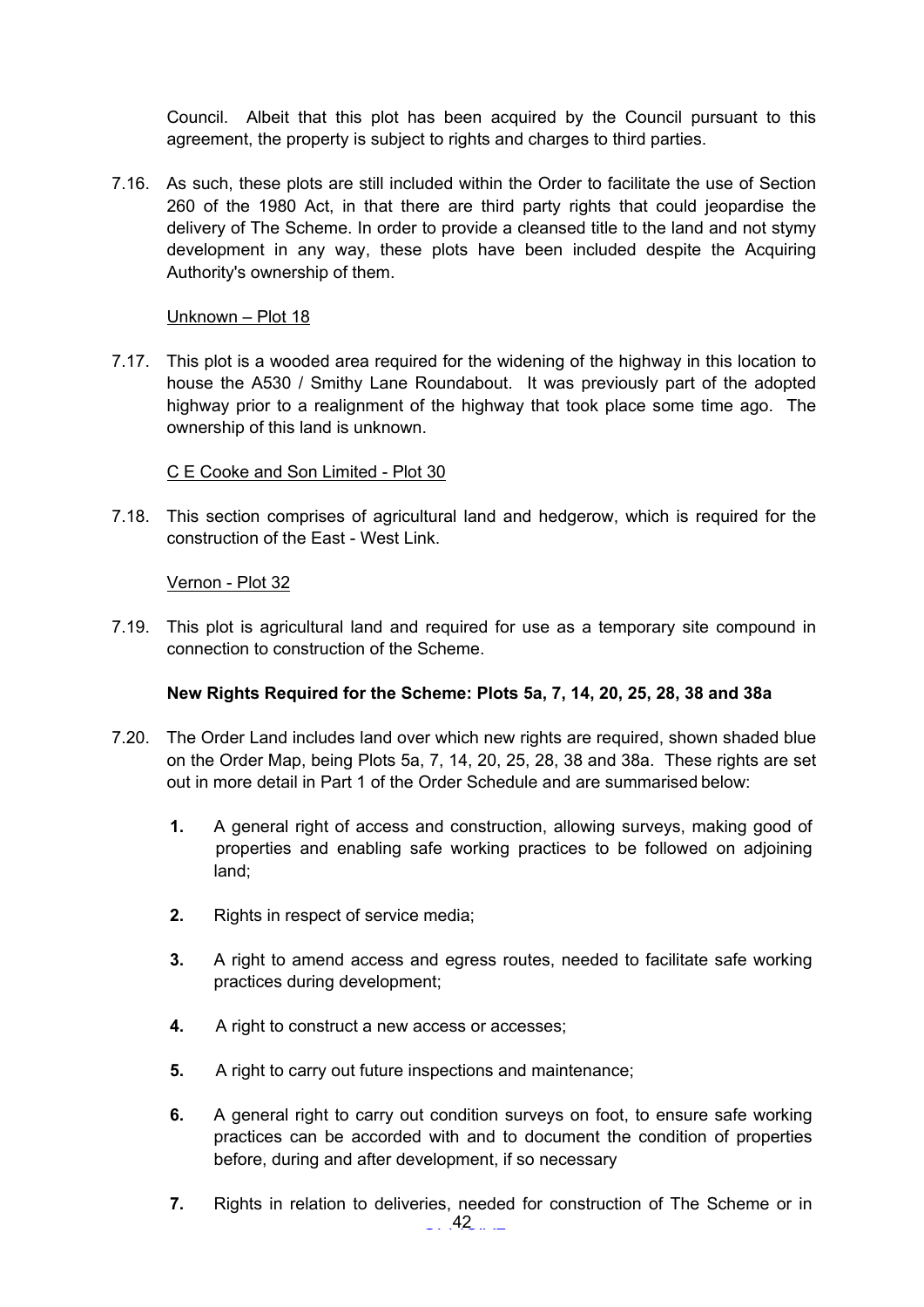order to accord with safe working practices; and

**8.** Rights in relation to the discharge of water.

### Sheridan – Plot 5a

7.21. Rights over Plot 5a are required to create a new access to agricultural land due to the realignment of Flowers Lane.

Harrison – Plot 7

7.22. Rights over Plot 7 are required to construct a new means of access/egress for the benefit of the Harrison family to Leighton Lodge. The land will not be permanently acquired.

#### Mid Cheshire Hospitals NHS Foundation Trust – Plot 14

7.23. Rights over Plot 14 are required to carry out some minor highways and drainage works to this plot as a result of the works to Smithy Lane. One side of the road will be retained open at all times to ensure the safe and continued access to Leighton Hospital and this will be discussed in full with the Hospital.

Smith – Plot 20

7.24. Rights over this plot are required to create a new access head from Minshull New Road into the agricultural land.

Brook Rights – Plots 25, 28, 38 and 38a

7.25. Rights over these plots are required to allow, amongst other things, the discharge of non-contaminated surface and highway drain waters into Leighton Brook.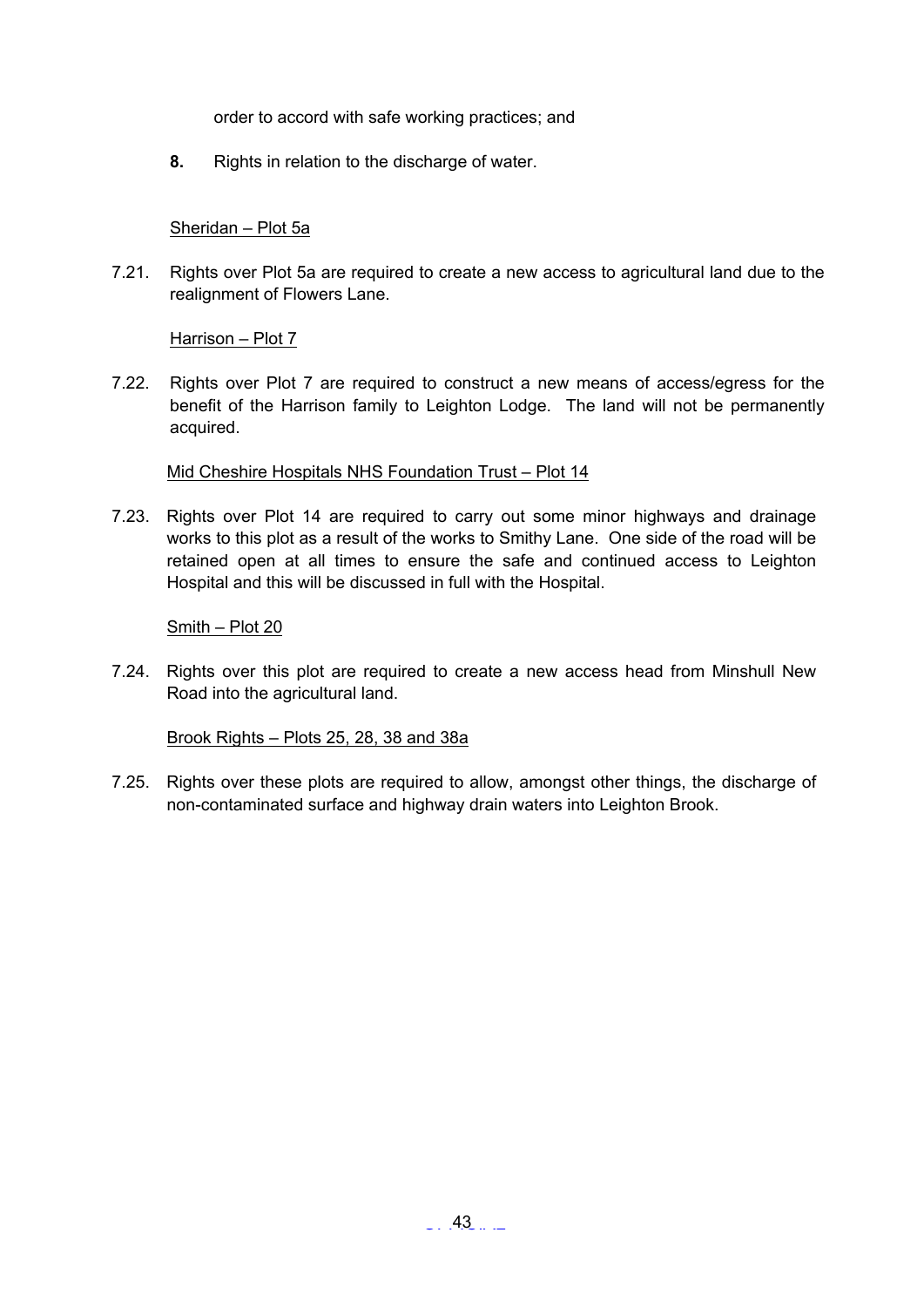# <span id="page-43-0"></span>**8. NEED FOR THE COMPULSORY PURCHASE ORDER**

#### **Appropriateness of Powers**

8.1. The Acquiring Authority's scheme for the improvement of the road network and construction of the Scheme is clearly within the scope of the compulsory purchase powers as set out in Sections 239, 240, 246, 250 and 260 of the 1980 Act.

### **The Public Interest Test**

- 8.2. Paragraph 2 of the Guidance advises that a compulsory purchase order should only be made where there is a compelling case in the public interest. The Acquiring Authority is fully satisfied that this requirement is met and that this has been demonstrated within this Statement of Reasons. The Scheme will provide various benefits to the public, which are summarised below:
	- a) Delivery of an improved highway network for the Town through the delivery of a key part of the Local Plan Infrastructure Programme for wider Crewe identified within the Infrastructure Delivery Plan.
	- b) Unlocking a number of housing as allocated in the Cheshire East Local Plan by improving traffic movements and transport links. This would increase the supply of new housing through the release of residential development land, making a significant contribution to maintaining Cheshire East Council's 5 year housing supply through Local Plan allocated strategic sites at Leighton West (850 homes – site ref LPS4) and Leighton (500 homes – site ref LPS5).
	- c) Unlocking a number of employment use allocated sites and, therefore, creating new jobs through the release 5 ha of land for employment uses through Local Plan allocated site Leighton West (site ref LPS4).
	- d) Improved access to Leighton Hospital, Crewe and its catchment area which includes the towns of Middlewich, Nantwich and Sandbach through reduced congestion and by putting the Hospital at the locus of the North West Crewe highway network, by establishing a "blue light" route to Leighton Hospital. These improvements to the Hospital access junction will provide capacity for the predicted growth in traffic during the Local Plan period up to 2030.
	- e) Retention of advanced manufacturing employment by supporting the Bentley Motors Development Framework and Masterplan (Appendix 10) endorsed by Cheshire East Council's Cabinet in May 2017.
	- f) The successful delivery of these sites will also support the emerging strategy development work in the Crewe Masterplan and The Constellation Partnership's HS2 Growth Strategy (Appendix 12).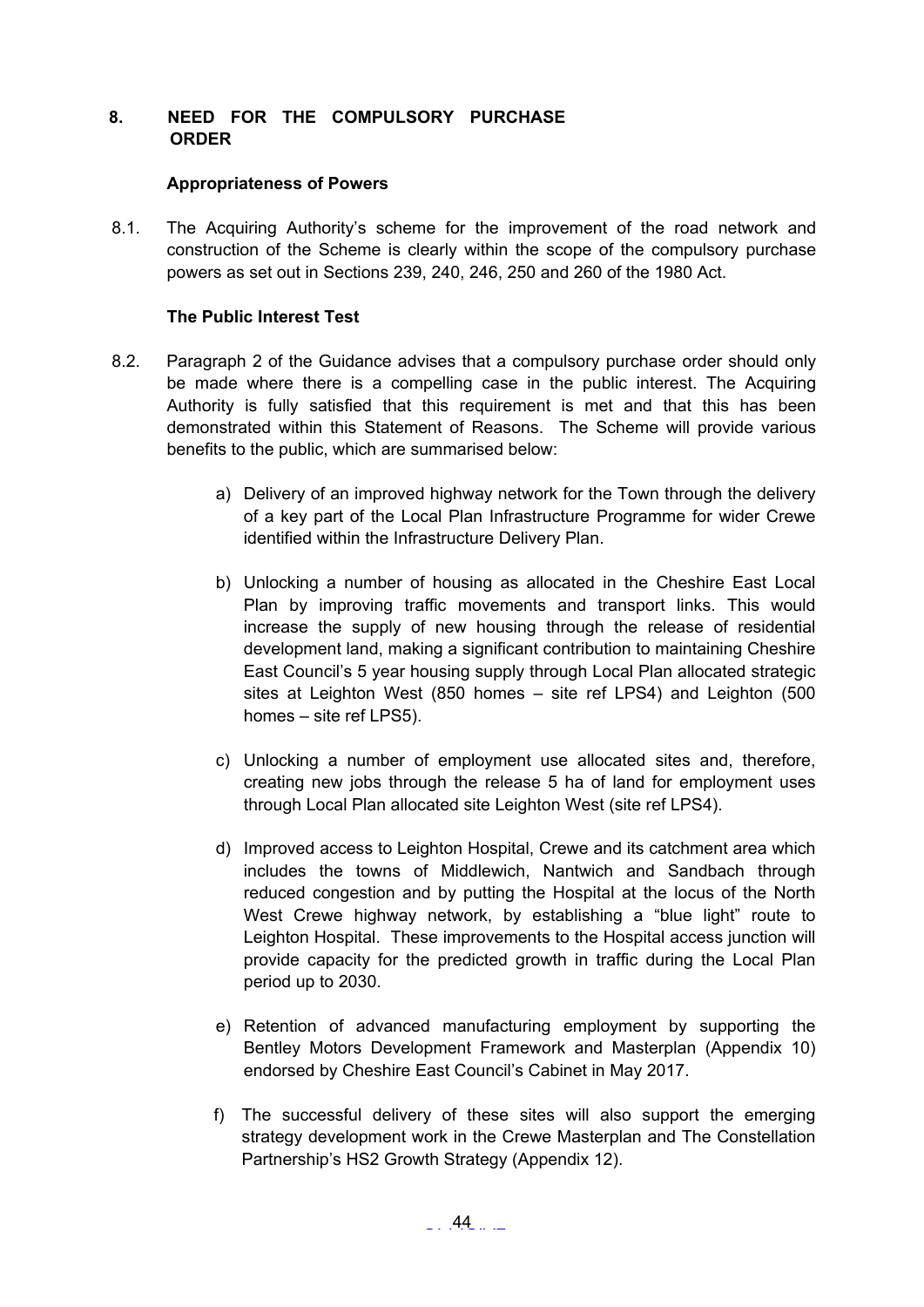8.3. For the reasons stated above, the Acquiring Authority considers that there is a compelling case in the public interest for the making and confirmation of the Order to secure the Order Land required for the purpose of implementing and delivering the Scheme.

### **Need for the Order Land**

- 8.4. The Acquiring Authority is seeking to acquire the Order Land, wherever possible, by means of agreement rather than by compulsory purchase and has sought to discuss/negotiate with owners and occupiers to achieve this end. It has fully considered the Guidance, which relates to the justification for a compulsory purchase order, to determine whether there is a compelling case in the public interest to compulsorily acquire and use land for the purposes of The Scheme. It is considered that a compelling case exists here.
- 8.5. The Acquiring Authority is already the owner of the freehold interest in a number of plots or parts of plots, and its interests in the various plots or parts thereof are included in the Order under the provisions of Section 260 of the 1980 Act.
- 8.6. The Acquiring Authority's approach is only to acquire land and rights compulsorily where they are strictly needed to assure successful delivery of the Scheme in accordance with best engineering and environmental practices.
- 8.7. The Acquiring Authority has given careful consideration to the reasons as to why it is necessary to include the land and new rights shown on the Order Map and described further in Section 7 of this Statement. All freehold owners, lessees and occupiers affected by the Order have been invited to enter into discussions with a view to agreeing appropriate terms for acquisition of the land and new rights required and, where appropriate, to discuss options for relocation.
- 8.8. The Acquiring Authority has a very clear idea how it will use the land it intends to acquire and has the necessary resources to acquire the land and interests needed for the Scheme.

# **Attempts to Acquire by Agreement**

- 8.9. In accordance with the Guidance, all owners and occupiers with an interest in land have been approached to ask if they would be prepared to enter into negotiations with the Acquiring Authority for the purchase of their respective interests.
- 8.10. Detailed negotiations are taking place with a number of landowners and occupiers, however, the Acquiring Authority has concluded that acquisition by agreement is unlikely to occur in all cases or, in any event, within sufficient time to ensure that the programme for the construction of the Scheme is met. There are also some interests where the owner is unknown and, therefore, it will not be possible to acquire the interest except by way of compulsory acquisition.
- 8.11. Discussions will continue with owners of relevant interests and new rights required, in an endeavour to secure them by agreement, wherever possible, with a view to limiting the number of interests that need to be acquired compulsorily. The approach adopted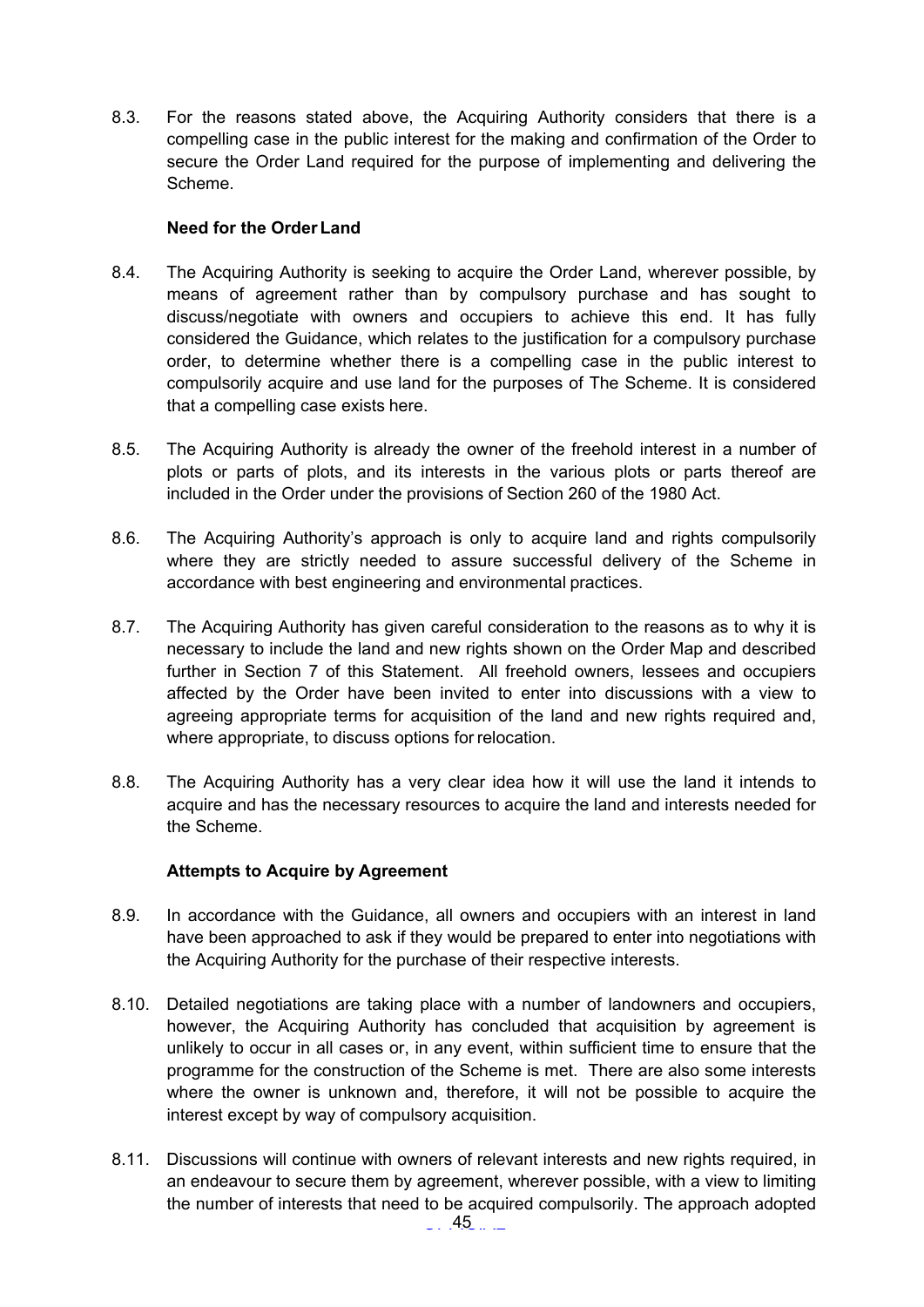by the Acquiring Authority is in accordance with the policy advice and recognised good practice.

- 8.12. Where the Acquiring Authority has been unable to reach agreement with landowners and occupiers it will offer alternative dispute resolution to enable agreement on compensation to be reached. The Acquiring Authority will also offer information on the Scheme, a case manager, assistance in relocation (wherever necessary), and reassurance on fees.
- 8.13. The Order will be made to secure the outstanding interests and rights required to enable implementation of the Scheme, necessary to achieve the Acquiring Authority's objectives for the area.
- 8.14. The Council has entered into negotiations with landowners affected or has offered to do so with a view to agreeing voluntary terms of acquisition, but it is also necessary to seek authority for compulsory purchase to ensure that all land required for the Scheme can be available at the appropriate time to enable The Scheme to proceed and which is in the public interest.

### **Negotiations with Affected Landowners**

8.15. The Acquiring Authority has sought to engage in private treaty negotiations with key landowners. Brief details of the negotiations that have been undertaken to date are further outlined below.

Charlesworth - Plots 2 and 38

8.16. The Acquiring Authority is currently in negotiation with the freeholder, Thomas James Charlesworth, and active discussions are taking place to reach an agreement prior to confirmation of the Order.

Smith Family – Plots 5, 11, 12, 15, 20, 21, 22, 22a and 29

8.17. The Acquiring Authority has come to an agreement on compensation with the interest holders, the Smith Family, Bloor Homes and Galliford Try Partnerships Limited, but they are only prepared to release the land required for the Scheme when planning consent has been secured for the residential development contemplated on their broader land holding. The Acquiring Authority expects the agreement to exchange prior to confirmation of the Order but there is no certainty as to whether the interest holders will secure the planning consent required.

Sheridan – Plot 5a

8.18. The Acquiring Authority has sought to contact the freeholder, David Sheridan, but has not received a response.

Harrison – Plot 7

8.19. The Acquiring Authority is currently in negotiation with the freeholders, Glenys Letitia Harrison and Peter Harrison, and active discussions are taking place to reach an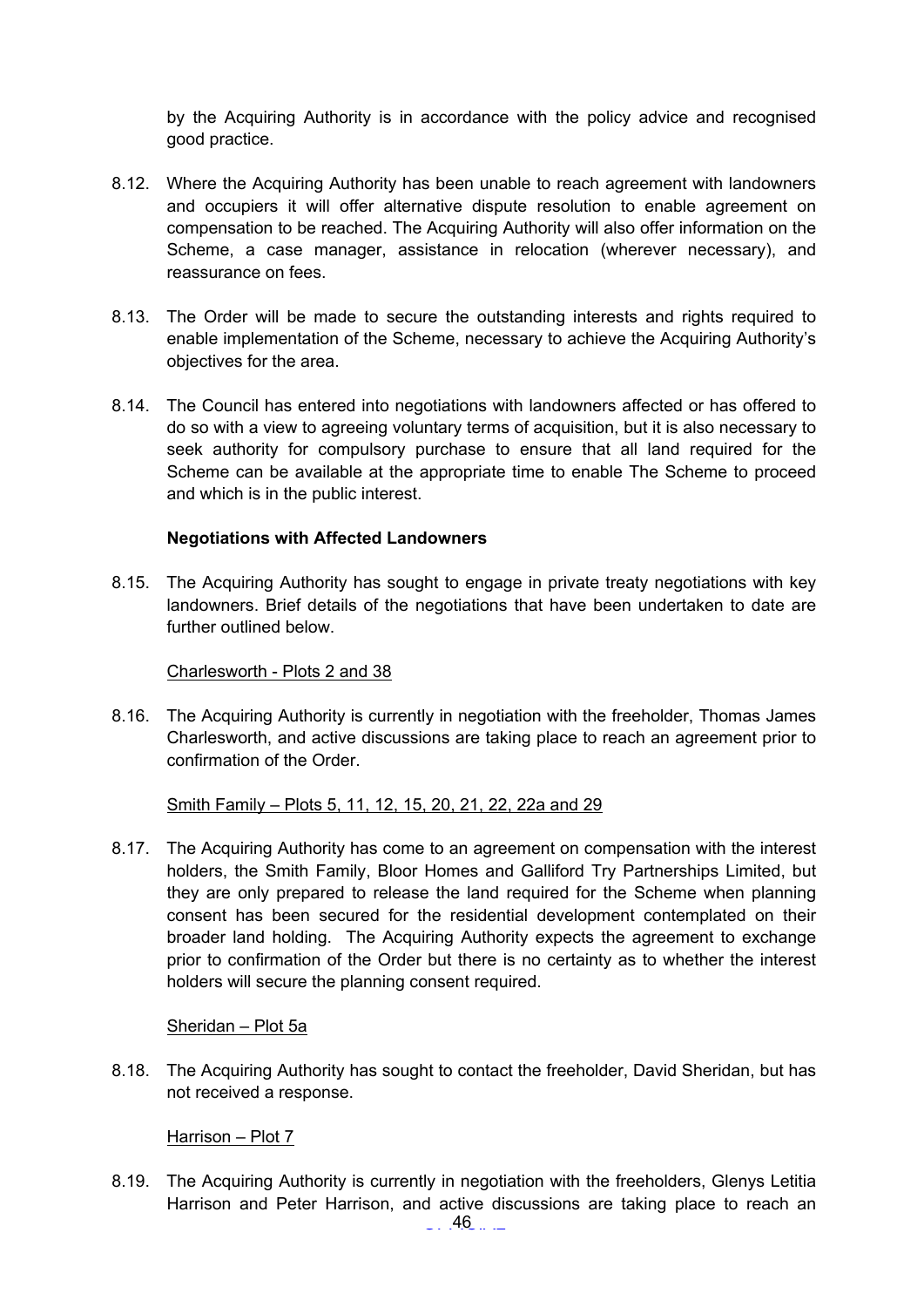agreement prior to confirmation of the Order.

Torus Homes - Plot 8

8.20. The Acquiring Authority is currently in negotiation with the freeholder, Torus Homes, and active discussions are taking place to reach an agreement prior to confirmation of the Order.

#### Mid Cheshire Hospitals NHS Foundation Trust – Plot 14

8.21. The Acquiring Authority is currently in negotiation with the freeholder, Mid Cheshire Hospitals NHS Foundation Trust, and active discussions are taking place to reach an agreement prior to confirmation of the Order.

C E Cooke and Son Limited – Plot 30

8.22. Following a period of negotiation with the freehold owner, C E Cooke and Son Limited, an agreement on compensation has been reached. The Acquiring Authority expects legal completion prior to confirmation of the Order.

### Vernon - Plot 32

8.23. The Acquiring Authority is currently in negotiation with the freehold owners, Michael William Vernon and Vera Rosemarie Vernon, and active discussions are taking place to attempt to reach an agreement prior to confirmation of the Order.

#### **Conclusions**

- 8.24. As set out within this Section 8, the Acquiring Authority considers it has demonstrated that there is a compelling case in the public interest whereby the public benefit will outweigh any private loss. Interference with rights under the European Convention on Human Rights (as further set out in Section 10) is considered to be justified, in order to secure the benefits that The Scheme will bring.
- 8.25. It is, therefore, considered that the use of compulsory purchase powers is both necessary and proportionate, and that there is a compelling case in the public interest for the making and confirmation of the Order. It is considered that the Order does not constitute any unlawful interference with individual property rights. The compulsory purchase process enables objections to be submitted and a Local Public Inquiry to be held to consider those objections.
- 8.26. The parties directly affected by the Order will be entitled to compensation in accordance with the Compensation Code, which is the collective term used for the principles set out in the Land Compensation Act 1961, the Compulsory Purchase Act 1965, the Land Compensation Act 1973, the Planning & Compulsory Purchase Act 1991 and the Planning & Compulsory Purchase Act 2004. This is supplemented by case law relating to compensation for compulsory acquisition, and the recent provisions relating to compulsory purchase contained in the Housing and Planning Act 2016 and the Neighbourhood Planning Act 2017.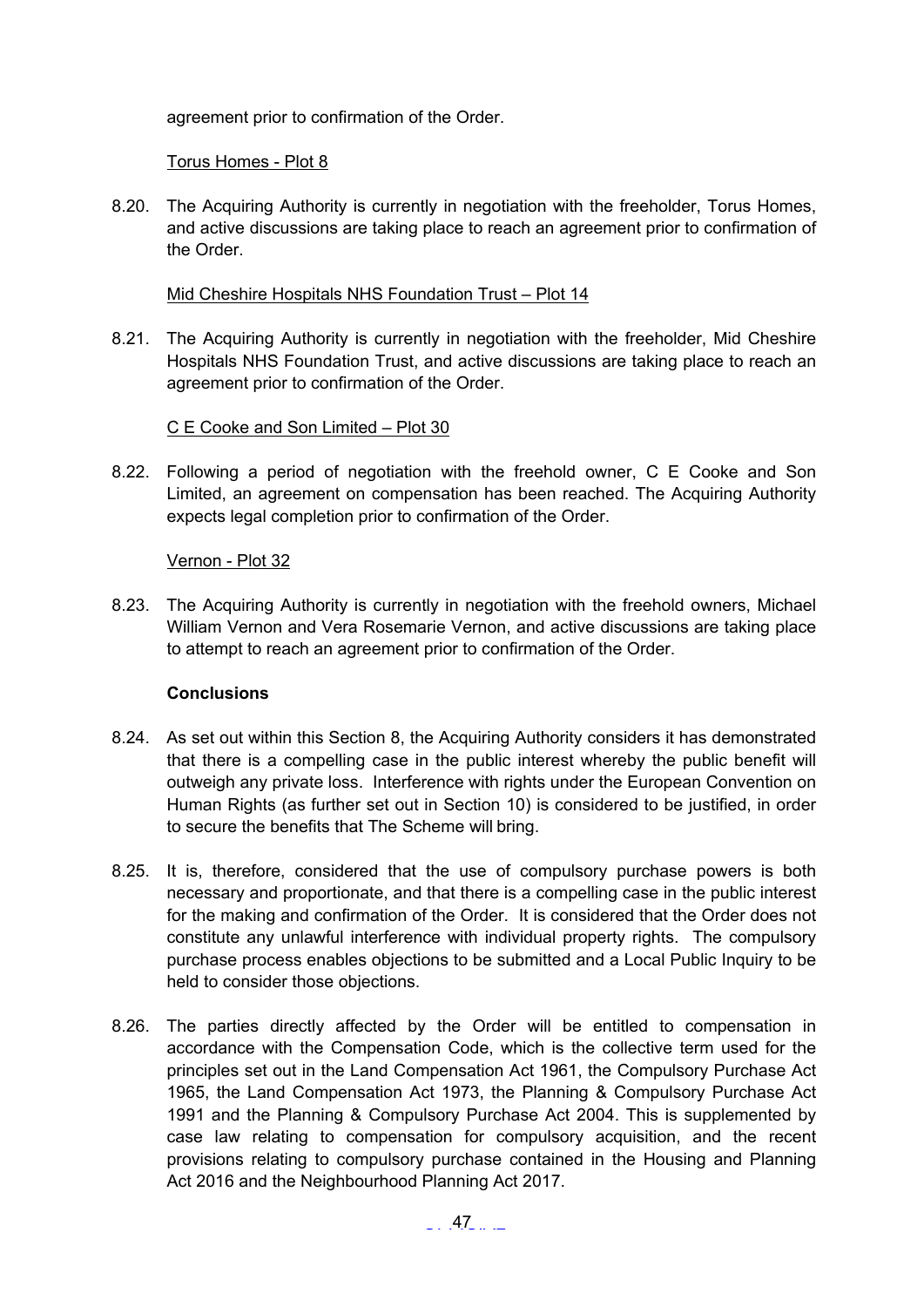8.27. All of the Order Land is required in order to deliver the Scheme, and there is no certainty that the necessary land and interests can be assembled by agreement within a reasonable period or, where such interests have already been acquired, there is no certainty as to the existence of third party rights that could threaten delivery of the Scheme. As such, the Order is necessary to deliver The Scheme, although efforts to acquire all interests by negotiation will continue in parallel, both up to the making and confirmation of the Order, and also post-confirmation, prior to its implementation.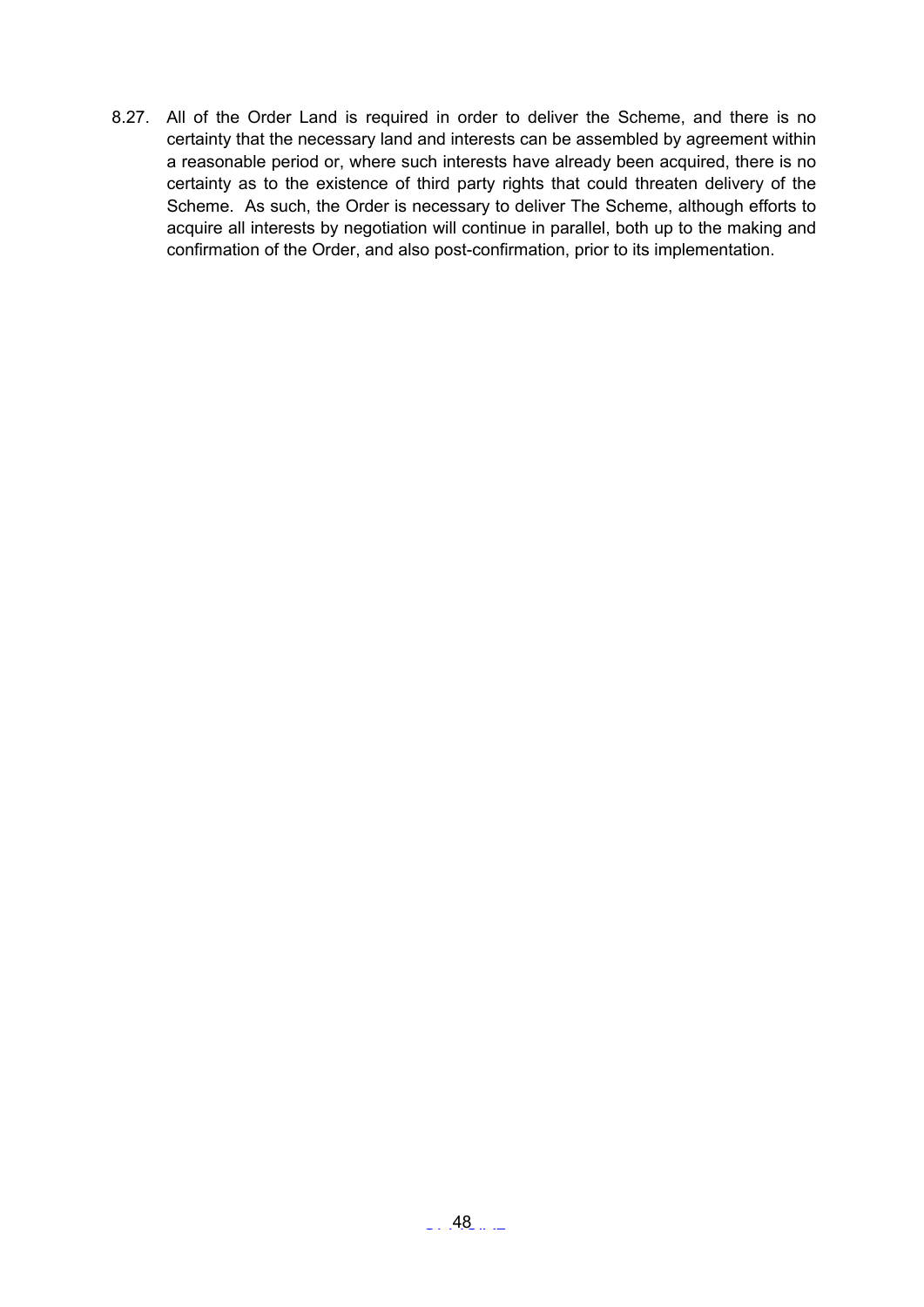# <span id="page-48-0"></span>**9. FINANCE OF THE SCHEME AND TIMESCALES FOR IMPLEMENTATION**

- 9.1 Paragraph 14 of the Guidance sets out the elements that will be considered by the Secretary of State when confirming an Order, and requires that evidence is provided as to the sources and timing of funding.
- 9.2 The total estimated cost of the Scheme is £36.5 million, which will be met from a combination of central government funding, reinvestment of capital receipts from sale of Council land, the potential for contributions from developers pursuant to Section 106 planning obligations and Council contributions. The Acquiring Authority will forward fund the full cost of the Scheme.
- 9.3 A Land Cost Estimate was commissioned from Sanderson Weatherall, with the total estimated value for the acquisition of land and property being assessed at £1.01M, based on current market conditions.
- 9.4 The Acquiring Authority has given proper consideration to potential blight claims being received by affected owners and occupiers. It was identified that the primary exposure would be derived from new roundabouts connecting the Scheme to the local highway network. The new carriageways (e.g. Fairfield Link, Realigned Flowers Lane and Primary Hospital Link Road) were not considered to sufficiently impair any dwellings to trigger blight. There were early concerns surrounding the dwellings located adjacent to the original location of the Minshull New Road Roundabout. The location of this roundabout was subsequently moved to the south west away from the dwellings into Council owned land to reduce its impact. The location of the Fairfield Roundabout has also been moved to the south east (as opposed to the location set-out in the Fairfield planning application), away from Leighton Lodge, to reduce its impact. Based on the information currently available, it is considered unlikely that any claims received would meet the minimum criteria set out within the statutory provisions.

# **Public Sector Funding**

Housing Infrastructure Fund (HIF)

- 9.5 On 1 February 2018, the Secretary of State for Housing, Communities and Local Government announced an 'in principle' contribution of £10.0 million to the Scheme from the Housing Infrastructure Fund (Marginal Viability Fund Programme).
- 9.6 The Marginal Viability Fund Programme has been set up to enable the delivery of homes where the cost of infrastructure required to facilitate house building is too great. For these types of development, HIF funding will contribute to the final, or missing, piece of infrastructure funding to get additional sites allocated or existing sites unblocked quickly. In this case, the Scheme will unlock land at Leighton and Leighton West in the north west of Crewe for the provision of homes. The funding must be spent by 31 March 2022.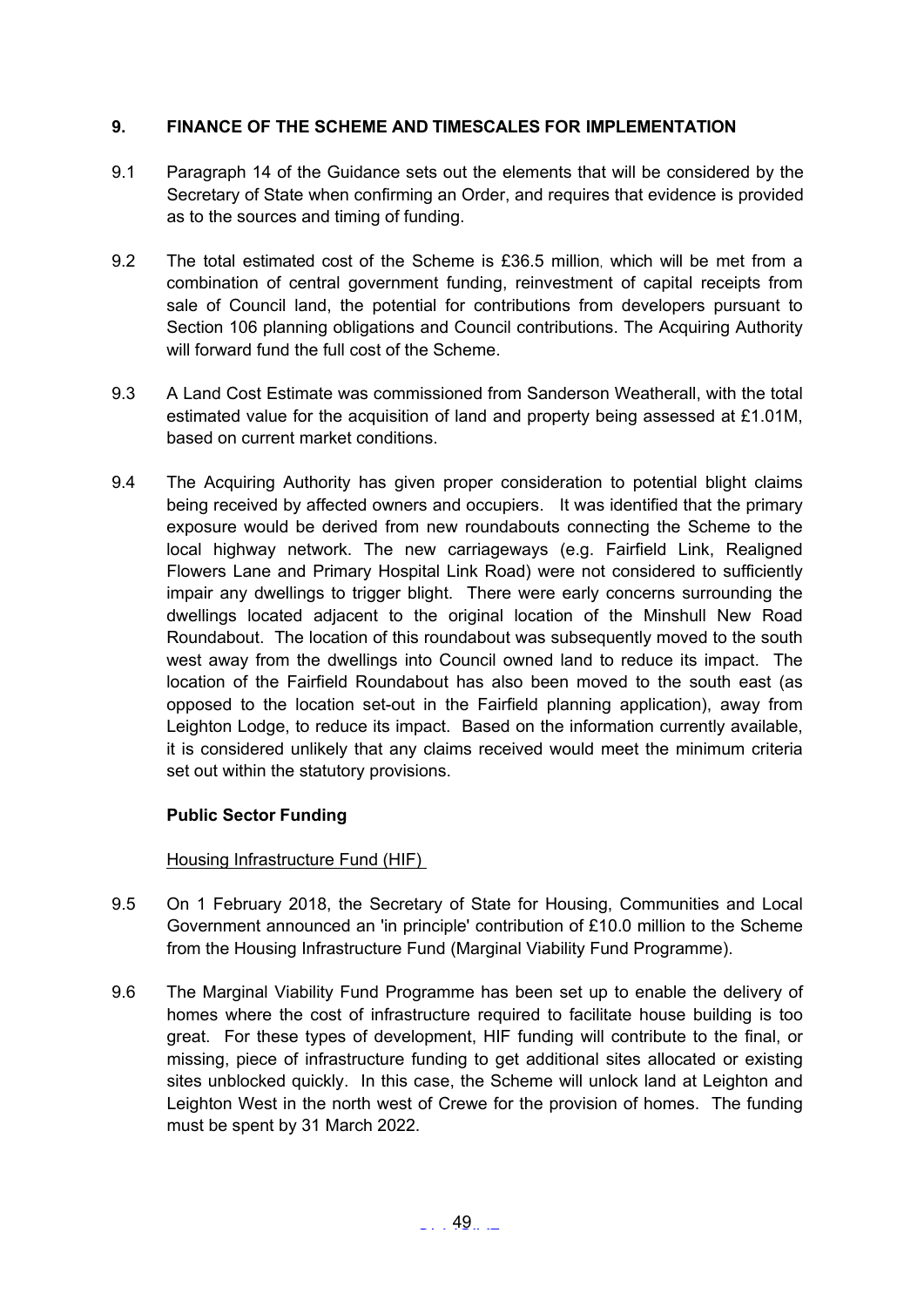# National Productivity Investment Fund (NPIF)

- 9.7 On 19 October 2017, Ministers at Department for Transport announced a contribution to the Scheme of £5.0 million to the Scheme from the National Productivity Investment Fund.
- 9.8 The National Productivity Fund aims to ease congestion and provide upgrades on important national, regional or local routes to help unlock economic and job opportunities or enable the delivery of vital new housing developments. Funding was paid as grant under Section 31 of the Local Government Act 2003. The Funding was spent on Scheme development up to 31 March 2020.

### Council Funding

- 9.9 The Scheme is fully funded as set out in the Acquiring Authority's Medium-Term Financial Strategy (Appendix 17) as approved by Cabinet on 4 February 2020 (Appendix 17) and is included in the 2020/24 Approved Capital Programme with a budget of £36.5m.
- 9.10 The Acquiring Authority intends to proceed with the delivery of the Scheme in early 2021, with an estimated 24-month construction period and completion during Spring 2023.

#### **Conclusion**

- 9.11 As set out above, the Acquiring Authority considers it has demonstrated the sources and timing of funding to deliver the Scheme.
- 9.12 Public Sector Funding for the Scheme has been secured from the Housing Infrastructure Fund and the National Productivity Infrastructure Funding, subject to compliance with conditions.
- 9.13 The Acquiring Authority has set out a funding strategy that has been endorsed by Cabinet Board on 5 December 2017 (Appendix 6) to forward fund the entire cost of the delivery of the Scheme. The Cabinet Board of [5 May 2020] (Appendix 5) [has] also endorsed powers for securing the land and interests required for the Scheme using compulsory purchase powers pursuant to the Order, where necessary as a matter of last resort.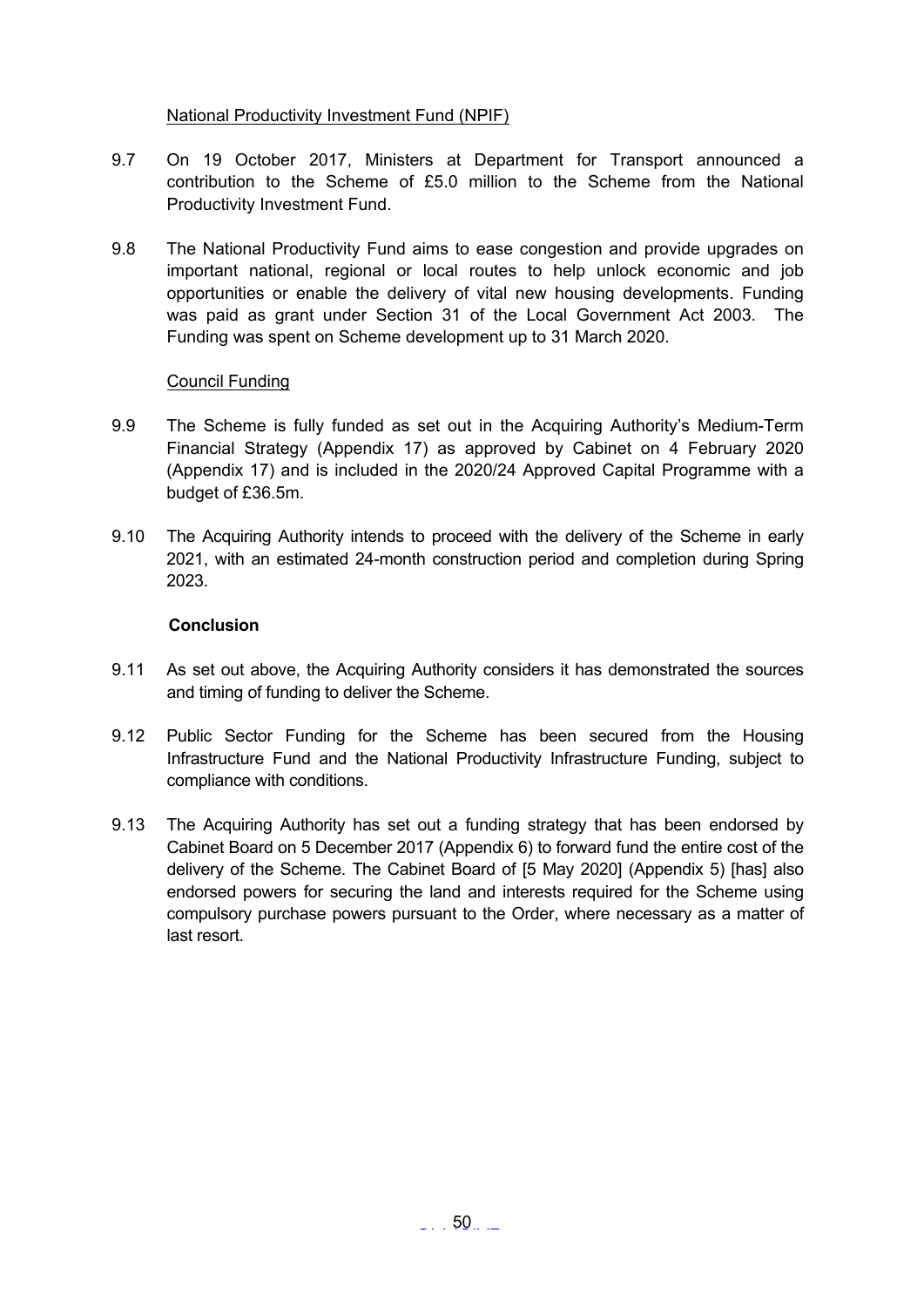# <span id="page-50-0"></span>**10 HUMAN RIGHTS**

- 10.1 The Human Rights Act 1998 incorporated into domestic law the European Convention on Human Rights ("the Convention"). The Convention includes provisions in the form of Articles, the aim of which is to protect the rights of the individual.
- 10.2 The following articles of the Convention are relevant to the determination as to whether the Order should beconfirmed:
	- 10.2.1 Article 1 of the First Protocol protects the right of everyone to peaceful enjoyment of possessions. No one can be deprived of their possessions except in the public interest and subject to the relevant national and international laws. Any interference with possessions must be proportionate and, in determining whether a particular measure is proportionate, a fair balance must be struck between the public benefit sought and the interference with the rights inquestion;
	- 10.2.2 Article 6 entitles those affected by the powers sought in the Order to a fair and public hearing by an independent and impartial tribunal;
	- 10.2.3 Article 8 protects the right of the individual to respect for his private and family life, his home and his correspondence. A public authority cannot interfere with these interests unless such interference is in accordance with the law and is necessary in the interests of, inter alia, national security, public safety or the economic wellbeing of thecountry.
- 10.3 The Order has the potential to infringe the human rights of persons who own property in the Order Land. Such infringement is authorised by law provided:
	- 10.3.1 the statutory procedures for obtaining the Order are followed and there is a compelling case in the public interest for the Order;and
	- 10.3.2 any intervention with the Convention right is proportionate to the legitimate aim served.
- 10.4 The Scheme has been designed to minimise interference with the peaceful enjoyment of a person's possessions under Article 1 of the First Protocol of the Human Rights Act. Under this Article, no person is to be deprived of their possessions, except in the public interest. Any interference with the right has to be provided for by law and strike a fair balance between the public interest and the protection of the rights of the individual. The public benefits associated with the Scheme are set out earlier in this Statement (Section 8) and the Acquiring Authority believes that the Scheme is in the public interest, and that this outweighs the harm caused by the use of compulsory purchase powers to acquire third party land for The Scheme.
- 10.5 In promoting the Order, the Acquiring Authority has complied with all relevant legislation and regulations. The Scheme has been extensively publicised (as detailed within the Statement of Community Involvement dated December 2018 (Appendix 16) and consultation has taken place with the communities and parties that will be affected by the Order. All those affected by the Order will be notified, will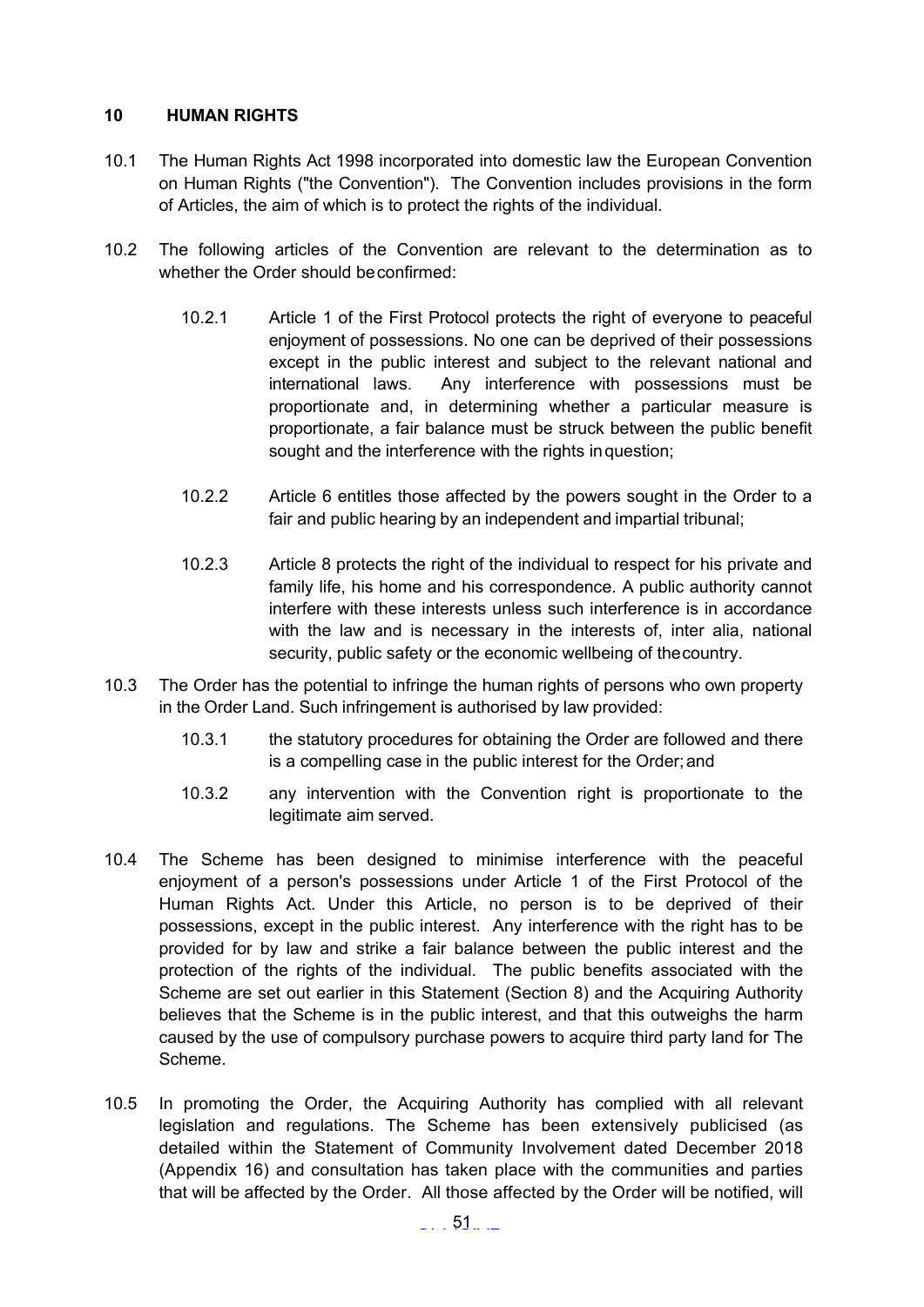have the right to make representations and/or objections to the Secretary of State, and to be heard at a Local Public Inquiry. It has been held that the statutory processes and associated right for those affected to pursue remedies in the High Court where relevant, are compliant with Article 6.

- 10.6 The Acquiring Authority considers that such interferences with Article 8, as may occur should the Order be confirmed, are in accordance with the law and are necessary in a democratic society in that they would be in pursuit of a legitimate aim, namely the economic well-being of the country and/or the protection of the rights and freedoms of others, and are proportionate, having regard to the public interest that the Scheme will bring, which will benefit the well-being of the area.
- 10.7 Although there is no obligation on the Acquiring Authority to establish that there are no less intrusive means available, the Order Land has been kept to the minimum necessary to construct the road and provide the associated mitigation measures.
- 10.8 Those directly affected by the Order will also be entitled to compensation, which will be payable in accordance with the Compulsory Purchase Compensation Code. This will be assessed on the basis of the market value of the property interest acquired, disturbance and statutory loss payment. The reasonable surveying and legal fees incurred by those affected will also be paid by the Acquiring Authority. The Compulsory Purchase Code has been held to be compliant with Articles 8 and Article 1 of the First Protocol.
- 10.9 The European Court of Human Rights has recognised in the context of Article 1 of the First Protocol that "regard must be had to the fair balance that has to be struck between the competing interests of the individual and the community as a whole". Both public and private interests are to be taken into account in the exercise of the Acquiring Authority's powers and duties. Similarly, any interference with Article 8 rights must be "necessary in a democratic society", i.e. proportionate.
- 10.10 The public interest can only be safeguarded by the acquisition of this land and such acquisition would not place a disproportionate burden on the affected landowners. In addition, the Scheme already has the benefit of planning permission, the grant of which involved the weighing of all material planning considerations, including the public benefit of pursuing The Scheme against any disruption and interference that would be caused to individual rights.
- 10.11 In pursuing this Order, the Acquiring Authority has carefully considered the balance to be struck between the effect of acquisition on individual rights and the wider public interest in the Scheme construction. Interference with Convention rights is considered by the Acquiring Authority to be justified in order to secure the economic regeneration, environmental and public benefits which the Scheme will bring.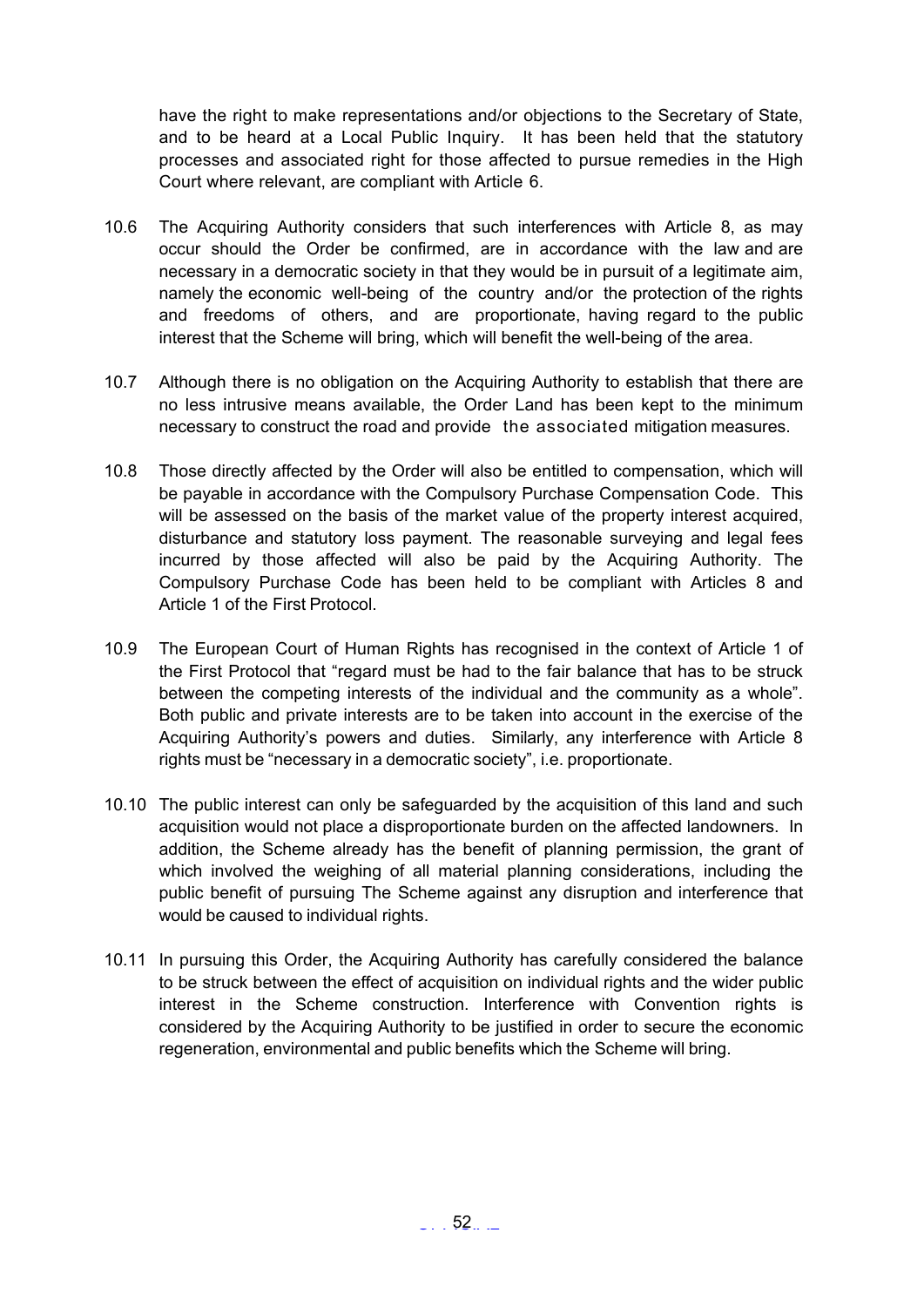# <span id="page-52-0"></span>**11. SIDE ROADS ORDERS**

- 11.1 The Acquiring Authority has also made the Side Roads Orders ("SROs") (Appendix 1) under Sections 14 and 125 of Highways Act 1980 and, if confirmed, they will enable the Acquiring Authority to carry out alterations to highways affected by the Scheme, which the Order is made pursuant to.
- 11.2 The SROs will authorise the stopping-up, diversion and creation of new lengths of highway or reclassification of existing highways, together with stopping up and/or amendments to private means of access, and re-provision of private means of access.
- 11.3 The impact of the Scheme will result mainly in the amendment of private access to premises and the provision of new means of access to premises, together with some small areas of stopping up where existing highway crosses the plain of new highway to be constructed. All beneficiaries of any stopped up private means of access will be provided with a reasonably convenient and commodious alternative means of access, unless there is no need for an alternative access to be provided.
- 11.4 The full title of the SROs published under the Highways Act 1980 are:
	- 11.4.1 The Cheshire East Council (A530 Middlewich Road Classified Road) (Side Roads) Order 2020;
	- 11.4.2 The Cheshire East Council (B5076 Flowers Lane Classified Road) (Side Roads) Order 2020; and
	- 11.4.3 [The Cheshire East Council (B5076 Flowers Lane Classified Road Fairfield Roundabout A) (Side Road) Order 2020] [The Cheshire East Council (B5076 Flowers Lane Classified Road Fairfield Roundabout B) (Side Roads) Order 2020].
- 11.5 A copy of the respective SRO plans are appended hereto (Appendix 1), which show the extent to which it is necessary to carry out works to existing highways, stopping up of existing highways, stopping up of private means of access, and the provision of new private means of access to properties that are likely to be affected by the Scheme.

#### **The Need for the Side Roads Orders**

11.6 The SROs will, subject to confirmation of the Secretary of State, empower the Acquiring Authority to construct new lengths of classified road, carry out junction improvements with existing classified roads, generally improve the highway, and stop up existing private means of access affected by the Scheme, together with creating new private means of access because of the main Scheme works.

#### **The Need for Side Roads Alterations**

11.7 The proposed alterations to existing highways and private means of access that would be affected by the Scheme are detailed in the Schedule attached to the SROs and shown diagrammatically on the Side Roads Order Plans (Appendix 1).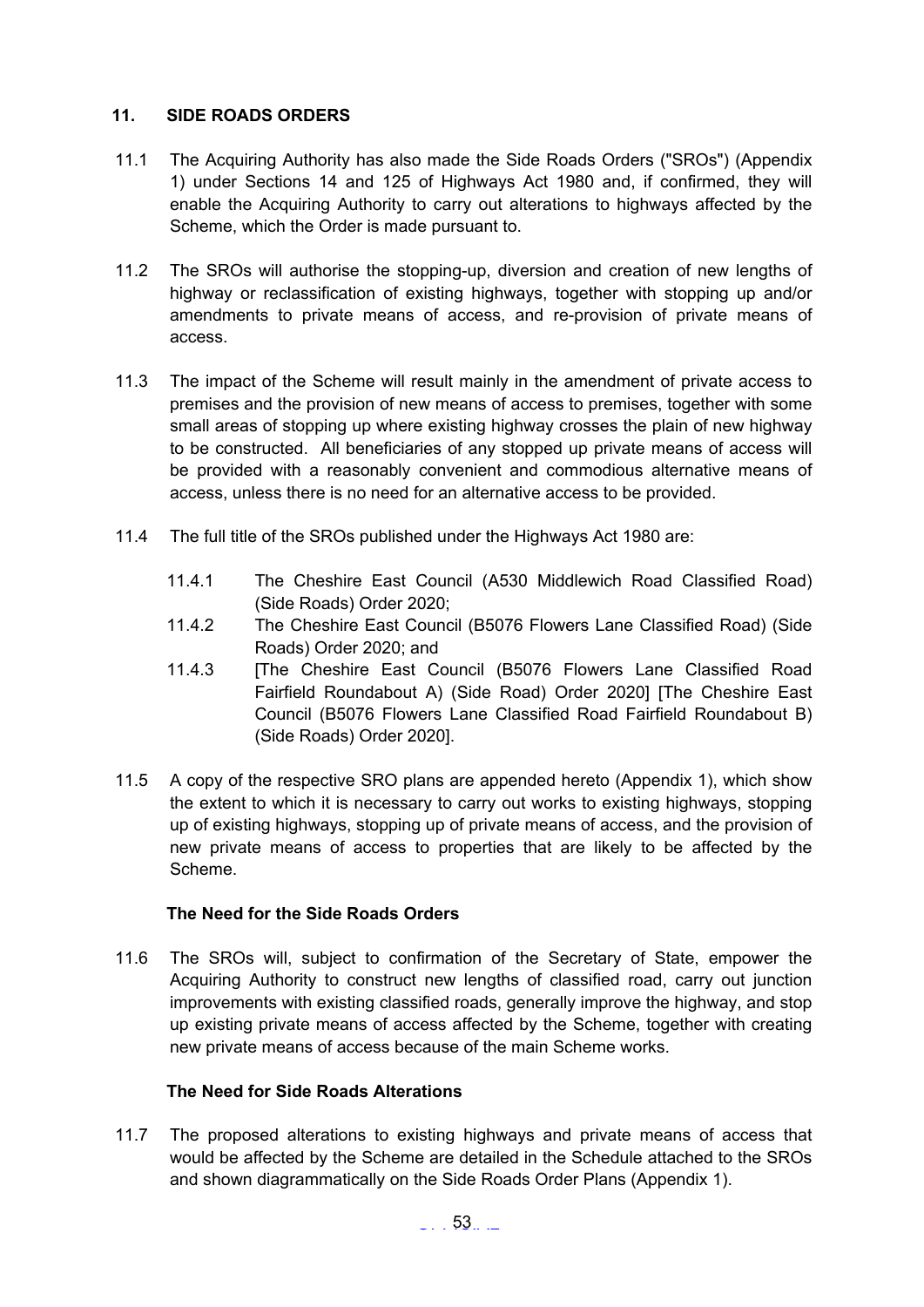- 11.8 The Scheme will require alteration and stopping up of existing lengths of highway where they are crossed by the new classified road and will also require alterations to accommodate junction improvements and the replacement of private means of access. The SROs implements these alterations, as well as giving authority to the Order.
- 11.9 The SROs and the necessary changes to the highways affected by the SROs are an integral part of the proposed construction of the Scheme, which is designed to relieve traffic congestion, improve connectivity in north west Crewe and to unlock sites allocated for housing and employment uses under the Local Plan.

#### **Alternate Side Roads Order**

- 11.10 There is a proposal approved under planning decision reference 16/2373N to build 400 dwellings at the Fairfield site. As part of this planning decision, there is an agreement pursuant to Section 106 of the Town and Country Planning Act 1990 (as amended), which requires that works to the existing highway in the form of the creation of a roundabout ("the Fairfield Roundabout") will be implemented pursuant to an agreement under Section 278 of the Highways Act 1980 . These works are only necessary if the landowner, Torus Homes Ltd, implements the planning permission.
- 11.11 The line of the roundabout is not in the same location as the Fairfield Roundabout proposed by the Scheme and so it is the case that only one of the two roundabouts can physically be implemented.
- 11.12 There are alternative provisions for SROs dependent on whether the Fairfield Roundabout is delivered as part of a consented development on land owned by Torus Homes ("the Torus Development") or the as part of the Scheme, and also dependent on whether the Fairfield Roundabout is delivered by the Acquiring Authority or by Torus Homes.
- 11.13 If the Fairfield Roundabout is delivered along the alignment as permitted as part of the planning permission for the Scheme, The Cheshire East Council (A530 Middlewich Road Classified Road) (Side Roads) Order 2020, The Cheshire East Council (B5076 Flowers Lane Classified Road) (Side Roads) Order 2020 and The Cheshire East Council (B5076 Flowers Lane Classified Road Fairfield Roundabout A) (Side Roads) Order 2020 will be required and will authorise the Order.
- 11.14 If the Fairfield Roundabout is delivered by the Acquiring Authority along the alignment provided for as part of the Torus Development, The Cheshire East Council (A530 Middlewich Road Classified Road) (Side Roads) Order 2020, The Cheshire East Council (B5076 Flowers Lane Classified Road) (Side Roads) Order 2020 and the additional Side Roads Order referred to as The Cheshire East Council (B5076 Flowers Lane Classified Road Fairfield Roundabout B) (Side Roads) Order 2020 will be required and will authorise the Order.
- 11.15 If the Fairfield Roundabout is delivered along the alignment of the Torus Development but by Torus Homes, neither The Cheshire East Council (B5076 Flowers Lane Classified Road Fairfield Roundabout A) (Side Roads) Order 2020 nor The Cheshire East Council (B5076 Flowers Lane Classified Road Fairfield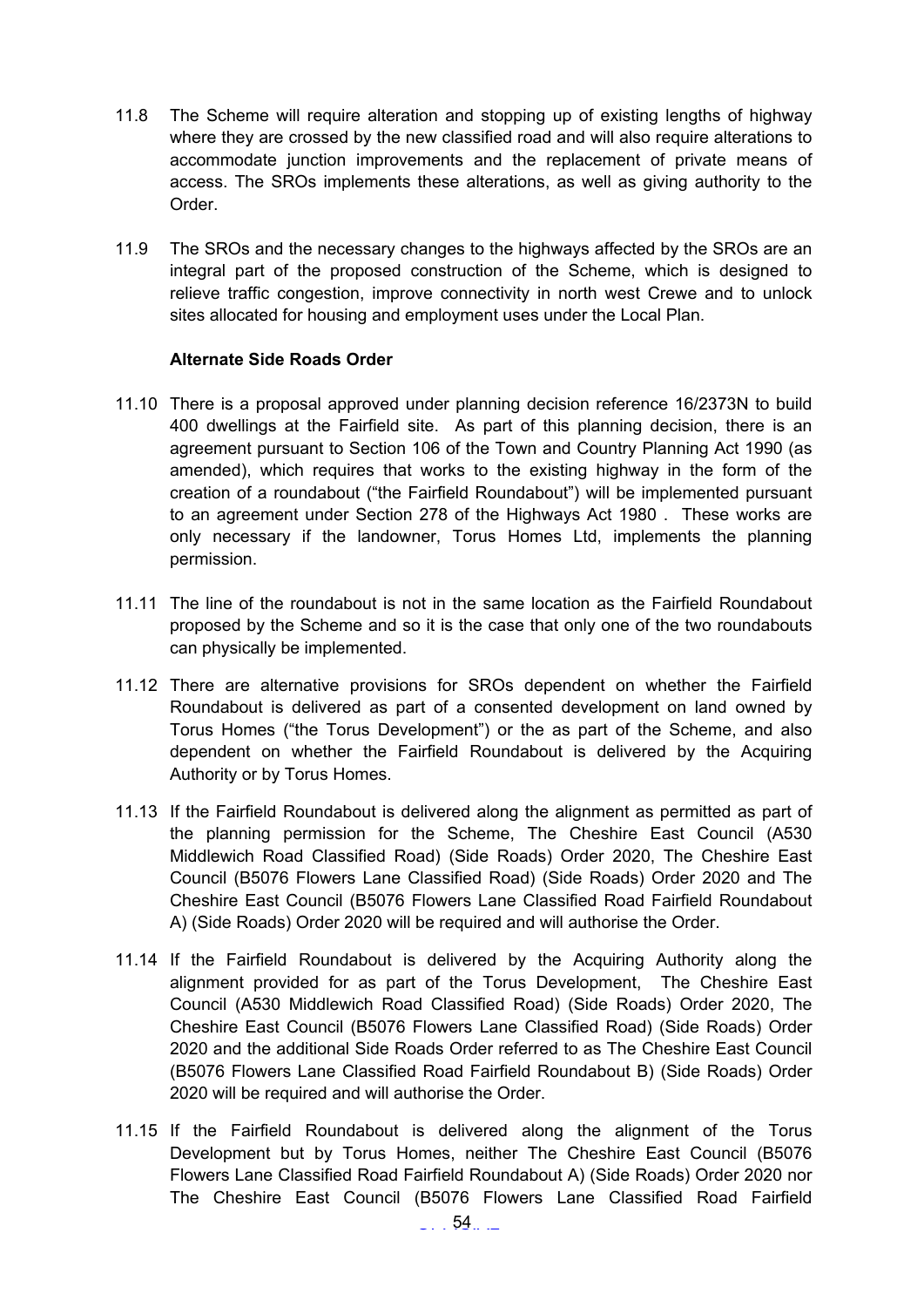Roundabout B) (Side Roads) Order 2020 would be required. There may be a need for minor amendments to the Scheme's planning permission and a Section 73 variation plus Section 38/278 highways agreement, and these will be dealt with separately.

- 11.16 The alternate provision is being provided for as, at this time, it is not known which roundabout will come forward first. The Order Map provides for the widest area of Order Land in this location that may be necessary and will be finalised prior to the Order being confirmed, with modification as required to minimise the land take so as to only compulsorily purchase as much land as is required, in compliance with the Guidance.
- 11.17 Given that this matter is currently outside of the Acquiring Authority's immediate control, the Acquiring Authority is accounting for both situations at this stage but reserves the right to withdraw either or both of The Cheshire East Council (B5076 Flowers Lane Classified Road Fairfield Roundabout A) (Side Roads) Order 2020 and The Cheshire East Council (B5076 Flowers Lane Classified Road Fairfield Roundabout B) (Side Roads) Order 2020, should they be found unnecessary.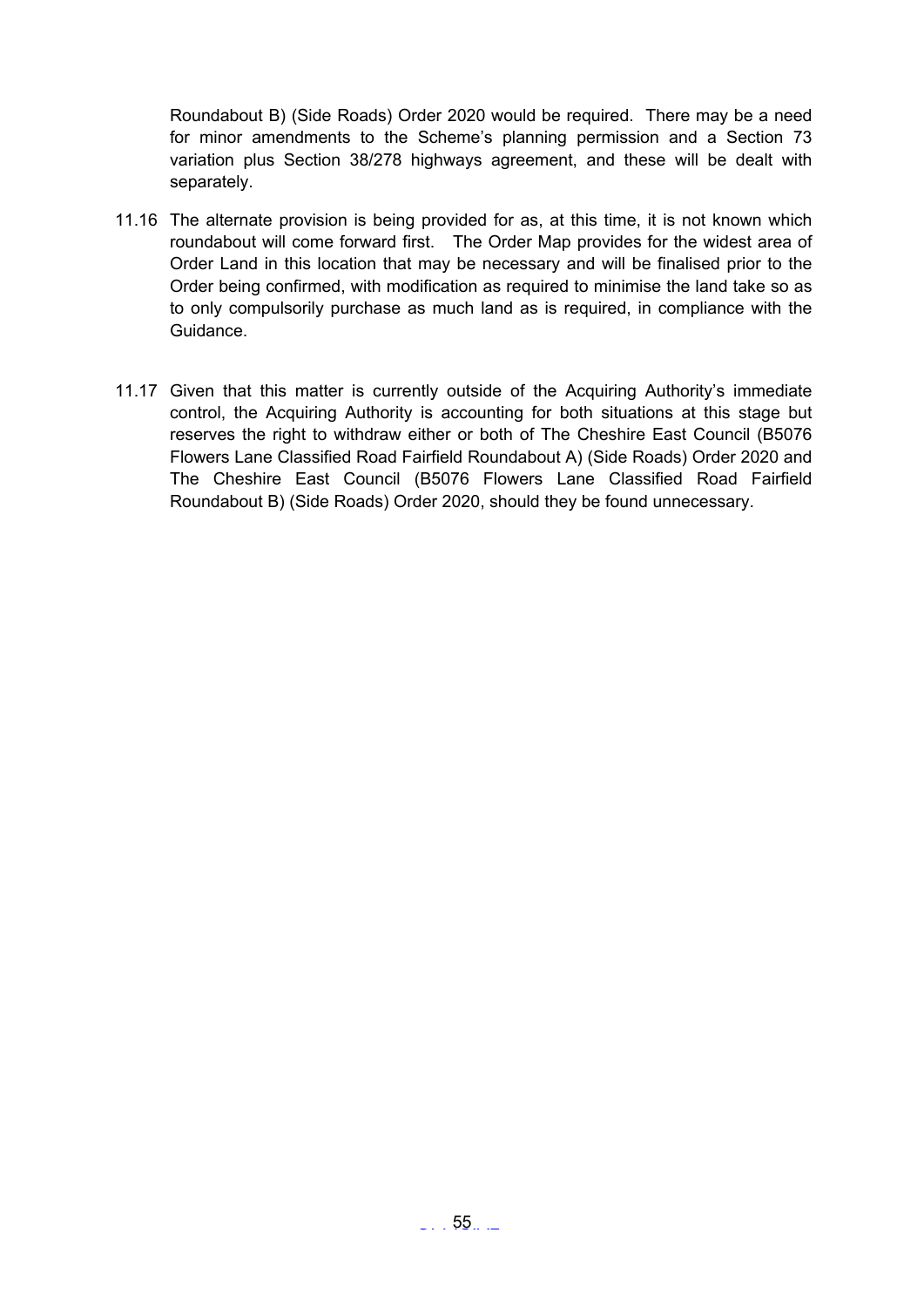# <span id="page-55-0"></span>**12. RELATED ORDERS AND SPECIAL CATEGORY LAND**

#### **Traffic Regulation Orders**

- 12.1 Traffic Regulation Orders will be required to amend existing, speed limits, and to prohibit or restrict turning movements at the junctions of Smithy Lane. These will be made prior to construction of the works within the area that the specific order resides and are not considered an impediment to the delivery of the Scheme. The Orders will be as follows:
	- 12.1.1 No exit allowed for vehicles except ambulances and access from Leighton Hospital onto the existing stopped up Smithy Lane west of hospital A&E entrance. Left turn only on exit of old Smithy Lane alignment onto A530. No right turn from A530 onto old Smithy Lane alignment; and
	- 12.1.2 A New speed limit on the A530/Middlewich Rd. between the two proposed roundabouts south of the hospital.

### **Land Drainage Consent**

12.2 The consent of the Land Drainage Authority under the Land Drainage Act 1991 will be required for the discharge of drainage into identified waters. For this the Council will apply and obtain the relevant permits. Consequently, the Council and its advisers have been in constant consultation with the Land Drainage Authority during the design of the works to date and the Land Drainage Authority's comments and views have been considered in the design process to date.

#### **Ecology Licence**

- 12.3 The Scheme has been identified as having adverse effects on bats and badgers. The Scheme would also result in the loss of trees with high potential to be used by roosting bats, and the loss of trees with moderate potential to be used by roosting bats. The construction of the Scheme would also result in the loss of significant areas of potential foraging and commuting habitat including hedgerows and woodland. The Scheme loss of one main sett and three outlier setts. There would also be potential for disturbance because of construction activities.
- 12.4 As a consequence of these adverse effects to bats and badgers, the Acquiring Authority will be applying to Natural England for licences in order to interfere with bats and badgers under Regulation 53(2)(e) of the Conservation of Habitats and Species Regulations 2010 (as amended), Section 16(3)(f) of the Wildlife and Countryside Act 1981 (as amended) and the Protection of Badgers Act 1992.
- 12.5 The Conservation of Habitats and Species Regulations 2010 (as amended) ("the Habitats Regulations"), fully protect the bats and badgers and their breeding sites and resting places, making it an offence to deliberately kill, injure or capture (take) them; to deliberately disturb; damage or destroy breeding sites or resting places; possess or transport any of these species or any part of them; sell (or offer for sale) or exchange any of these species or parts of them.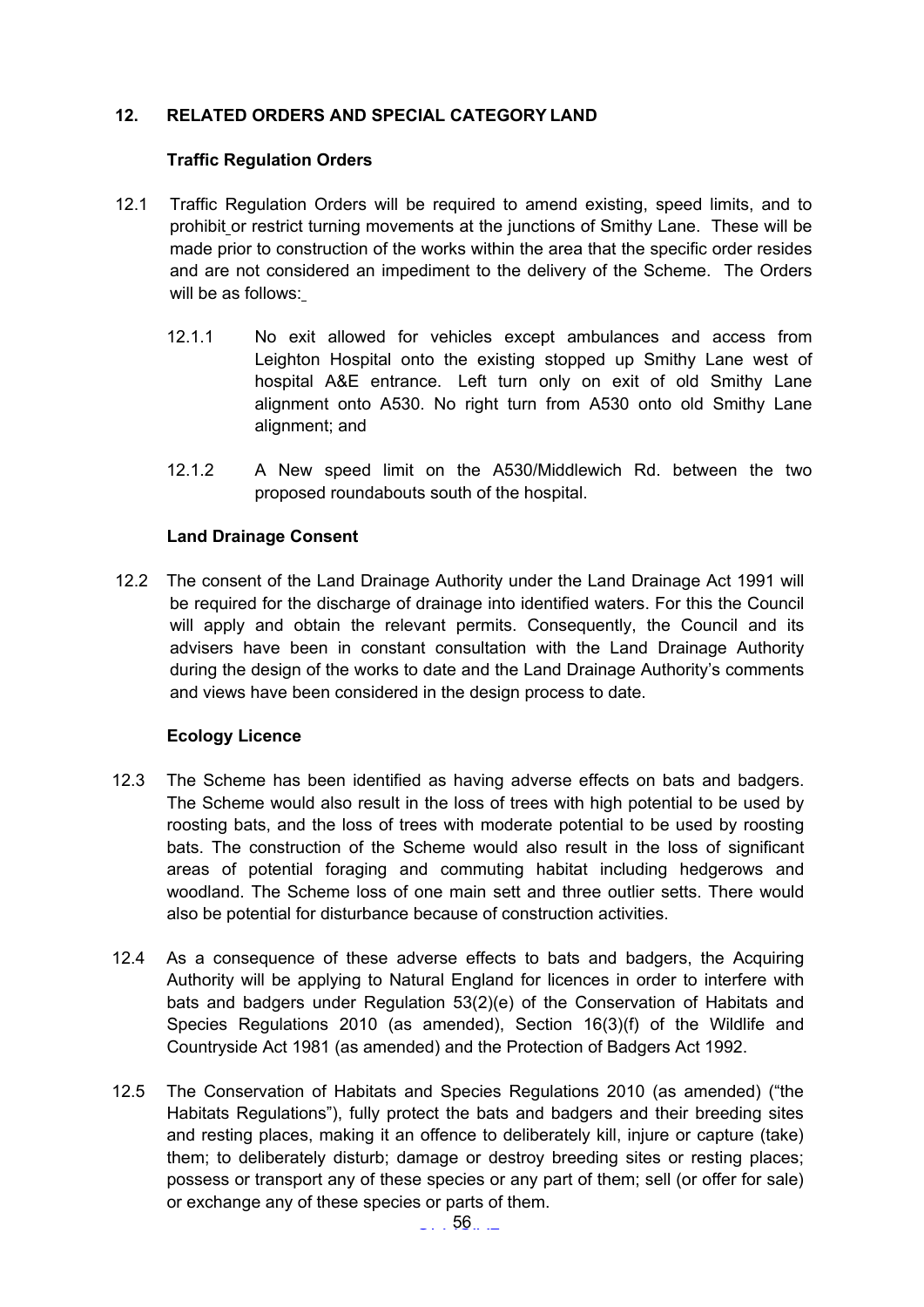- 12.6 The Council is aware that the impacts associated with the Scheme will make it necessary to apply for and obtain a European Protected Species Licence (EPSL) for bats and badgers from Natural England under Regulation 53(2)(e) of the Habitats Regulations for the Scheme to be constructed.
- 12.7 Consequently, initial consultation with Natural England (NE) was sought as part of a pre-submission screening exercise through the Discretionary Advice Service (DAS) that NE offers. Furthermore, consultation with CEC Ecologists and the Cheshire Wildlife Trust (CWT) has informed the development of the outline bat and badger mitigation strategies across the Scheme as presented in the Environmental Statement. This will be developed as part of the final EPSL submission for agreement by NE.

# **Special Category Land**

12.8 The Order Land does not contain land that is special category land within the meaning of the Acquisition of Land Act 1981 (open space, common land, allotments or field gardens), land held inalienably by the National Trust, consecrated land or ecclesiastical land, land in a general improvement area or land in a housing action area.

#### Statutory Undertakers' Land

- 12.9 The Order Land includes land which has been acquired by statutory undertakers for the purposes of their undertaking. In accordance with Section 16 of the Acquisition of Land Act 1981, any acquisition of such special category land could result in a separate and additional power in favour of statutory undertakers to make representations to their Minister and, until such an objection is withdrawn, no Order can be confirmed. Section 16(2) allows the confirmation of an Order notwithstanding the presence of an extant objection if the Secretary of State for Business, Energy and Industrial Strategy is satisfied that the land in question can either be purchased without serious detriment to the carrying on of the undertaking, or that replacement land can be given.
- 12.10 Utility companies with utility assets likely to be affected by the Scheme have been identified and consulted on the Scheme proposals. Under the New Roads and Street Works Act 1991, utility companies were consulted at several stages in the development of the scheme. The responses from the utility companies at the various stages of project development are detailed in Appendix 18.
- 12.11 A list of the utility assets currently affected by the Scheme and subject to diversion or reinforcement works are detailed in Table 2 below: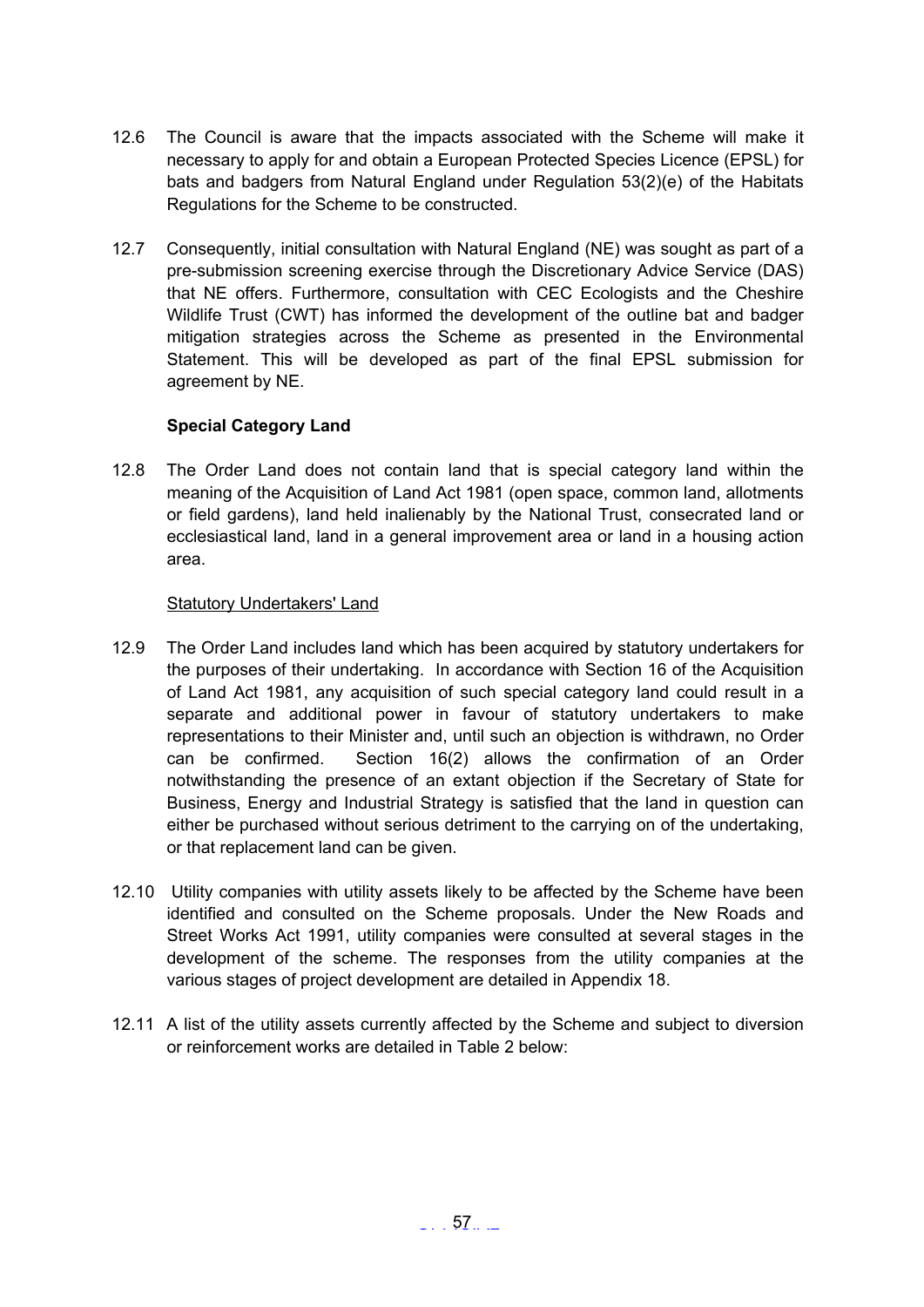# **Table 2 – Utility Diversions**

| <b>Scheme Location</b>                                         | <b>Utility owner</b>    | <b>Description of works required</b>                                                     |
|----------------------------------------------------------------|-------------------------|------------------------------------------------------------------------------------------|
| Lane<br><b>Smithy</b><br>/A530<br><b>Roundabout</b>            | <b>United Utilities</b> | Divert 4" main to new alignment                                                          |
|                                                                | <b>SP Energy</b>        | Scheme 8 Divert 33kv and supply 132kv fibre duct for<br>site to lay                      |
|                                                                | <b>SP Energy</b>        | Scheme 8 Divert LV overheads to underground                                              |
| <b>Minshall</b><br><b>New</b><br><b>Road Roundabout</b>        | <b>United Utilities</b> | Divert and abandon old main 4"                                                           |
|                                                                | <b>SP Energy</b>        | Scheme 5 Local diversion of 11KV overheads                                               |
|                                                                | <b>BT</b> Openreach     | Demolish boxes, new boxes, ducting and cable<br>diversion                                |
| <b>Smithy</b><br><b>Lane/Flowers</b><br><b>Lane Roundabout</b> | <b>United Utilities</b> | Diversion of 90mm to new road alignment (replacing<br>with 225 at United Utilities cost) |
|                                                                | <b>SP Energy</b>        | Scheme 9 LV - move and relocate overhead pole                                            |
|                                                                | <b>BT</b> Openreach     | New pole and Overheads                                                                   |
| <b>Hospital</b><br>Roundabout                                  | <b>United Utilities</b> | Inc in Smithy Lane East Quote                                                            |
|                                                                | <b>SP Energy</b>        | 7 - divert 6No 33kv and<br>4N <sub>o</sub><br>Scheme<br>11kv<br>underground cables       |
| <b>Spine Road</b>                                              | <b>SP Energy</b>        | Scheme 6a - Temp divert of overhead cables 33KV<br>South                                 |
|                                                                | <b>SP Energy</b>        | Scheme 6b - Temp divert of overhead cables 33KV<br><b>North</b>                          |
| <b>Smithy Road East</b>                                        | <b>United Utilities</b> | Divert and lower 12" main through crossing point and<br>in front of hospital entrance    |
|                                                                | <b>SP Energy</b>        | Scheme 9 - Divert 11KV cable in Smith Field                                              |
|                                                                | <b>SP Energy</b>        | Scheme 9 - Divert 6No 33kv and 4No 11kv cables<br>under new road crossing of Smithy Lane |
|                                                                | <b>BT</b> Openreach     | Lower Clay ducts                                                                         |
|                                                                | Cadent                  | Lower 315mm MP gas Main                                                                  |
| Leighton<br>Hall                                               | <b>United Utilities</b> | Main and local feed diversions                                                           |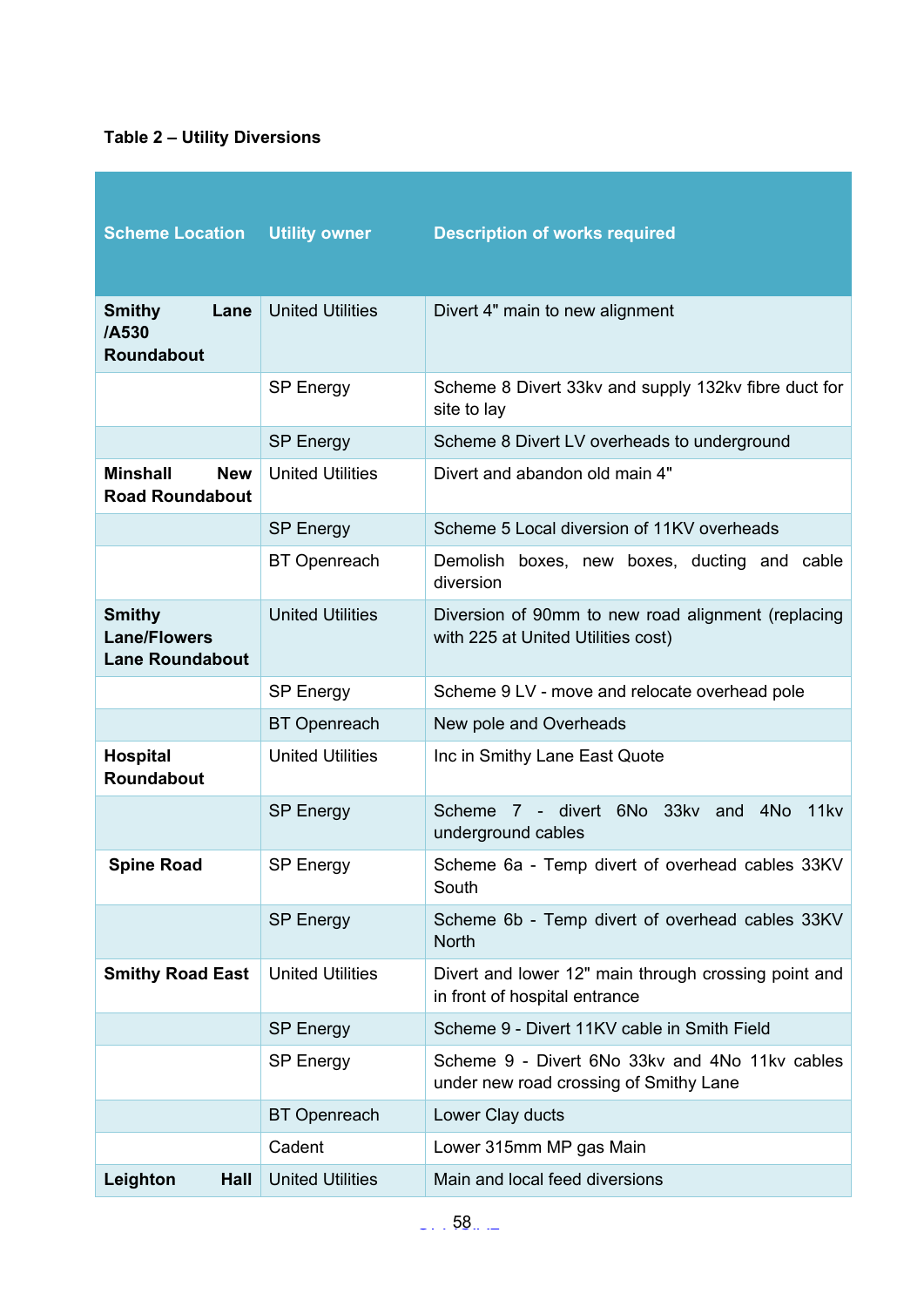| Roundabout                                           |                         |                                                                       |
|------------------------------------------------------|-------------------------|-----------------------------------------------------------------------|
|                                                      | <b>SP Energy</b>        | Scheme 2 Divert 33kv and supply 132kv fibre duct for<br>site to lay   |
|                                                      | <b>BT</b> Openreach     | Remove poles and duct under new road alignment                        |
| <b>East/west Link</b>                                | <b>SP Energy</b>        | Temporary diversion of 2No 33KV Overheads under<br>new road alignment |
| Middlewich Road<br>North<br>(flowers)<br>Lane /A530) | <b>United Utilities</b> | Divert and lower existing Main 4"                                     |
|                                                      | <b>SP Energy</b>        | Scheme 11 - Divert 11KV underground cable                             |
|                                                      | <b>SP Energy</b>        | Scheme 2 Divert 33kv and supply 132kv fibre duct for<br>site to lay   |
|                                                      | <b>BT</b> Openreach     | Remove overheads, duct and divert cables                              |

# Crown / Duchy Land

- 12.12 A letter was sent on 21 March 2019 to Fisher German LLP (Appendix 19), who act as the Duchy's Land Agent, to confirm whether the Crown / Duchy had any legal interests within the area identified on the plan provided, particularly in relation to subsoils, and mines and minerals. The letter requested a response to be provided within 4 weeks of receipt, and if no response was received then the Acquiring Authority would proceed on the basis that the Crown / Duchy does not have any legal interest in any part of the Scheme.
- 12.13 This initial letter was followed up with emails to representatives at Fisher German LLP on 08 May 2019 and 20 May 2019 (Appendix 19), stating that as no response was received the Acquiring Authority would progress on the basis that the Crown / Duchy does not have any interest within the Scheme.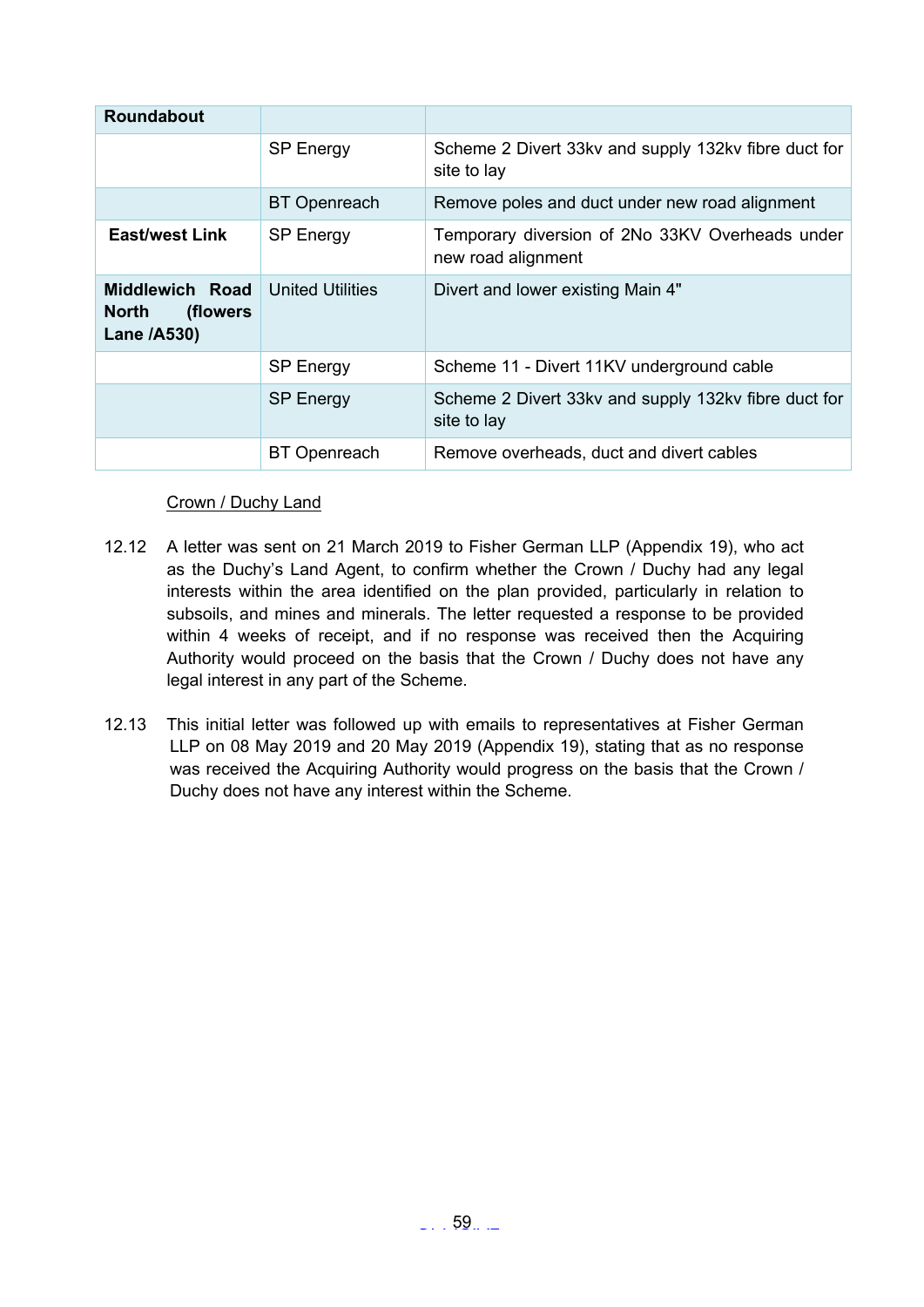# <span id="page-59-0"></span>**13. INSPECTION OF DOCUMENTS AND CONTACT DETAILS**

13.1 The following documents are available for public inspection during normal office hours at:

Cheshire East Council Municipal Buildings Earle Street **Crewe Cheshire** CW1 2BJ

- 13.2 The documents are:
	- 13.2.1 the Order and Order Schedule;
	- 13.2.2 the Order Map;
	- 13.2.3 the Side Roads Orders; and
	- 13.2.4 this Statement of Reasons.
- 13.3 The documents can also be viewed on the Acquiring Authority's website at <http://www.cheshireeast.gov.uk/nwcp>
- 13.4 Interested parties affected by the Order and / or the SROs who wish to discuss matters with the Acquiring Authority should contact the NWCP project team, by one of the following means:
	- 13.4.1 by e-mail to [nwcp@cheshireeast.gov.uk](mailto:nwcp@cheshireeast.gov.uk)
	- 13.4.2 by post to Cheshire East Council, 7<sup>th</sup> Floor, Delamere House, c/o Municipal Building, Earle Street, Crewe, Cheshire, CW1 2BJ marked for the attention of North West Crewe Project Team
- 13.5 Owners and occupiers of properties affected by the Order who wish to progress discussions for the acquisition of their interest should contact John Goodchild MRICS, Sanderson Weatherall on 0161 259 7023 or via email at john.goodchild@sw.co.uk